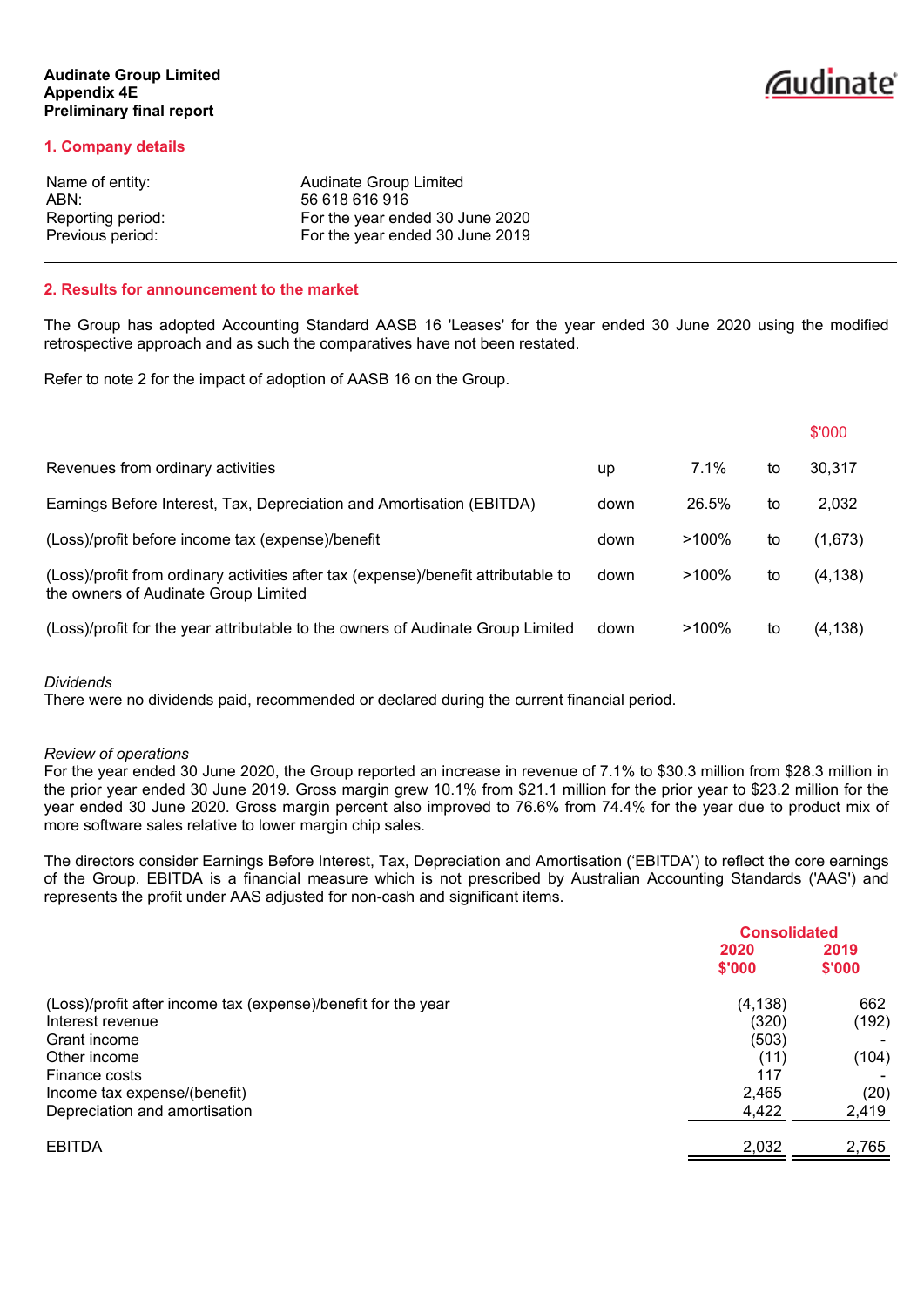

AASB 16 'Leases' was applied for the year ended 30 June 2020 but not for the prior year. The table above therefore shows EBITDA calculated under two different lease accounting policies applied for these respective years. Had the Group applied AASB 16 in the prior year EBITDA would have been \$3.4 million.

As a result of COVID-19 related stimulus initiatives the Group has received \$434,000 in JobKeeper support payments, a \$50,000 cash flow boost from the Australian Government and a \$19,000 small business grant from the UK Government. All of these amounts were recorded in other income and are therefore excluded from the calculation of EBITDA.

In addition to these stimulus amounts, COVID-19 also necessitated a review of tax losses that the Group had recorded as an asset on its balance sheet. Given the adverse impact on revenue in FY20 and the ongoing uncertainty in FY21 the Group considered it prudent and appropriate to write-off tax losses of approximately \$3.6 million at year end. The Group retains access to these tax losses to apply against taxable income in future periods and may re-recognise them as an asset when greater certainty returns.

During FY20 there was a \$2.0 million increase in depreciation and amortisation largely as a result of increased development spending and the amortisation of the right of use assets due to the change in lease accounting standard. As a result of all these items the Group recorded a net loss after tax \$4.1 million compared to net profit after tax of \$0.7 million in the prior year.

Refer to the 'Review of operations' section of the Directors' report accompanying this Appendix 4E for further commentary.

### **3. Net tangible assets**

| <b>Reporting</b><br>period<br><b>Cents</b> | <b>Previous</b><br>period<br><b>Cents</b> |
|--------------------------------------------|-------------------------------------------|
| 44.03                                      | 52.03                                     |
|                                            |                                           |

### **4. Control gained over entities**

Not applicable.

### **5. Dividend reinvestment plans**

Not applicable.

### **6. Audit qualification or review**

*Details of audit/review dispute or qualification (if any):*

The financial statements have been audited and an unqualified opinion has been issued.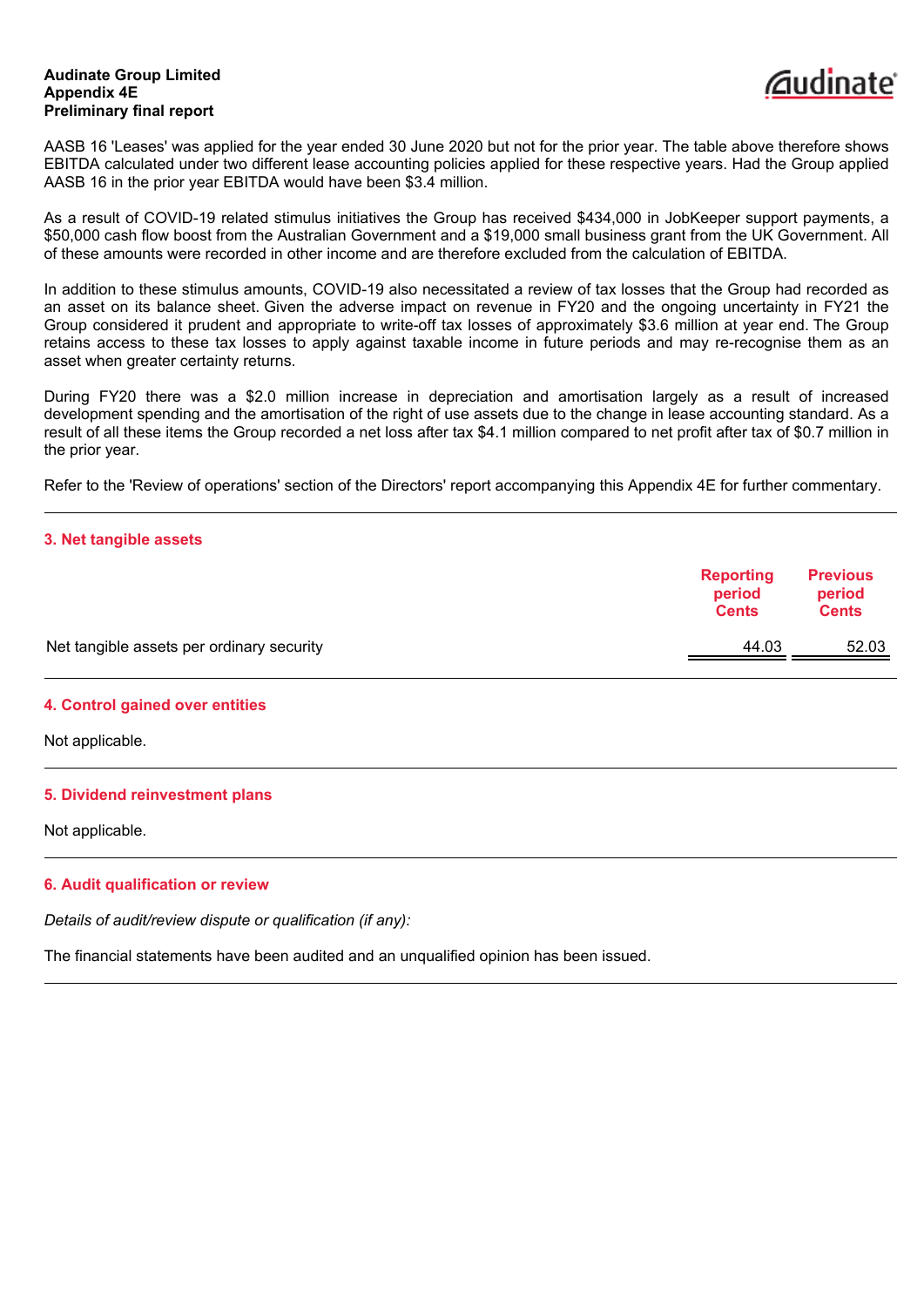# **7. Attachments**

*Details of attachments (if any):*

The Directors' report and financial statements of Audinate Group Limited for the year ended 30 June 2020 is attached.

# **8. Signed**

Authorised by the Board of Directors.

Signed **Dand Kull** Date: 20 August 2020

David Krall Chairman Sydney

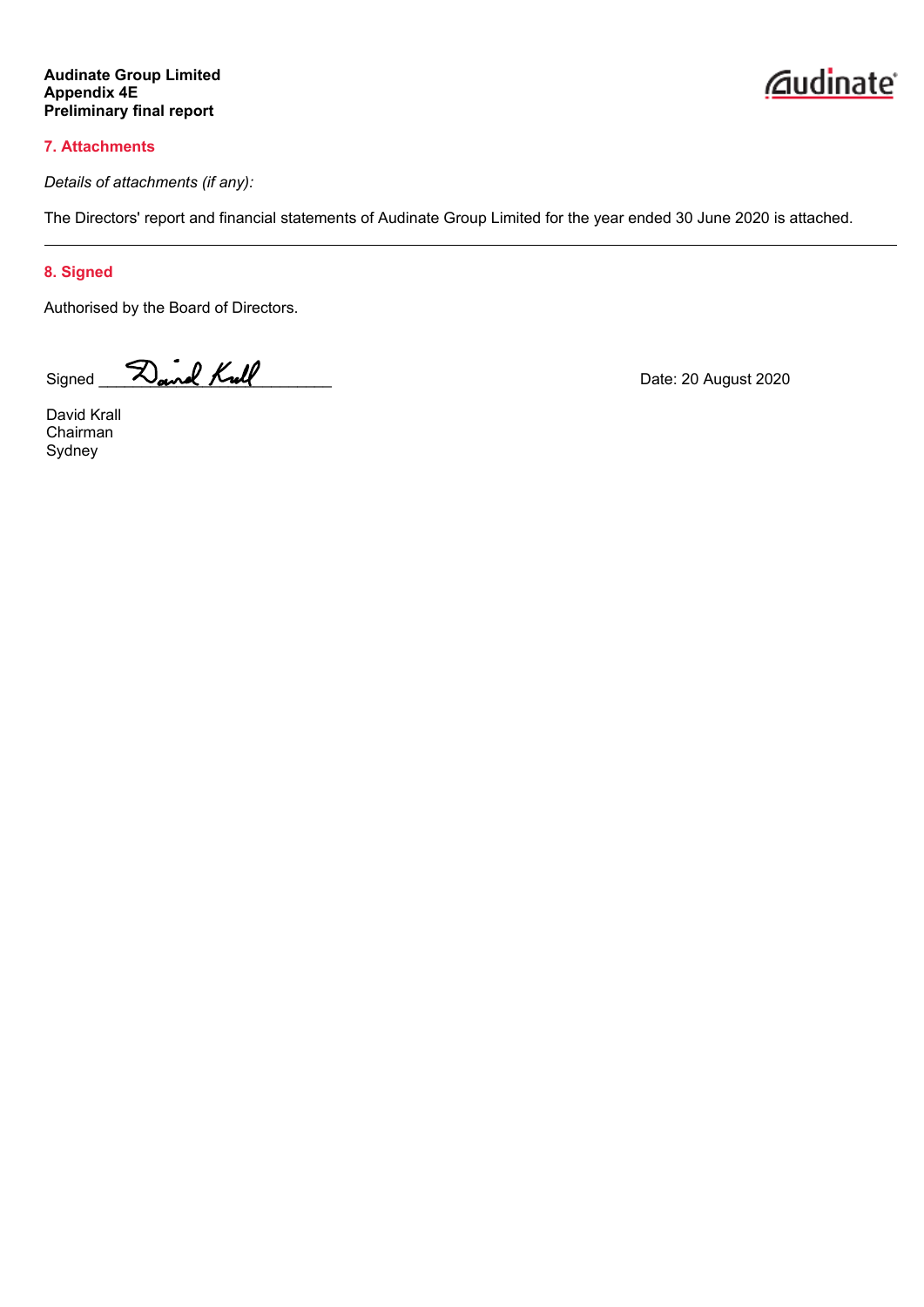

# **Audinate Group Limited**

**ABN 56 618 616 916**

**Directors' report and financial statements - 30 June 2020**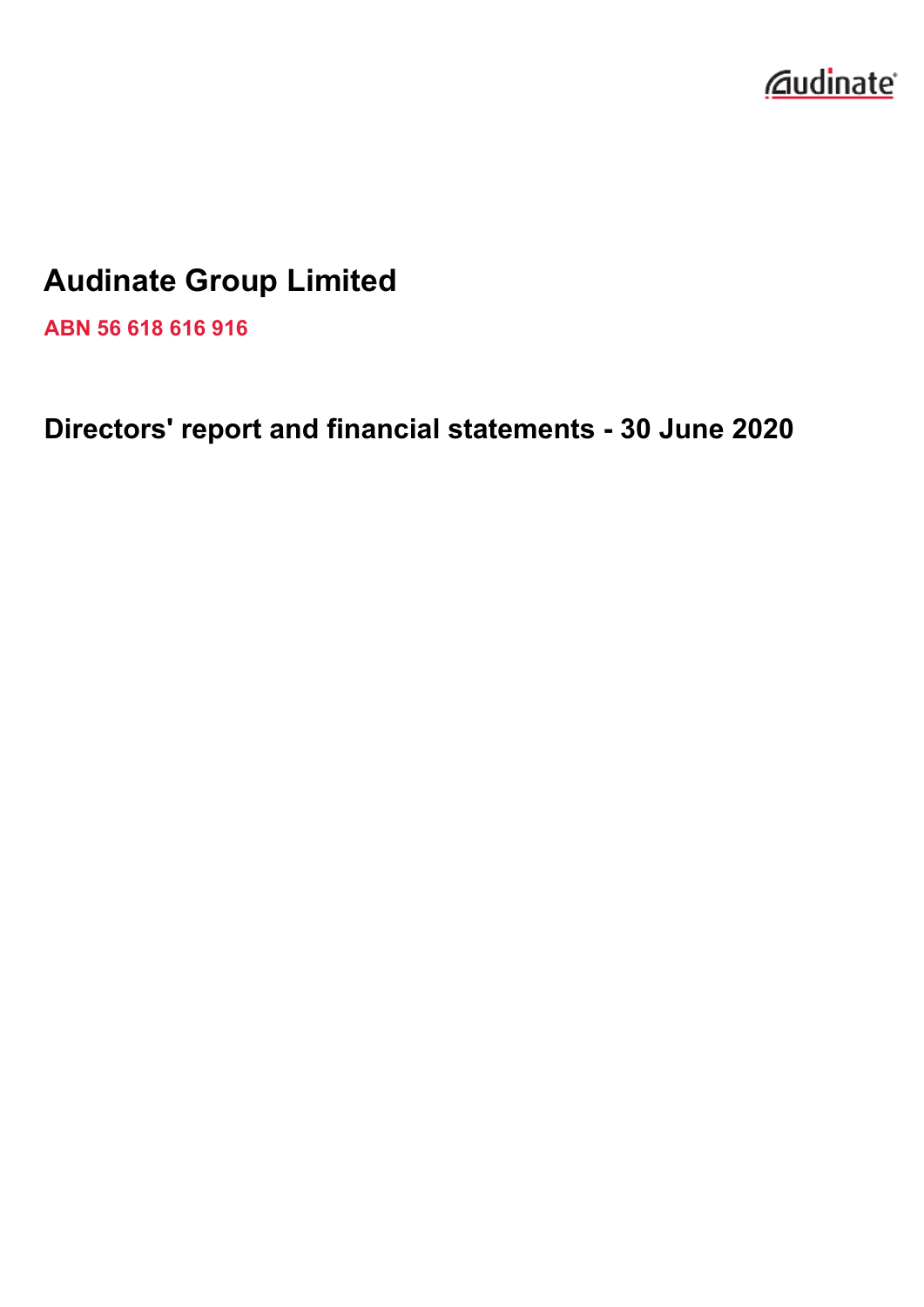# **Audinate Group Limited Contents 30 June 2020**

# *<u>Caudinate</u>*

| Corporate directory                                                     | 2  |
|-------------------------------------------------------------------------|----|
| Directors' report                                                       | 3  |
| Auditor's independence declaration                                      | 22 |
| Consolidated statement of profit or loss and other comprehensive income | 23 |
| Consolidated statement of financial position                            | 24 |
| Consolidated statement of changes in equity                             | 25 |
| Consolidated statement of cash flows                                    | 26 |
| Notes to the consolidated financial statements                          | 27 |
| Directors' declaration                                                  | 59 |
| Independent auditor's report to the members of Audinate Group Limited   | 60 |
|                                                                         |    |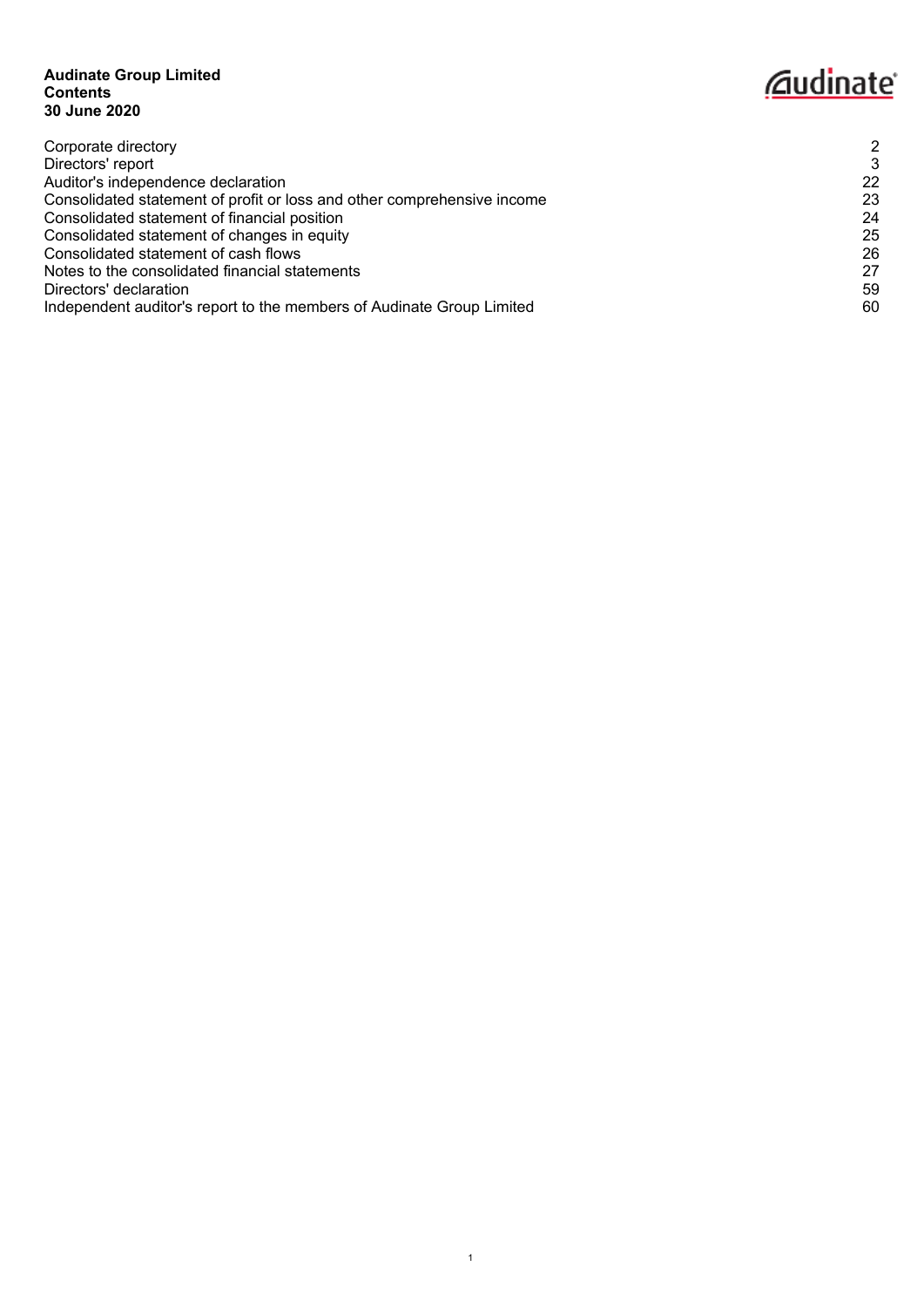# **Audinate Group Limited Corporate directory 30 June 2020**



<span id="page-5-0"></span>

| Directors                             | David Krall<br>Aidan Williams<br>John Dyson<br><b>Roger Price</b><br>Alison Ledger<br>Tim Finlayson                                                                                                                                                                                                                                                                                                                                         |
|---------------------------------------|---------------------------------------------------------------------------------------------------------------------------------------------------------------------------------------------------------------------------------------------------------------------------------------------------------------------------------------------------------------------------------------------------------------------------------------------|
| Company secretary                     | <b>Rob Goss</b>                                                                                                                                                                                                                                                                                                                                                                                                                             |
| Notice of annual general meeting      | The annual general meeting of Audinate Group Limited will be held on 15 October<br>2020. The safety of our shareholders, our people and the broader community are<br>important to your Board. Accordingly, like many other companies, the Company<br>proposes to hold a virtual annual general meeting. Further information, including how<br>to attend and participate in the meeting, will be provided in due course.                     |
| Registered office                     | Level <sub>7</sub><br>64 Kippax Street<br>Surry Hills NSW 2010<br>Tel: 02 8280 7100                                                                                                                                                                                                                                                                                                                                                         |
| Share register                        | <b>Link Market Services Limited</b><br>Level 12<br>680 George Street<br>Sydney NSW 2000<br>Tel: 1300 554 474                                                                                                                                                                                                                                                                                                                                |
| Auditor                               | <b>Deloitte Touche Tohmatsu</b><br><b>Grosvenor Place</b><br>225 George Street<br>Sydney NSW 2000                                                                                                                                                                                                                                                                                                                                           |
| Solicitors                            | Maddocks<br>Level 27<br>123 Pitt Street<br>Sydney NSW 2000                                                                                                                                                                                                                                                                                                                                                                                  |
| Stock exchange listing                | Audinate Group Limited shares are listed on the Australian Securities Exchange (ASX)<br>code: AD8)                                                                                                                                                                                                                                                                                                                                          |
| Website                               | www.audinate.com                                                                                                                                                                                                                                                                                                                                                                                                                            |
| <b>Corporate Governance Statement</b> | The directors and management are committed to conducting the business of Audinate<br>Group Limited in an ethical manner and in accordance with high standards of corporate<br>governance. Audinate Group Limited has adopted and has substantially complied with<br>the ASX Corporate Governance Principles and Recommendations (Third Edition)<br>('Recommendations') to the extent appropriate for the size and nature of its operations. |
|                                       | The Corporate Governance Statement, which sets out the corporate governance<br>practices that were in operation during the financial year and identifies and explains<br>any Recommendations that have not been followed, which is approved at the same<br>time as the Annual Report can be found at:<br>https://www.audinate.com/company/governance                                                                                        |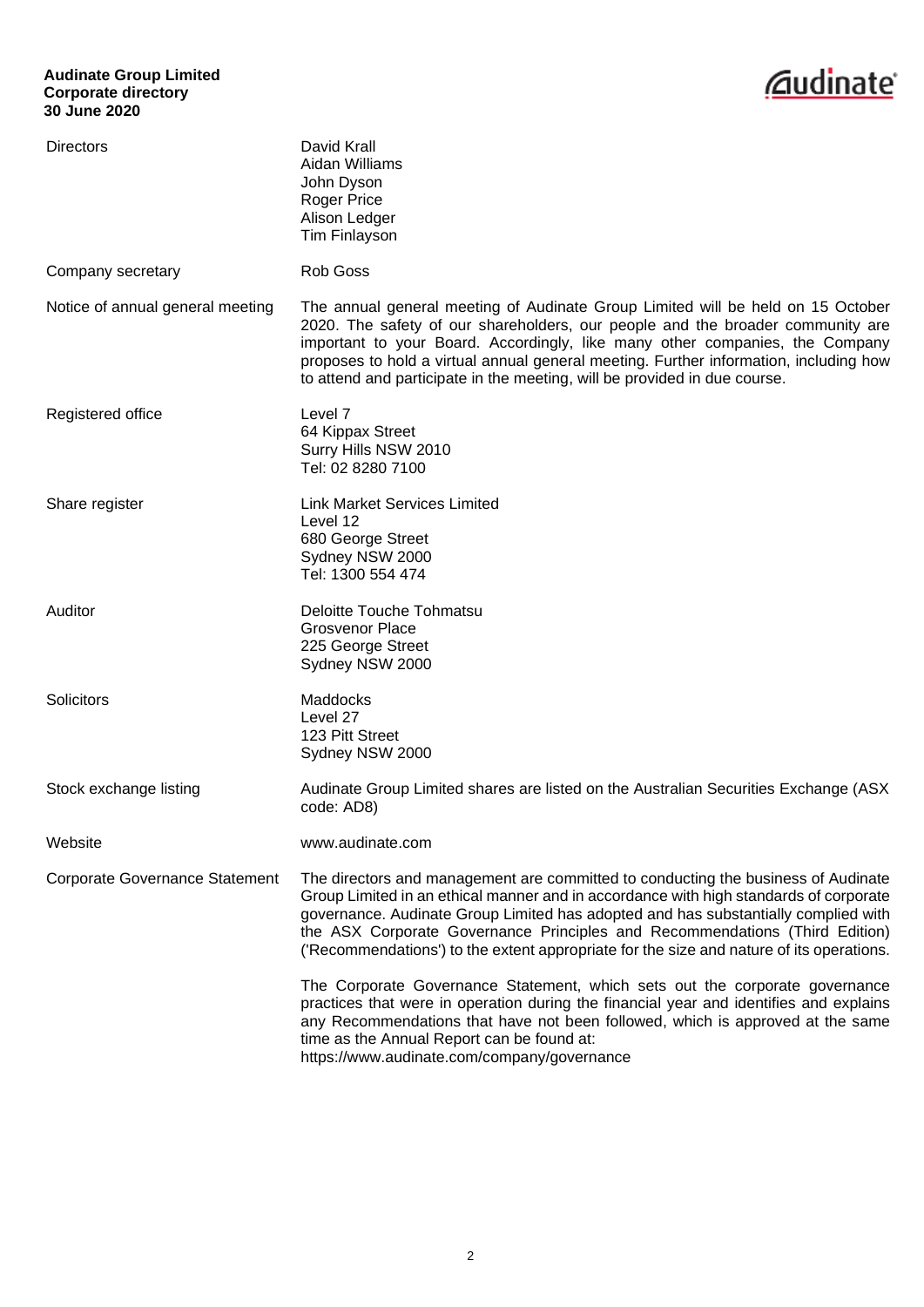

<span id="page-6-0"></span>The directors present their report, together with the financial statements, on the consolidated entity (referred to hereafter as the 'Group') consisting of Audinate Group Limited (referred to hereafter as the 'Company' or 'parent entity') and the entities it controlled at the end of, or during, the year ended 30 June 2020.

### **Directors**

The following persons were directors of Audinate Group Limited during the whole financial year and up to the date of this report, unless otherwise stated:

David Krall Aidan Williams (Appointed on 16 September 2019) John Dyson Roger Price Alison Ledger Tim Finlayson Lee Ellison (Resigned on 13 September 2019)

#### **Principal activities**

The Group's principal activity is the development and sale of digital Audio Visual ('AV') networking solutions. Dante® is the Group's technology platform that distributes high-quality digital audio and video signals over computer networks. Dante comprises software and hardware that is sold to and integrated inside the AV products of its Original Equipment Manufacturer ('OEM') customers. Audinate also sells application software through its own channel to provide management and control for these installations.

### **Dividends**

There were no dividends paid, recommended or declared during the current or previous financial year.

# **Review of operations**

For the year ended 30 June 2020, the Group reported an increase in revenue of 7.1% to \$30.3 million from \$28.3 million in the prior year ended 30 June 2019. Gross margin grew 10.1% from \$21.1 million for the prior year to \$23.2 million for the year ended 30 June 2020. Gross margin percent also improved to 76.6% from 74.4% for the year due to favourable product mix of more software sales relative to lower margin chip sales.

The directors consider Earnings Before Interest, Tax, Depreciation and Amortisation ('EBITDA') to reflect the core earnings of the Group. EBITDA is a financial measure which is not prescribed by Australian Accounting Standards ('AAS') and represents the profit under AAS adjusted for non-cash and significant items.

|                                                               | <b>Consolidated</b> |        |  |
|---------------------------------------------------------------|---------------------|--------|--|
|                                                               | 2020                | 2019   |  |
|                                                               | \$'000              | \$'000 |  |
| (Loss)/profit after income tax (expense)/benefit for the year | (4, 138)            | 662    |  |
| Interest revenue                                              | (320)               | (192)  |  |
| Grant income                                                  | (503)               |        |  |
| Other income                                                  | (11)                | (104)  |  |
| Finance costs                                                 | 117                 |        |  |
| Income tax expense/(benefit)                                  | 2,465               | (20)   |  |
| Depreciation and amortisation                                 | 4,422               | 2,419  |  |
| <b>EBITDA</b>                                                 | 2,032               | 2,765  |  |

The Group has grown the number of OEM customers shipping Dante enabled products to 328 OEMs at 30 June 2020, up 21.5% from 270 at 30 June 2019. Once the OEM has designed the Dante platform into one of its products, the Group will receive revenue at each production run in the form of sales of Dante chips, modules or cards or royalties. Dante enabled OEM products available for sale increased to 2,804 products, up 31.4% from 2,134 at 30 June 2019. Whilst Audinate continued to experience growth in key business metrics this did not fully translate into growth in revenue and units as the AV industry experienced headwinds from global economic conditions, including the impact of COVID-19 and US tariffs on Chinese imports.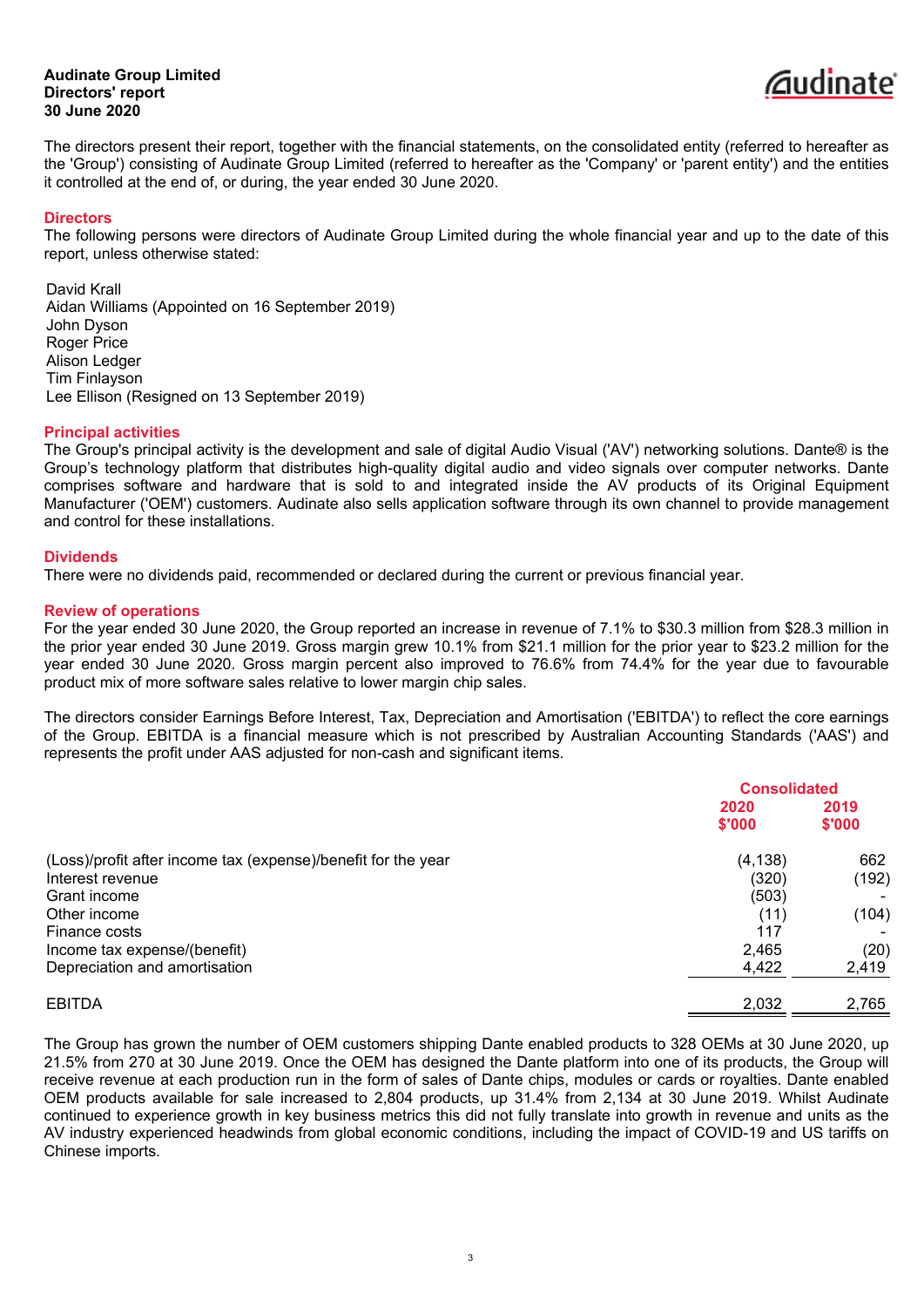

Operating expenses, which consist of employee benefit expenses, marketing expenses and administration and other operating expenses increased by approximately 15.8% to \$21.2 million in the year ended 30 June 2020 from \$18.3 million in the prior year. This increase was primarily due to \$3.1 million increase in employee costs as the Group invested in additional headcount and \$0.6 million of costs incurred as a result of Lee Ellison's (former CEO) retirement at the end of 2019. In response to the impacts of COVID-19 the Group made 8 roles redundant in June 2020 at a one-off cost of \$0.1 million recorded within employment costs. EBITDA was \$2.0 million in the year ended 30 June 2020 compared to \$2.8 million in the prior year.

AASB 16 'Leases' was applied for the year ended 30 June 2020 but not for the prior year. The table above therefore shows EBITDA calculated under two different lease accounting policies applied for these respective years. Had the Group applied AASB 16 in the prior year EBITDA would have been \$3.4 million.

As a result of COVID-19 related stimulus initiatives the Group has received \$434,000 in JobKeeper support payments, a \$50,000 cash flow boost from the Australian Government and a \$19,000 small business grant from the UK Government. All of these amounts were recorded in other income and are therefore excluded from the calculation of EBITDA.

In addition to these stimulus amounts, COVID-19 also necessitated a review of tax losses that the Group had recorded as an asset on its balance sheet. Given the adverse impact on revenue in FY20 and the ongoing uncertainty in FY21 the Group considered it prudent and appropriate to write-off tax losses of approximately \$3.6 million at year end. These tax losses include the benefit of research and development tax offsets, which the Group expects to continue to receive in future years. The Group retains access to these tax losses to apply against taxable income in future periods and may rerecognise them as an asset when greater certainty returns.

During FY20 there was a \$2.0 million increase in depreciation and amortisation largely as a result of increased development spending and the amortisation of the right of use assets due to the change in lease accounting standard. As a result of all these items the Group recorded a net loss after tax \$4.1 million compared to net profit after tax of \$0.7 million in the prior year.

# **Significant changes in the state of affairs**

During the second half of FY20 COVID 19 had a significant impact on the Group causing revenue to drop approximately 25% (in USD terms) from Q3 to Q4. The main segments that Audinate's products target have all been impacted to varying degrees: from live sound being negatively impacted to higher education being favourably impacted by the transition to remote learning models. This uncertainty is expected to continue into FY21 and was one of the reasons that prompted the Group to undertake the equity raising.

Around twelve months ago, the Group completed a Share Purchase Plan (10 July 2019) which raised \$4 million of cash and resulted in the issue of 571,429 shares. A further equity raising was recently completed and is described in matters subsequent to the end of the financial year.

Lee Ellison retired as CEO and director of the Company on 13 September 2019 and was replaced in both roles by cofounder Aidan Williams.

There were no other significant changes in the state of affairs of the Group during the financial year.

### **Matters subsequent to the end of the financial year**

The Group completed an institutional placement on 22 July 2020 which raised \$28 million of cash and resulted in the issue of 5,436,894 ordinary shares on this date. In addition, a Share Purchase Plan was completed on 17 August 2020 which raised \$12 million of cash and resulted in the issue of 2,343,750 ordinary shares on this date.

No other matter or circumstance has arisen since 30 June 2020 that has significantly affected, or may significantly affect the Group's operations, the results of those operations, or the Group's state of affairs in future financial years.

# **Likely developments and expected results of operations**

The Group's growth strategy is multi-faceted and seeks to:

- continue to grow the OEMs adopting Dante;
- increase the adoption of Dante across a customer's product portfolio to expand the ecosystem of available Dante enabled products;
- drive other market participants' adoption of Dante by working with consultants, integrators, and customers to create a "network effect" as the adoption of Dante in partner products expands; and
- deliver new products and services to both OEMs and end-users.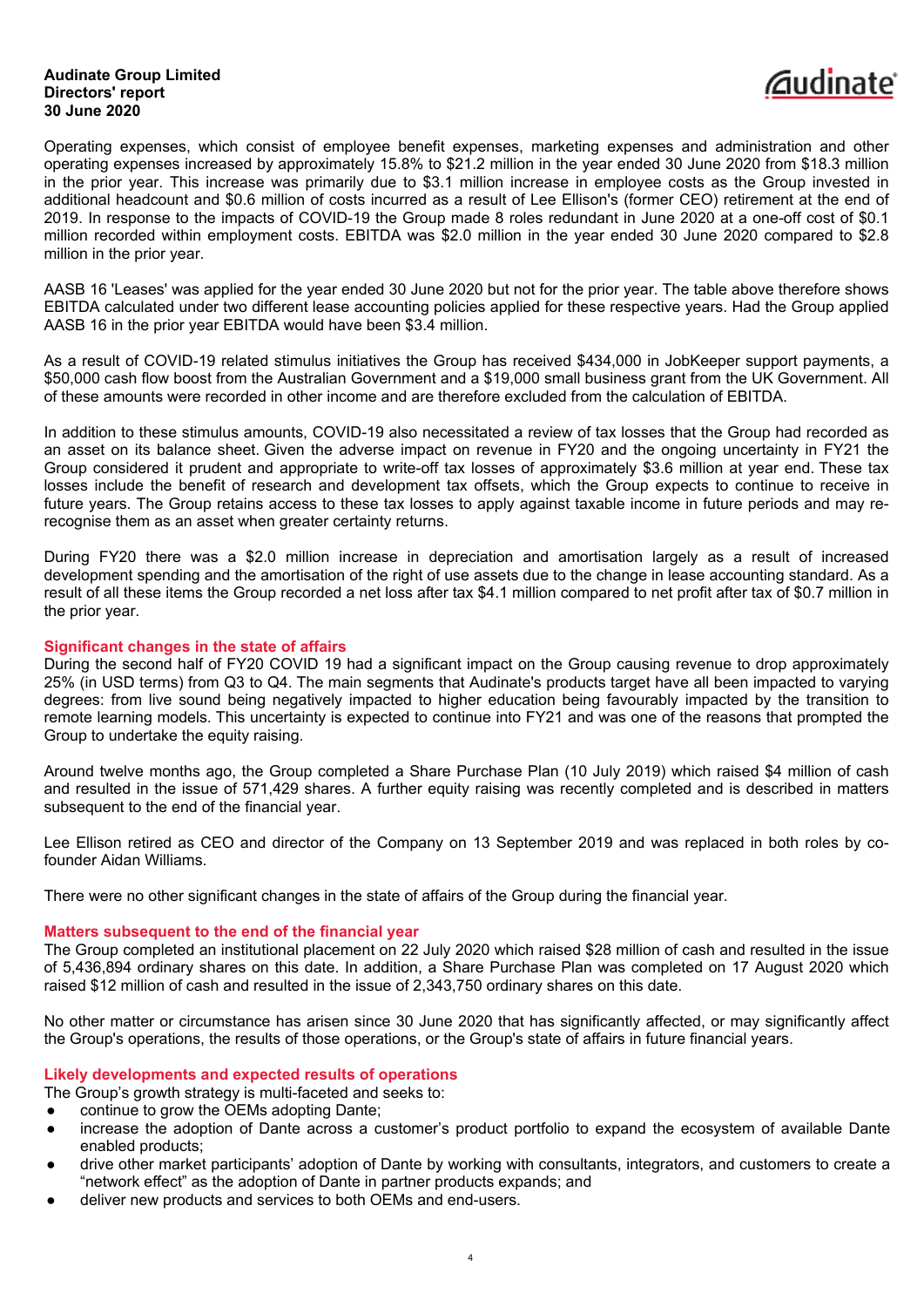

As the Group increases its customer base, and the number of Dante-enabled devices within the ecosystem increases, more choices are available for consultants, system designers, integrators, and end users to design turnkey systems. This in turn, further entrenches Dante as the preferred networking technology for professional AV installations, and encourages OEMs to be part of the Dante ecosystem to ensure their products are considered for new installations as well as upgrades to existing installations.

In the coming year the Group will also continue to focus on the sale of Dante Video, Dante Embedded Platform and Dante Application Library products for incorporation into OEM's video products. The first step in this process is getting product designs agreed with OEM's for them to adopt Dante AV technology and bring them to market.

Proceeds from the Equity Raising completed subsequent to end of FY20 will be used to accelerate Audinate's growth opportunities, and strengthen its global leadership position in the AV-industry, while developing its video capabilities. Specifically, the proceeds will be used to:

- increase investment in engineering, R&D capabilities and business infrastructure to extend Audinate's market leading position in the audio networking space;
- strengthen the Company's balance sheet position in the uncertain COVID-19 period;
- accelerate investment in additional video and software products; and
- provide flexibility to pursue potential M&A opportunities that complement the Company's medium-term objectives.

### **Environmental regulation**

The Group is not directly subject to any significant environmental regulation under Australian Commonwealth or State law.

| <b>Information on directors</b>      |                                                                                                                                                                                                                                                                                                                                                                                                                                                                                             |
|--------------------------------------|---------------------------------------------------------------------------------------------------------------------------------------------------------------------------------------------------------------------------------------------------------------------------------------------------------------------------------------------------------------------------------------------------------------------------------------------------------------------------------------------|
| Name:                                | David Krall                                                                                                                                                                                                                                                                                                                                                                                                                                                                                 |
| Title:                               | Chairman and Non-Executive Director                                                                                                                                                                                                                                                                                                                                                                                                                                                         |
| Qualifications:                      | David has a Master of Business Administration from Harvard University and both a                                                                                                                                                                                                                                                                                                                                                                                                            |
|                                      | Bachelor of Science degree and Masters degree in Engineering from Massachusetts                                                                                                                                                                                                                                                                                                                                                                                                             |
|                                      | Institute of Technology.                                                                                                                                                                                                                                                                                                                                                                                                                                                                    |
| Experience and expertise:            | David serves as a director and/or strategic advisor to several technology companies,<br>combining a strong educational background in engineering and business with 30<br>years of professional experience. David currently acts as Strategic Advisor for Roku<br>Inc. He is the former President and Chief Operating Officer of Roku Inc., a market<br>leader in television streaming. He was also formerly President and Chief Executive<br>Officer of Avid Technology Inc. (NASDAQ: AVID) |
| Other current directorships:         | Director of Progress Software Corporation (NASDAQ: PRGS); Director of Harmonic                                                                                                                                                                                                                                                                                                                                                                                                              |
|                                      | Inc. (NASDAQ: HLIT); Director of Universal Audio; and, Chairman of WeVideo Inc.                                                                                                                                                                                                                                                                                                                                                                                                             |
| Former directorships (last 3 years): | Director of Quantum Corp. (NYSE: QTM)                                                                                                                                                                                                                                                                                                                                                                                                                                                       |
| Special responsibilities:            | Member of the Remuneration and Nomination Committee                                                                                                                                                                                                                                                                                                                                                                                                                                         |
| Interests in shares:                 | 400,000 ordinary shares                                                                                                                                                                                                                                                                                                                                                                                                                                                                     |
| Interests in options:                | 80,000 options over ordinary shares                                                                                                                                                                                                                                                                                                                                                                                                                                                         |
| Interests in rights:                 | None                                                                                                                                                                                                                                                                                                                                                                                                                                                                                        |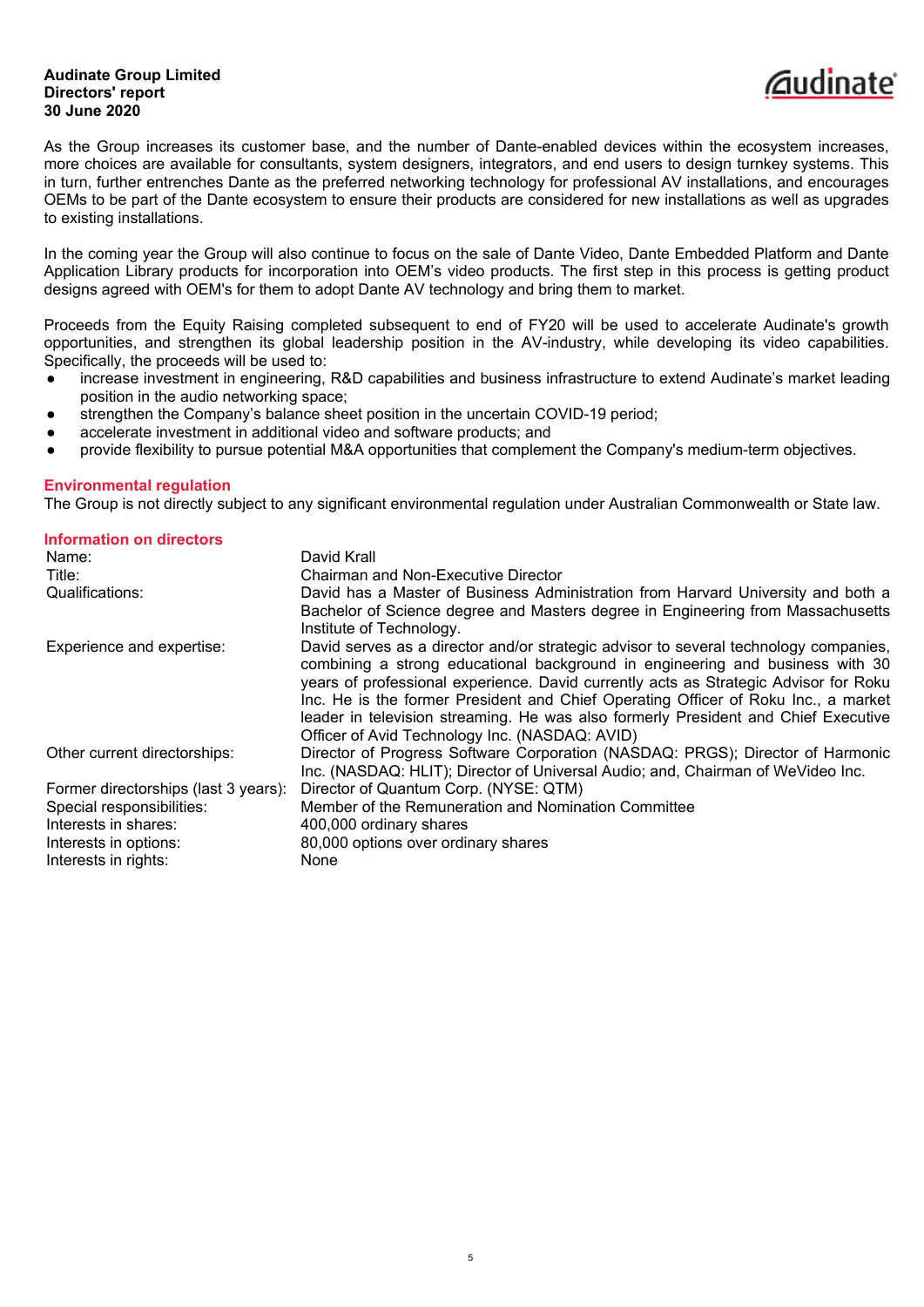

| Name:                                                             | Aidan Williams (Appointed on 16 September 2019)                                                                                                                        |
|-------------------------------------------------------------------|------------------------------------------------------------------------------------------------------------------------------------------------------------------------|
| Title:<br>Qualifications:                                         | <b>Chief Executive Officer</b><br>Aidan has a BSc in Computer Science, and a BEng (Hons I) in Electrical Engineering,                                                  |
|                                                                   | both from the University of New South Wales (UNSW), Australia.                                                                                                         |
| Experience and expertise:                                         | Aidan Williams is co-founder and CEO of Audinate. While at the National ICT                                                                                            |
|                                                                   | Australia (NICTA), he was the driving force behind the Digital Audio Networking                                                                                        |
|                                                                   | project that developed the fundamental audio networking technology behind Dante.                                                                                       |
|                                                                   | Prior to joining NICTA, Aidan was at Motorola Labs in Sydney where he worked on                                                                                        |
|                                                                   | advanced networking technologies including zero-configuration IP networking, IPv6,                                                                                     |
|                                                                   | reliable multicast, mobile adhoc networking and residential gateways. He is an                                                                                         |
|                                                                   | inventor on more than twenty patents related to IP networking. Before embarking on                                                                                     |
|                                                                   | an R&D career; Aidan developed extensive skills in networking, security, operating                                                                                     |
|                                                                   | systems, and software development through several years of hands-on experience                                                                                         |
|                                                                   | managing large networks, mission-critical systems and network security for a large                                                                                     |
|                                                                   | university campus.                                                                                                                                                     |
| Other current directorships:                                      | None                                                                                                                                                                   |
| Former directorships (last 3 years):<br>Special responsibilities: | None<br>None                                                                                                                                                           |
| Interests in shares:                                              | 1,910,907 ordinary shares                                                                                                                                              |
| Interests in options:                                             | None                                                                                                                                                                   |
| Interests in rights:                                              | 276,512 performance rights over ordinary shares                                                                                                                        |
|                                                                   |                                                                                                                                                                        |
|                                                                   |                                                                                                                                                                        |
| Name:                                                             | John Dyson                                                                                                                                                             |
| Title:                                                            | Non-Executive Director                                                                                                                                                 |
| Qualifications:                                                   | John has a Master of Business Administration from RMIT University and a Bachelor                                                                                       |
|                                                                   | of Science degree from Monash University. He has a Graduate Diploma in Finance                                                                                         |
|                                                                   | and Investment from the Securities Institute of Australia and is a member of the                                                                                       |
|                                                                   | Australian Institute of Company Directors.                                                                                                                             |
| Experience and expertise:                                         | John is a director and one of the founders of Starfish Ventures. He played a crucial<br>role in the establishment of Starfish Ventures and has personally overseen and |
|                                                                   | managed investments across a range of technologies and industries. John is                                                                                             |
|                                                                   | currently a director of Atmail Pty Ltd., Echoview Pty Ltd., Aktana Inc., Design Crowd                                                                                  |
|                                                                   | Pty Ltd and Hearables 3D Pty Limited. John is also a director at the Walter and Eliza                                                                                  |
|                                                                   | Hall Institute of Medical Research. Formerly, John was General Manager (Australia)                                                                                     |
|                                                                   | of JAFCO Investment (Asia Pacific), a Singapore based private equity manager. Prior                                                                                    |
|                                                                   | to joining JAFCO, John worked in the investment banking and stockbroking industries                                                                                    |
|                                                                   | for Schroders, Nomura Securities, KPMG and ANZ McCaughan.                                                                                                              |
| Other current directorships:                                      | Director of Nitro Software Ltd (ASX: NTO)                                                                                                                              |
| Former directorships (last 3 years):                              | None                                                                                                                                                                   |
| Special responsibilities:                                         | Member of the Remuneration and Nomination Committee and the Audit and Risk<br><b>Management Committee</b>                                                              |
| Interests in shares:                                              | 184,429 ordinary shares                                                                                                                                                |
| Interests in options:<br>Interests in rights:                     | None                                                                                                                                                                   |

6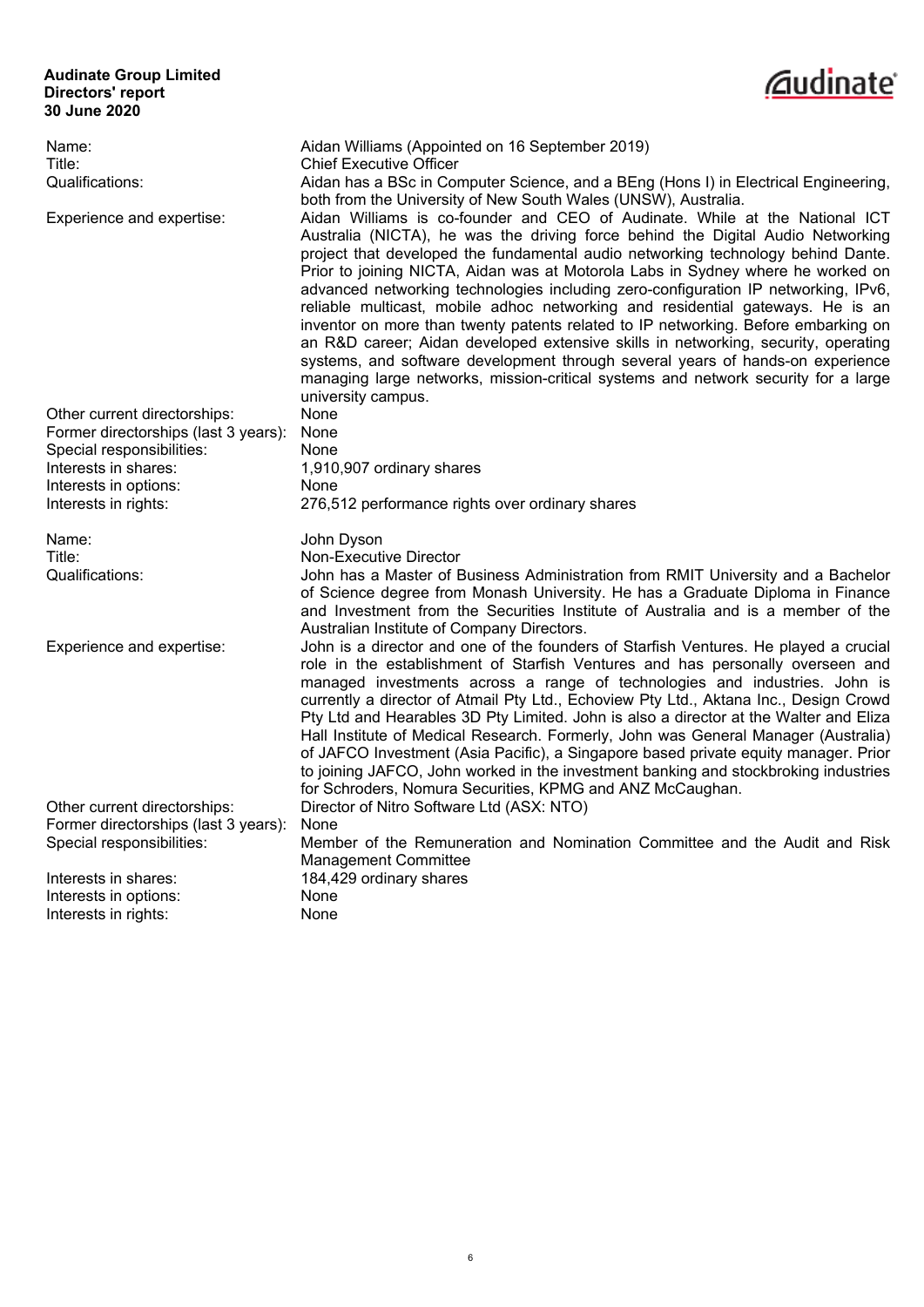

| Name:<br>Title:<br>Qualifications:<br>Experience and expertise:                                                                                                            | <b>Roger Price</b><br>Non-Executive Director<br>Roger has an Engineering degree from the University of Technology, Sydney.<br>Roger is currently the Chief Executive Officer of Windlab Limited, a wind energy<br>company (which was listed on the ASX until it was sold and delisted on 29 June<br>2020). Previously Roger was also a partner at Innovation Capital, a venture capital<br>firm in Sydney, one of the early investors in the Group. Roger has a depth of<br>operational experience including senior engineering, manufacturing, information<br>technology service and international business development roles for a number of<br>technology-based companies. Prior to joining Innovation Capital, Roger was the Chief<br>Executive Officer of Reino Intl., a developer of advanced parking solutions. Roger<br>commenced his career at Alcatel and has held senior positions with a number of<br>Australian technology businesses and NASDAQ listed software companies. |
|----------------------------------------------------------------------------------------------------------------------------------------------------------------------------|------------------------------------------------------------------------------------------------------------------------------------------------------------------------------------------------------------------------------------------------------------------------------------------------------------------------------------------------------------------------------------------------------------------------------------------------------------------------------------------------------------------------------------------------------------------------------------------------------------------------------------------------------------------------------------------------------------------------------------------------------------------------------------------------------------------------------------------------------------------------------------------------------------------------------------------------------------------------------------------|
| Other current directorships:<br>Former directorships (last 3 years):<br>Special responsibilities:<br>Interests in shares:<br>Interests in options:<br>Interests in rights: | None<br>Formerly Executive Chairman of Windlab Limited (ASX: WND)<br>Member of the Audit and Risk Management Committee<br>71,156 ordinary shares<br>None<br>None                                                                                                                                                                                                                                                                                                                                                                                                                                                                                                                                                                                                                                                                                                                                                                                                                         |
| Name:<br>Title:<br>Qualifications:                                                                                                                                         | Alison Ledger<br>Non-Executive Director<br>Alison has a Master of Business Administration from Harvard University and a<br>Bachelor of Arts degree in Economics from Boston College. She is a graduate and<br>member of the Australian Institute of Company Directors.                                                                                                                                                                                                                                                                                                                                                                                                                                                                                                                                                                                                                                                                                                                   |
| Experience and expertise:                                                                                                                                                  | Alison is a company director with significant experience in banking, consulting and<br>corporate P&L roles. She is currently a Non-Executive Director of private equity<br>owned Latitude Financial Services, its subsidiary Hallmark Insurance and ASX listed<br>Countplus. As a Partner with Mckinsey & Company, Alison advised leading global<br>and Australian financial institutions on strategy, performance improvement and<br>organisational change. While Executive General Manager, Product, Pricing and<br>eBusinesses at Insurance Australia Group (IAG), Alison led the digital transformation<br>of the direct insurance business.                                                                                                                                                                                                                                                                                                                                         |
| Other current directorships:<br>Former directorships (last 3 years):<br>Special responsibilities:<br>Interests in shares:<br>Interests in options:<br>Interests in rights: | Non-Executive Director of Countplus Limited (ASX: CUP)<br>None<br>Chair of the Remuneration and Nomination Committee<br>4,000 ordinary shares<br>None<br>None                                                                                                                                                                                                                                                                                                                                                                                                                                                                                                                                                                                                                                                                                                                                                                                                                            |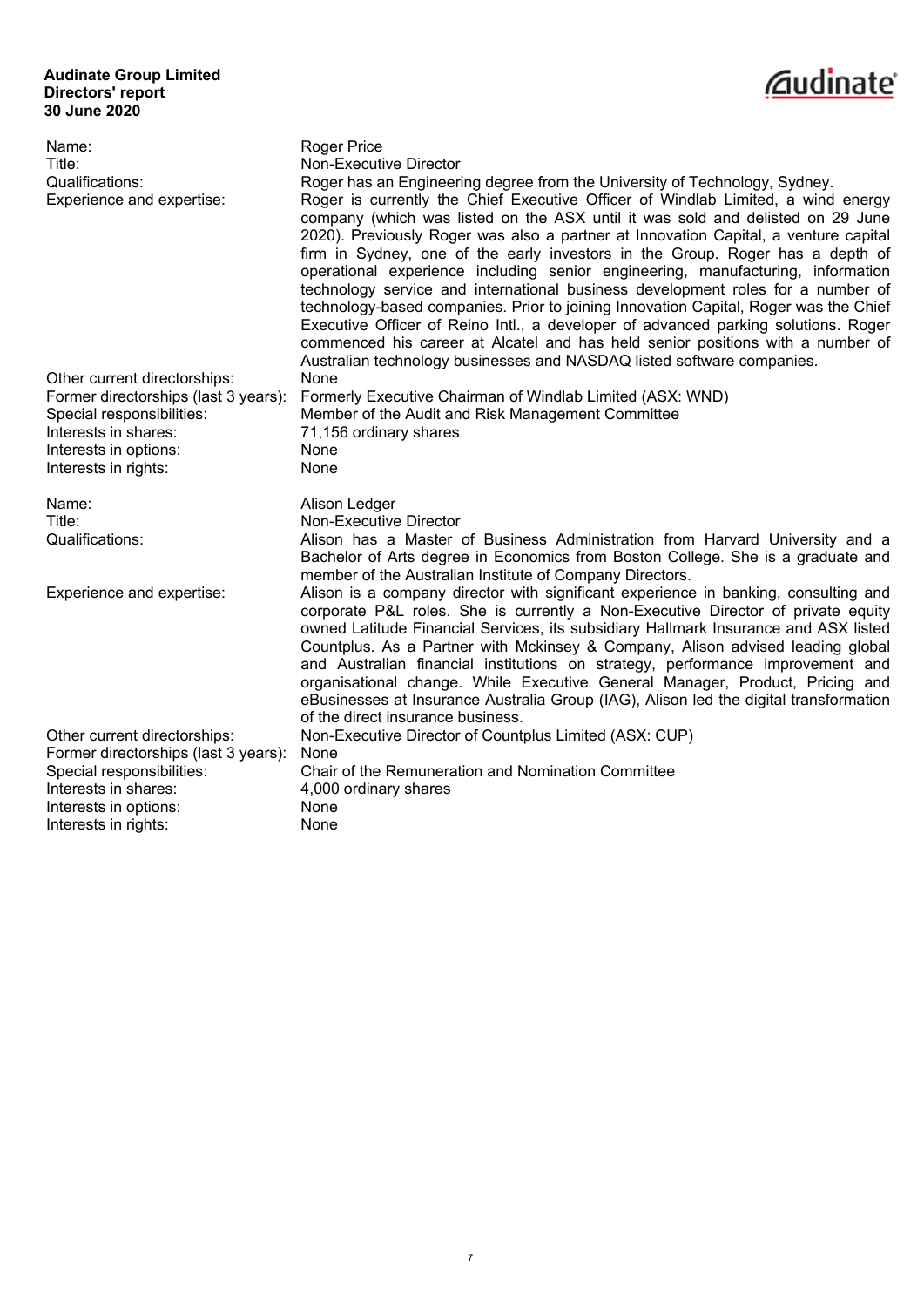

| Name:                                | <b>Tim Finlayson</b>                                                                                                                                                                                                                                                                                                                                                                                                                                                                                                                                                                                                                                                                                                                                                                     |
|--------------------------------------|------------------------------------------------------------------------------------------------------------------------------------------------------------------------------------------------------------------------------------------------------------------------------------------------------------------------------------------------------------------------------------------------------------------------------------------------------------------------------------------------------------------------------------------------------------------------------------------------------------------------------------------------------------------------------------------------------------------------------------------------------------------------------------------|
| Title:                               | Non-Executive Director                                                                                                                                                                                                                                                                                                                                                                                                                                                                                                                                                                                                                                                                                                                                                                   |
| Qualifications:                      | Tim has degrees in Economics and Laws from Macquarie University. He is a member<br>of Chartered Accountants Australia and New Zealand and is admitted as a Solicitor of<br>the Supreme Court of New South Wales. He is a graduate and member of the<br>Australian Institute of Company Directors.                                                                                                                                                                                                                                                                                                                                                                                                                                                                                        |
| Experience and expertise:            | Tim is a chartered accountant with more than 25 years of experience in professional<br>services, telecommunications and infrastructure industries and has held finance and<br>operational leadership roles in Australia, Singapore and Vietnam. Tim is currently<br>Chief Operating Officer with King & Wood Mallesons Australia, a leading international<br>law firm. During his time at PricewaterhouseCoopers, Tim was a partner of Tax and<br>Legal Services in Indochina advising foreign companies on setting up and operating<br>in Vietnam, Cambodia and Laos, following tax advisory roles in Sydney and<br>Singapore. Tim was previously Chief Financial Officer for Sydney Airport Corporation<br>(ASX: SYD) and Hutchison Telecommunications (Australia) Limited (ASX: HTA). |
| Other current directorships:         | None                                                                                                                                                                                                                                                                                                                                                                                                                                                                                                                                                                                                                                                                                                                                                                                     |
| Former directorships (last 3 years): | None                                                                                                                                                                                                                                                                                                                                                                                                                                                                                                                                                                                                                                                                                                                                                                                     |
| Special responsibilities:            | Chair of the Audit and Risk Management Committee                                                                                                                                                                                                                                                                                                                                                                                                                                                                                                                                                                                                                                                                                                                                         |
| Interests in shares:                 | 125,094 ordinary shares                                                                                                                                                                                                                                                                                                                                                                                                                                                                                                                                                                                                                                                                                                                                                                  |
| Interests in options:                | None                                                                                                                                                                                                                                                                                                                                                                                                                                                                                                                                                                                                                                                                                                                                                                                     |
| Interests in rights:                 | None                                                                                                                                                                                                                                                                                                                                                                                                                                                                                                                                                                                                                                                                                                                                                                                     |
| Name:                                | Lee Ellison (Resigned on 13 September 2019)                                                                                                                                                                                                                                                                                                                                                                                                                                                                                                                                                                                                                                                                                                                                              |
| Title:                               | Former Chief Executive Officer                                                                                                                                                                                                                                                                                                                                                                                                                                                                                                                                                                                                                                                                                                                                                           |
| Qualifications:                      | Lee has a Bachelor of Science degree from Ohio State University. Lee also<br>completed an executive management program at the University of Virginia's Darden                                                                                                                                                                                                                                                                                                                                                                                                                                                                                                                                                                                                                            |
| Experience and expertise:            | Business School.<br>Lee has held a series of senior management roles in both start-up and listed<br>companies in the telecom and computer technology industries. Lee has held various<br>senior executive and leadership roles over the last 30 years. Lee formerly served as<br>founding Senior Vice President of Worldwide Sales at Dilithium Networks. Previously,<br>Lee served as Vice President of Global Sales and International Operations for<br>Tektronix, Inc. During his 16-year tenure with Glenayre Electronics, Lee held various<br>executive management positions.                                                                                                                                                                                                       |
| Other current directorships:         | None                                                                                                                                                                                                                                                                                                                                                                                                                                                                                                                                                                                                                                                                                                                                                                                     |
| Former directorships (last 3 years): | None                                                                                                                                                                                                                                                                                                                                                                                                                                                                                                                                                                                                                                                                                                                                                                                     |
| Special responsibilities:            | None                                                                                                                                                                                                                                                                                                                                                                                                                                                                                                                                                                                                                                                                                                                                                                                     |
| Interests in shares:                 | Not applicable as no longer a director                                                                                                                                                                                                                                                                                                                                                                                                                                                                                                                                                                                                                                                                                                                                                   |
| Interests in options:                | Not applicable as no longer a director                                                                                                                                                                                                                                                                                                                                                                                                                                                                                                                                                                                                                                                                                                                                                   |
| Interests in rights:                 | Not applicable as no longer a director                                                                                                                                                                                                                                                                                                                                                                                                                                                                                                                                                                                                                                                                                                                                                   |

'Other current directorships' quoted above are current directorships for listed entities only and excludes directorships of all other types of entities, unless otherwise stated.

'Former directorships (last 3 years)' quoted above are directorships held in the last 3 years for listed entities only and excludes directorships of all other types of entities, unless otherwise stated.

### **Company secretary**

Rob Goss is the Chief Financial Officer and Company Secretary, responsible for finance, risk management and investor relations. He is a member of the Chartered Accountants Australia and New Zealand and has a Bachelor of Business degree, majoring in Accounting, from the University of Technology, Sydney.

Before joining the Group in 2017, Rob served as Chief Financial Officer for BuildingIQ, Inc. (ASX: BIQ), a commercial energy platform to manage building heating and cooling via the cloud to save on energy costs. Prior to BuildingIQ, Rob was Chief Financial Officer at iProperty Group Limited (ASX: IPP), an online property portal operating in Malaysia, Hong Kong, Indonesia, Singapore and Thailand. Previously, Rob held senior finance roles at ANZ Bank and Allco Finance Group after commencing his career as a chartered accountant at KPMG.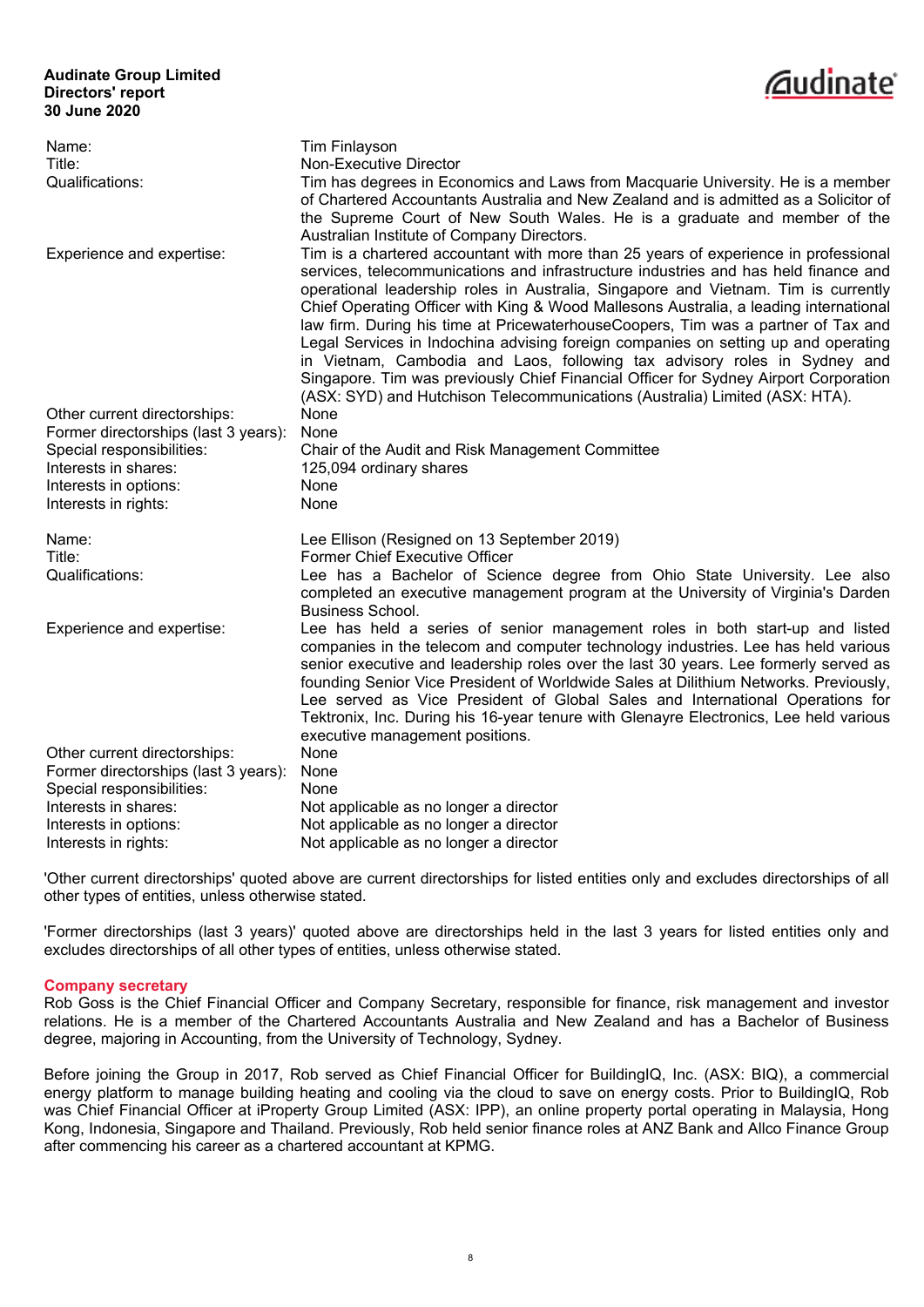

# **Meetings of directors**

The number of meetings of the Company's Board of Directors ('the Board') held during the year ended 30 June 2020, and the number of meetings attended by each director were:

|                | <b>Full Board</b> |             | Remuneration and<br><b>Nomination Committee</b> |             | <b>Audit and Risk Management</b><br>Committee |      |
|----------------|-------------------|-------------|-------------------------------------------------|-------------|-----------------------------------------------|------|
|                | Attended          | <b>Held</b> | Attended                                        | <b>Held</b> | Attended                                      | Held |
| David Krall    | 13                | 13          |                                                 |             |                                               |      |
| Aidan Williams |                   |             |                                                 |             |                                               |      |
| John Dyson     | 12                | 13          |                                                 |             |                                               |      |
| Roger Price    | 13                | 13          |                                                 |             |                                               | 2    |
| Alison Ledger  | 12                | 13          |                                                 |             |                                               |      |
| Tim Finlayson  | 13                | 13          |                                                 |             |                                               | 2    |
| Lee Ellison    |                   |             |                                                 |             |                                               |      |

Held: represents the number of meetings held during the time the director held office.

Note that during the year the transition of the CEO was dealt with by the Full Board under the stewardship of the Chair of the Remuneration and Nomination Committee.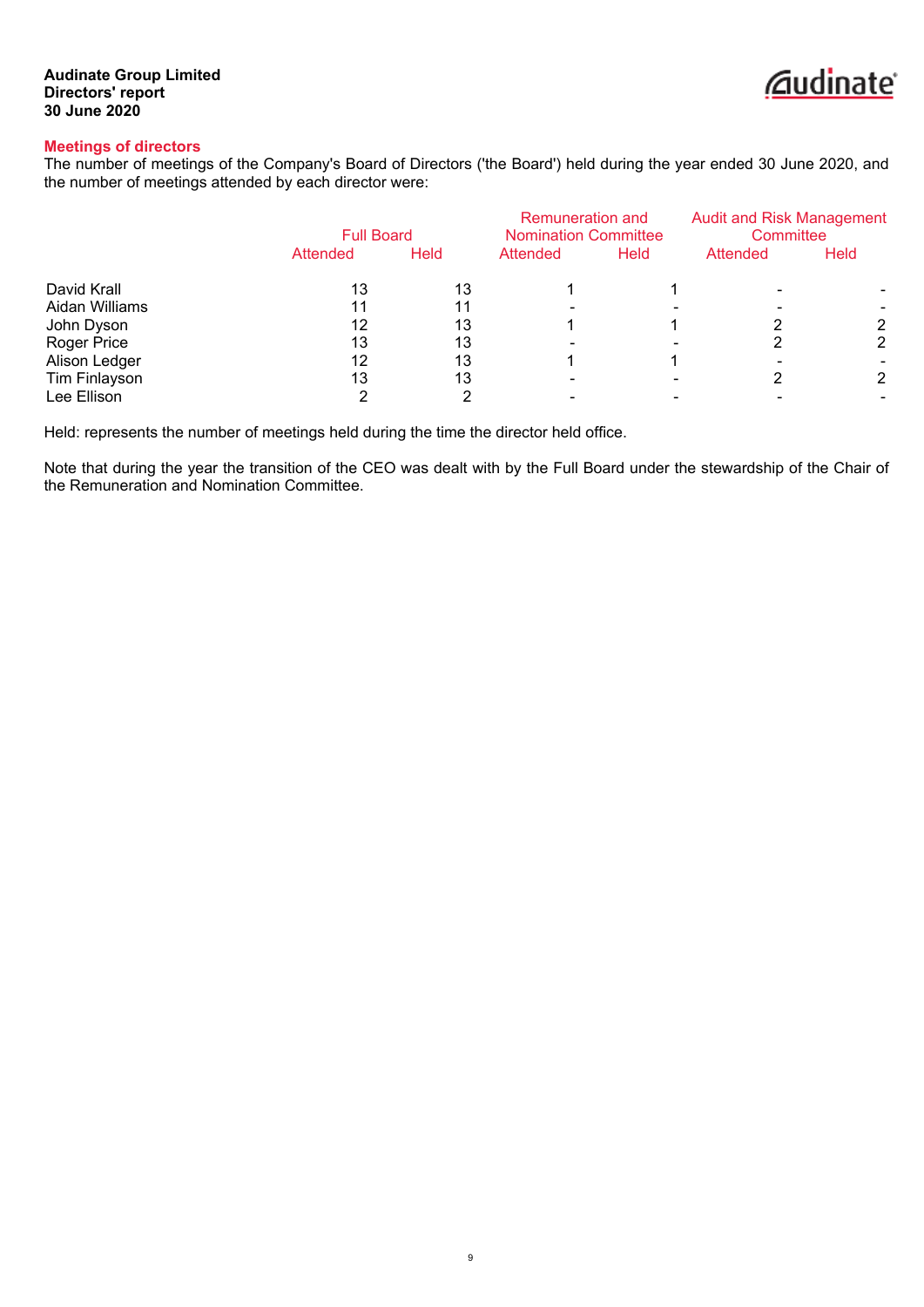

# **Remuneration report (audited)**

The remuneration report details the key management personnel remuneration arrangements for the Group, in accordance with the requirements of the Corporations Act 2001 and its Regulations.

Key management personnel ('KMP') are those persons having authority and responsibility for planning, directing and controlling the activities of the entity, directly or indirectly, including all directors.

The remuneration report is set out under the following main headings:

- Remuneration philosophy and governance
- Remuneration framework and structure
- Remuneration details
- Executive KMP contract details
- Equity-based compensation
- Additional information
- Additional disclosures relating to KMP

# *Remuneration philosophy and governance*

#### *Remuneration philosophy*

The Company's objective is to provide the maximum benefit to the shareholders while ensuring the long-term sustainability of the business. To achieve this the Company must attract, motivate and retain highly skilled directors and executives, and remunerate them fairly and appropriately. The Board of Directors ('the Board') has adopted a remuneration framework based on the following principles:

- Competitiveness and reasonableness:
- Linkage between executive rewards and shareholder value;
- Establishment of appropriately demanding performance hurdles for variable executive rewards; and
- Transparency.

In accordance with best practice corporate governance, the structure of Non-Executive Director and executive remuneration is separate and distinct.

#### *Remuneration governance*

The Board has overall responsibility for the Group's remuneration principles, practices, strategy and approach to ensure they support the Company's business strategy and are appropriate for a listed Company given the size and nature of Audinate's business.

The Remuneration and Nomination Committee is responsible for advising the Board on the composition of the Board and its committees, evaluating potential Board candidates and advising on their suitability, and ensuring appropriate succession plans are in place. This Committee is currently comprised of three independent non-executive directors and the CEO and other directors attend at the invitation of the Committee Chair.

The Remuneration and Nomination Committee establishes, amends and reviews the compensation and equity incentive plans with respect to the Executive Leadership Team ('ELT') and employees of the Group including determining individual elements of the total compensation of the Chief Executive Officer, and other members of the ELT.

The Remuneration and Nomination Committee may seek external advice to determine the appropriate level and structure of the remuneration packages from time to time (refer to the section 'Independent advice' below).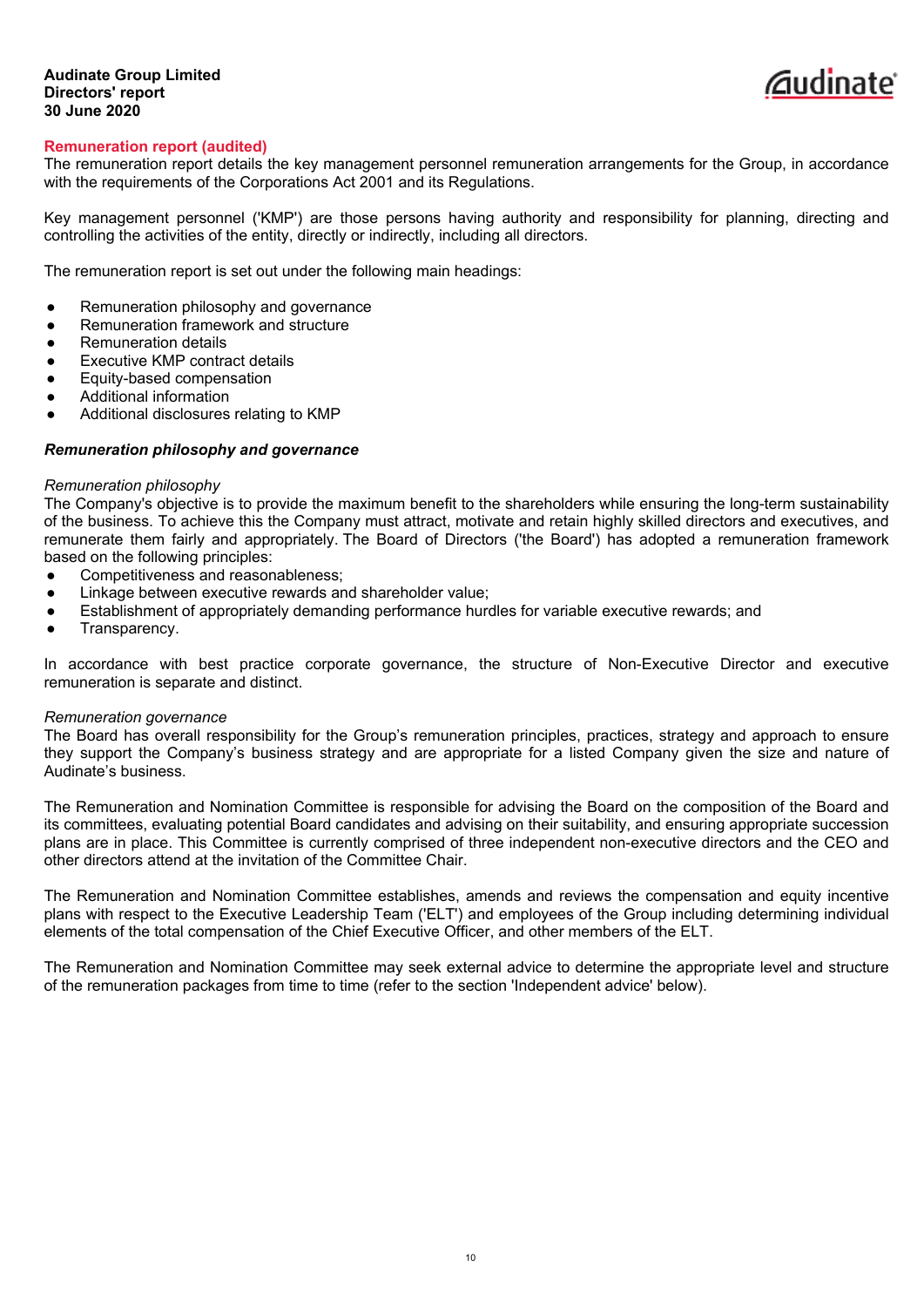# *C*udinate

A summary of the annual remuneration review process for the executive leadership team is set out below.



# *Independent advice*

During the 2020 financial year no independent advice was sought. During the 2019 financial year the Group engaged AON Hewitt for independent advice. AON Hewitt was paid \$40,000 for this service.

### *Voting and feedback from Annual General Meeting ('AGM')*

At the AGM more than 96% of the votes received supported the adoption of the remuneration report for the year ended 30 June 2019. The Company understands that some shareholders expressed support for the waiving of service conditions but not the waiving of market conditions in respect of the retirement benefits approved at the AGM for former CEO, Lee Ellison. This feedback will be taken into account in future analogous situations. Refer to the section headed 'Retirement benefits to former CEO, Lee Ellison'.

### **Remuneration framework and structure**

### *Non-executive director remuneration*

Fees and payments to non-executive directors reflect the demands and responsibilities of their role. Non-executive directors' fees and payments are reviewed annually by the Board. The Board may, from time to time, receive advice from independent remuneration consultants to ensure non-executive directors' fees and payments are appropriate and in line with the market. The Chairman's fees are determined independently to the fees of other non-executive directors based on comparative roles in the external market. The Chairman is not present at any discussions relating to the determination of his own remuneration.

ASX listing rules require the aggregate non-executive directors' remuneration be determined periodically by a general meeting. This amount is currently capped under the Company's Constitution at \$750,000 per annum. Any increase to the aggregate amount needs to be approved by shareholders. Directors will seek approval from time to time, as appropriate. This aggregate annual sum does not include any special remuneration which the Board may grant to the directors for special exertions or additional services performed by a director for or at the request of the Group, which may be in addition to or in substitution of the director's fees.

The Company has entered into an appointment letter with each of its non-executive directors. Non-executive fees, inclusive of superannuation but exclusive of GST (where applicable), are currently as follows: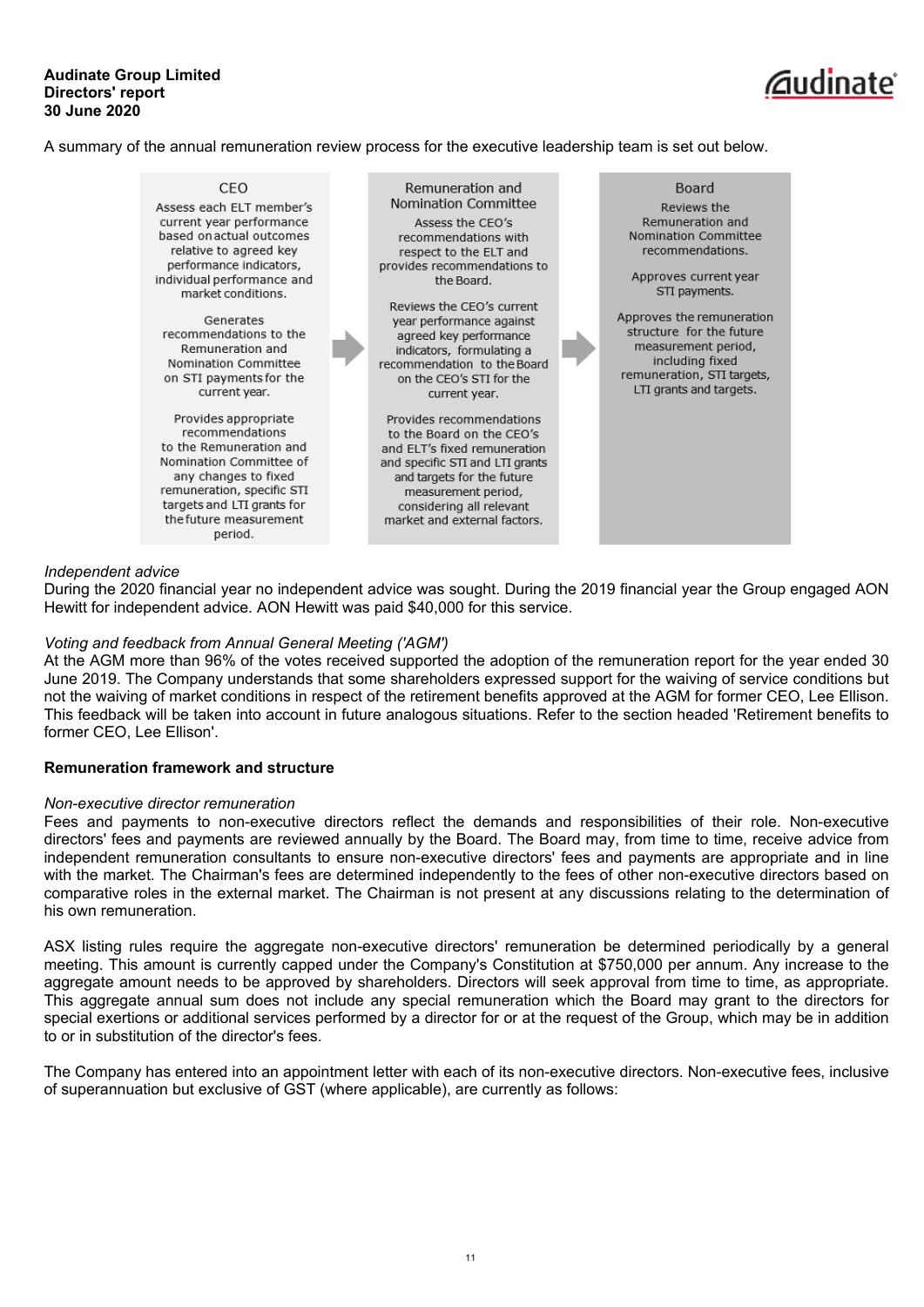

| Fees per annum $(\$)$ |
|-----------------------|
| 150,000               |
| 75.000                |
| 75,000                |
| 75,000                |
| 75,000                |
|                       |

\* Chair of Remuneration and Nomination Committee

Chair of Audit and Risk Committee

Other than the Chairman, non-executive directors also receive an additional \$15,000 per annum for chairing a Board committee and \$5,000 for being a member of a Board committee.

The Chairman's monthly board fees are fixed to US dollars at the beginning of the year based on the prevailing USD exchange rate at the time.

# *Summary of executive remuneration structure*



# *Total fixed remuneration ('TFR')*

TFR includes base salary and superannuation contributions and may include, at the discretion of the Board, other benefits such as health insurance for US based employees. TFR is determined with reference to available market data, the scope of an individual's role and the qualifications and experience of the individual, as well as geographic location. TFR is reviewed annually to account for market movements and individual performance outcomes. See further details in the section headed Executive KMP contract details within the Remuneration Report.

# *Short-term incentive plan ('STI Plan')*

The STI Plan is designed to reward eligible employees for their efforts toward the accomplishment of the Group's goals during the plan year. Under the STI Plan, the decision to pay any bonus remains at the full discretion of the Board, based on recommendations by the Remuneration and Nomination Committee.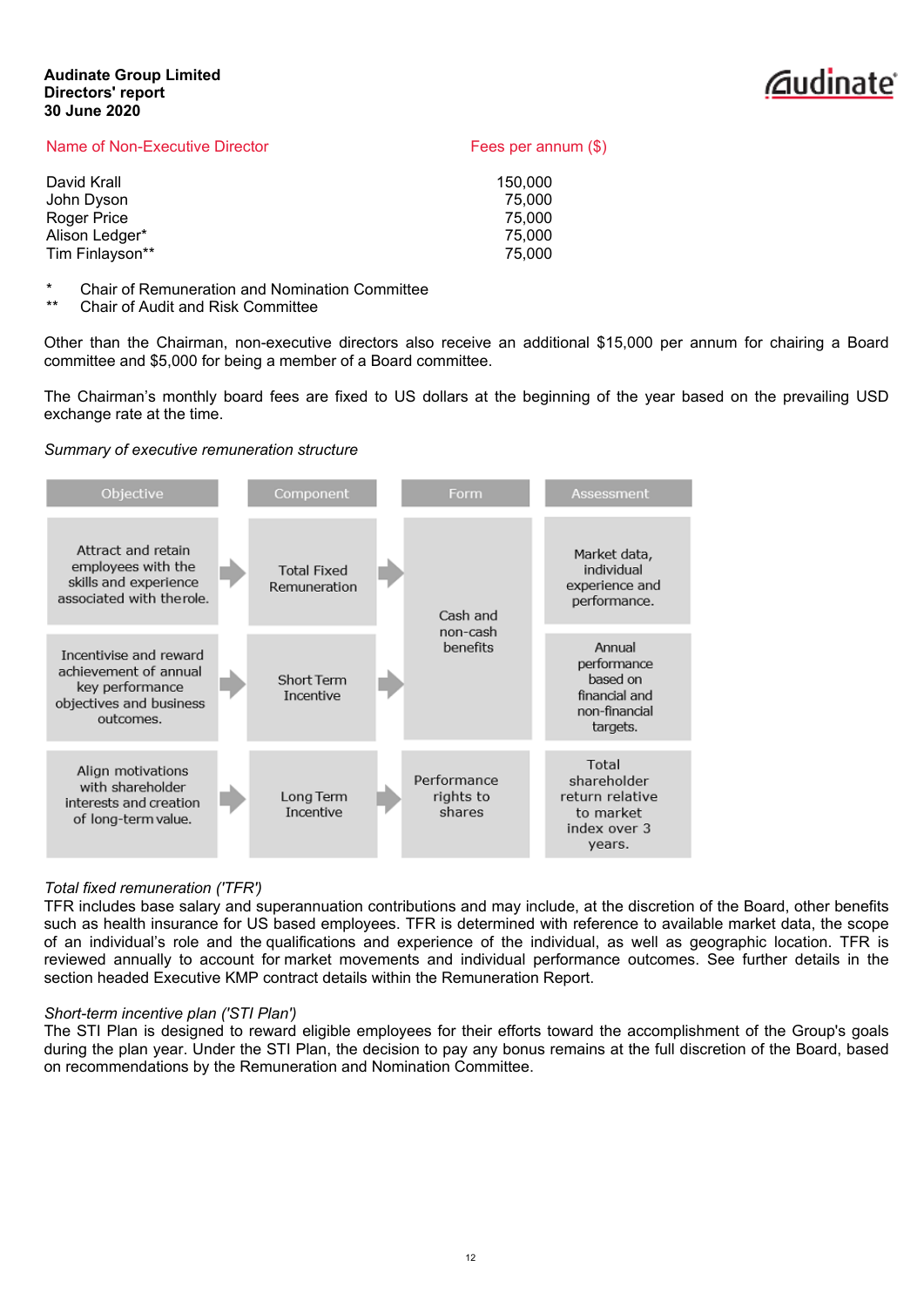The key components of the cash-based STI Plan are:

- participants may be entitled to receive a percentage of their fixed remuneration as an annual cash bonus;
- payment of an annual cash bonus is based on (i) overall company-wide achievement of corporate financial goals, and (ii) individual performance targets and objectives;

*C*udinate

- corporate financial goals are set annually and may include measures such as revenue, EBITDA, gross profit margin and growth targets, or other targets as considered appropriate and set by the Board; and
- a minimum threshold is set for the payout on the achievement of corporate financial goals and the maximum payout amount is capped at 150% in the event of outperformance.

In FY20 the STI for all KMP and the ELT was 70% weighted to the achievement of corporate financial goals and 30% to individual key performance objectives. The corporate financial goals for FY20 were targets for USD revenue, USD gross margin % and EBITDA. These corporate financial goals were not achieved due to the impact of COVID-19 and consequently no STI was paid.

# *Long-term incentive plan ('LTI Plan')*

The LTI Plan is designed to assist in the reward, retention and motivation of the ELT and other key employees ('participants'). Under the rules of the LTI Plan, the Board has the discretion to offer awards to nominated participants.

A summary of the rules of the LTI Plan is set out below:

- the LTI Plan is open to participants, as determined by the Board. Participation is voluntary;
- awards may be in the form of options to acquire shares; performance rights to acquire shares; and/or shares, including those acquired under a limited recourse loan funded arrangement;
- the Board may determine the type/number of awards to be issued under the LTI Plan to each participant and other terms of issue such as: service-based conditions and/or performance hurdles; any amount payable on the grant of the awards; the exercise price of any option granted; the period during which a vested option can be exercised; and any forfeiture conditions or disposal restrictions applying to the awards and any shares that a participant receives upon exercise of their options or performance rights;
- the Board may, in certain circumstances, impose a clawback, including the cancellation of unvested performance rights and forfeiture of shares allocated upon vesting of options or performance rights (e.g. in the event of fraud, dishonesty or serious breach of duty);
- the Board may, in its discretion, also determine that the Company will issue limited recourse loans to participants to use for the purchase of shares as part of a share award under the LTI Plan;
- when any service-based conditions and/or performance hurdles have been satisfied, participants will receive fully vested shares or their options/performance rights will become vested and will be exercisable over shares, as applicable;
- each vested option and performance right enables the participant to be issued or to be transferred one share upon exercise, subject to the rules governing the LTI Plan and the terms of any particular offer;
- participants holding options or performance rights are not permitted to participate in new issues of securities by the Company but adjustments may be made to the number of shares over which the options or performance rights are granted and/or the exercise price (if any) to take into account changes in the capital structure of the Company that occur by way of pro rata and bonus issues in accordance with the rules of the LTI Plan and the ASX Listing Rules.
- the LTI Plan limits the aggregate number of awards that the Company may grant without shareholder approval, such that the sum of all awards on issue (assuming all options and performance rights were exercised) do not at any time exceed in aggregate 10% of the total issued capital of the Company as at the date of any proposed new awards; and
- the Board may delegate management and administration of the LTI Plan, together with any of their powers or discretions under the LTI Plan, to a committee of the Board or to anyone or more persons selected by them as the Board thinks fit.

# *LTI grants – allocation methodology*

During the current financial year, the Group issued performance rights to the ELT under the LTI Plan rules outlined above. The Remuneration and Nomination Committee used external benchmarking to determine a base allocation to each member of the leadership team in keeping with the Group's remuneration philosophy. The number of performance rights to be issued is calculated by dividing the target LTI amount by the 30-day volume weighted share price prior to the annual general meeting. The accounting valuation of performance rights is lower due to the inclusion of performance hurdles.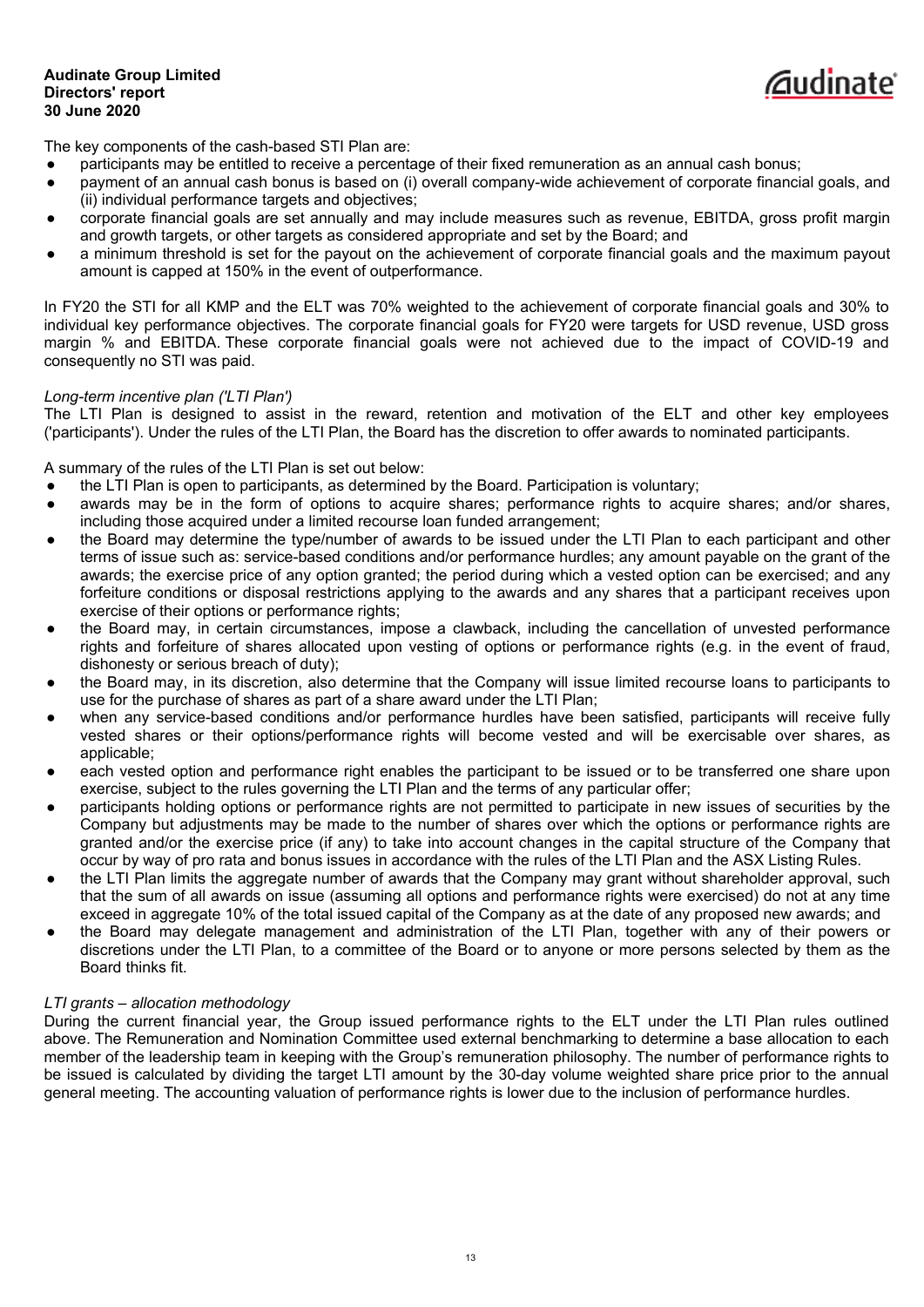

This approach resulted in an LTI grant to the CEO of 75% of his TFR. The Board, based on the input of the Remuneration and Nomination Committee and CEO, may vary the allocation to an individual member of the ELT based on the following factors:

- Additional recognition for recent out performance by an individual;
- Succession considerations around an individual assuming greater responsibilities in future vears;
- Strategic importance of tasks and responsibilities assumed by an individual;
- Relative weighting of other elements of compensation, including commission plans;
- Retention purposes for key roles; and
- Non-compliance with the Group's values, Code of Conduct and other relevant employee policies.

In the current year the application of this approach resulted in LTI grants to the ELT of between 25% to 75% of their TFR.

None of the employment contracts of the KMP, or the ELT more broadly, contain any future contractual commitments about a specified level of participation in the LTI Plan and the Board retains complete discretion to determine the appropriate level of LTI grants in future periods, within the construct of the LTI Plan rules summarised above.

#### *LTI grants - vesting conditions*

The performance rights will vest over a period of three years subject to the satisfaction of both:

- 1) a service based vesting condition; and
- 2) the relevant performance hurdle.

The service based vesting condition for the performance rights is that the individual must remain an Employee (as defined in the Plan Rules) up to and including the vesting dates for the performance rights. The performance rights issued in FY20 vest at 30 June 2022 subject to achieving the performance hurdle.

The performance metric for the performance rights is aligned to the Company's share price growth as compared to the ASX 300 Index. The ASX 300 Index has been selected as it represents the market performance of alternative companies that Audinate shareholders may invest in. Prior year grants are measured against the ASX Emerging Companies Index.

The percentage of performance rights that vest will be as follows:

# The Company's Total Shareholder Return performance compared to the relevant index Percentage of performance rights to vest <50th percentile No vesting ≥50th percentile to 74th percentile Pro-rata straight line vesting between 50% and 99% ≥75th percentile 100% vesting

In the event that the Company achieves a negative Total Shareholder Return ('TSR') that is better than the relevant index TSR the percentage of performance rights to vest is capped at 50%.

### *Other equity grants*

The Group recognises the importance of all employees having an equity interest in the ongoing performance of Audinate and during FY19 extended the LTI Plan to other key employees outside of the ELT. Based on the successful achievement of the company financial objectives in FY19 the Group issued performance rights which will vest in two equal tranches over 12 and 24 months, providing that the staff member remains an employee at the time of vesting. No performance right grants will be made to other key employees, outside the ELT, in respect of FY20.

Other employees received a grant of \$1,000 of shares based on the successful achievement of company financial objectives in FY19, receiving an acceptable performance appraisal, and remaining in employment at the date of issue, post the release of the FY19 financial statements. No share grants will be made in respect of FY20.

### *Retirement benefits to former CEO, Lee Ellison*

On 29 May 2019, Lee Ellison gave notice of his resignation which took effect at the end of his notice period on 29 November 2019.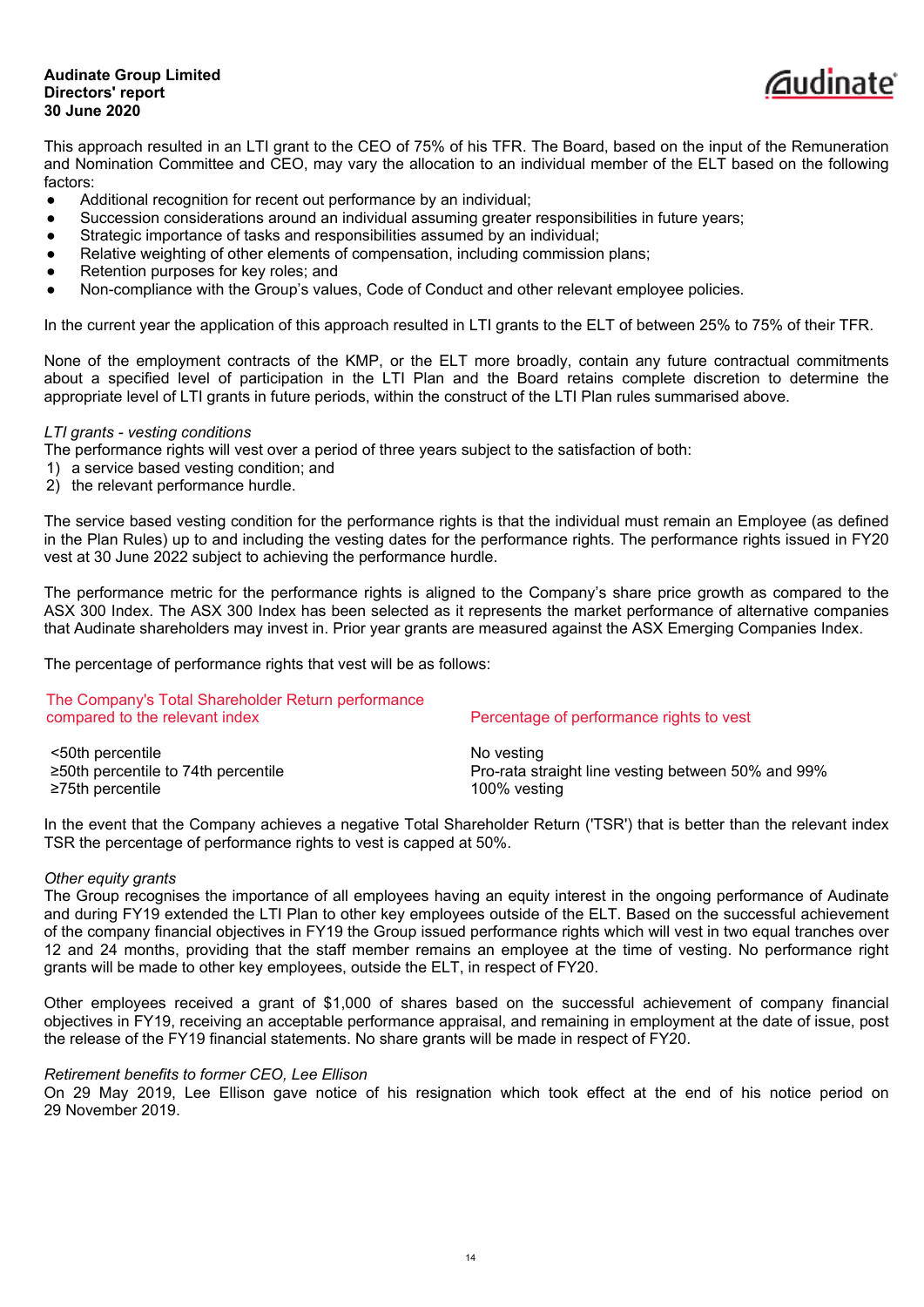

The Board recommended (and shareholders subsequently approved at the AGM) the accelerated vesting of all 373,410 of the unvested performance rights held by Lee Ellison at the time of his retirement. Lee was integral to building a very successful business over 10 plus years of service with the Group, delivering excellent shareholder returns. He also worked very co-operatively with the Board on succession planning, acting in the best interests of shareholders and the long-term success and growth of the Company. It should be noted that the performance hurdles associated with the grant of these performance rights, assuming the performance hurdles were tested as at the time of the AGM and based on trading prices on the ASX at that time, had been significantly over-achieved.

# *Group performance and link to remuneration*

Remuneration for all staff is directly linked to the performance of the Group. The overall level of reward is based on the achievement of revenue and EBITDA thresholds as well as the individual's performance assessment score. No bonus is payable unless the thresholds are met and the ultimate amount payable remains at the discretion of the Board. Refer to the section 'Additional information' below for details of the TSR and earnings. TSR is the key performance metric for the LTI plan.

### *Remuneration details*

### *Amounts of remuneration*

Details of the remuneration of KMP of the Group are set out in this section.

The KMP of the Group consisted of the following directors of Audinate Group Limited:

- David Krall Chairman and Non-Executive Director
- Aidan Williams Chief Executive Officer (Appointed on 16 September 2019, Formerly Chief Technology Officer)
- John Dyson Non-Executive Director
- Roger Price Non-Executive Director
- Alison Ledger Non-Executive Director
- **Tim Finlayson Non-Executive Director**
- Lee Ellison Former Chief Executive Officer (Resigned on 16 September 2019)

And the following persons:

Rob Goss - Chief Financial Officer and Company Secretary

|                                 |                               | Short-term benefits |                        | Post-<br>employment<br>benefits | Long-term<br>benefits          | Share-<br>based<br>payments |             |
|---------------------------------|-------------------------------|---------------------|------------------------|---------------------------------|--------------------------------|-----------------------------|-------------|
| 2020                            | Cash salary<br>and fees<br>\$ | Cash<br>bonus<br>\$ | Non-<br>monetary<br>\$ | Super-<br>annuation<br>\$       | Long<br>service<br>leave<br>\$ | Equity-<br>settled<br>\$    | Total<br>\$ |
| <b>Non-Executive Directors:</b> |                               |                     |                        |                                 |                                |                             |             |
| David Krall (Chairman)          | 147,595                       |                     |                        |                                 |                                |                             | 147,595     |
| John Dyson                      | 74,581                        |                     |                        | 7,085                           |                                |                             | 81,666      |
| Roger Price                     | 52,416                        |                     |                        | 25,085                          |                                | -                           | 77,501      |
| Alison Ledger                   | 80,670                        |                     |                        | 7,663                           |                                |                             | 88,333      |
| Tim Finlayson                   | 80,670                        |                     |                        | 7,663                           |                                |                             | 88,333      |
| <b>Executive Directors:</b>     |                               |                     |                        |                                 |                                |                             |             |
| Aidan Williams                  | 373,961                       |                     |                        | 21,003                          | 27,500                         | 136,865                     | 559,329     |
| Lee Ellison*                    | 190,326                       |                     | 9,148                  |                                 |                                | 304,135                     | 503,609     |
| Other KMP:                      |                               |                     |                        |                                 |                                |                             |             |
| Rob Goss                        | 312,235                       |                     |                        | 21,003                          | 3,778                          | 80,518                      | 417,534     |
|                                 | 1,312,454                     |                     | 9,148                  | 89,502                          | 31,278                         | 521,518                     | 1,963,900   |
|                                 |                               |                     |                        |                                 |                                |                             |             |

Includes remuneration from 1 July 2019 to date of his retirement.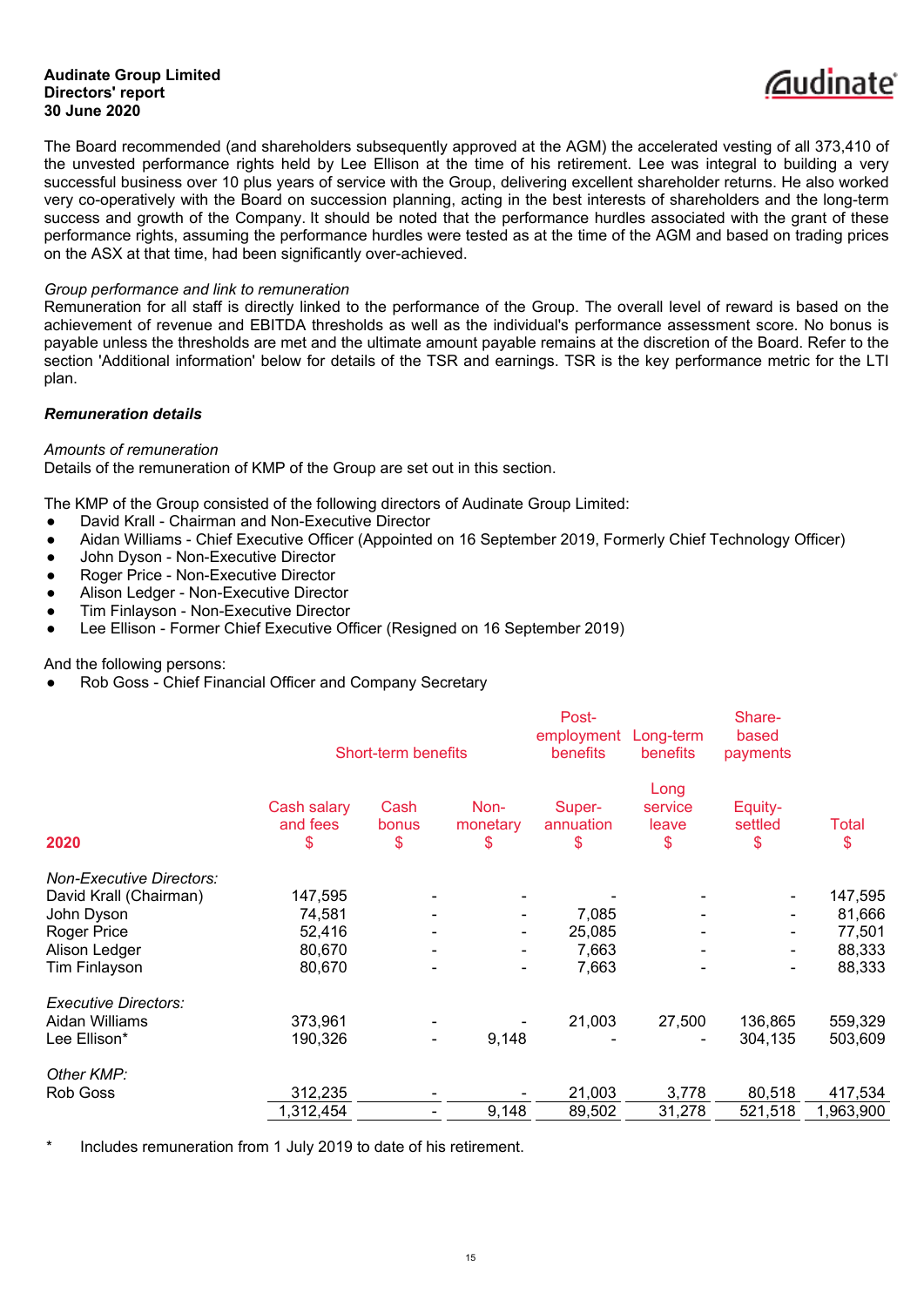

|                                 |                               | Short-term benefits |                          | Post-<br>employment<br>benefits | Long-term<br>benefits          | Share-<br>based<br>payments  |                    |
|---------------------------------|-------------------------------|---------------------|--------------------------|---------------------------------|--------------------------------|------------------------------|--------------------|
| 2019                            | Cash salary<br>and fees<br>\$ | Cash<br>bonus<br>\$ | Non-<br>monetary<br>\$   | Super-<br>annuation<br>\$       | Long<br>service<br>leave<br>\$ | Equity-<br>settled<br>\$     | <b>Total</b><br>\$ |
| <b>Non-Executive Directors:</b> |                               |                     |                          |                                 |                                |                              |                    |
| David Krall (Chairman)          | 120,000                       |                     |                          |                                 |                                |                              | 120,000            |
| John Dyson                      | 59,361                        |                     | $\overline{\phantom{a}}$ | 5,639                           |                                | ۰.                           | 65,000             |
| Roger Price                     | 41,000                        | $\blacksquare$      | $\blacksquare$           | 24,000                          |                                | ۰.                           | 65,000             |
| Alison Ledger                   | 73,059                        | $\blacksquare$      | $\blacksquare$           | 6,941                           |                                | $\qquad \qquad \blacksquare$ | 80,000             |
| <b>Tim Finlayson</b>            | 73,059                        |                     | ٠                        | 6,941                           |                                |                              | 80,000             |
| <b>Executive Directors:</b>     |                               |                     |                          |                                 |                                |                              |                    |
| Lee Ellison                     | 449,194                       | 218,013             | 20,128                   |                                 | ۰                              | 146,710                      | 834,045            |
| Other KMP:                      |                               |                     |                          |                                 |                                |                              |                    |
| Rob Goss                        | 282,666                       | 75,398              | $\blacksquare$           | 20,531                          | 3,328                          | 54,471                       | 436,394            |
| Aidan Williams                  | 235,437                       | 68,870              |                          | 20,531                          | 4,806                          | 88,687                       | 418,331            |
|                                 | 1,333,776                     | 362,281             | 20,128                   | 84,583                          | 8,134                          | 289,868                      | 2,098,770          |

The proportion of remuneration linked to performance and the fixed proportion are as follows:

| <b>Name</b>                                           | <b>Fixed</b><br>remuneration<br>2020 | 2019       | At risk - STI<br>2020                                | 2019       | At risk - LTI<br>2020 | 2019       |
|-------------------------------------------------------|--------------------------------------|------------|------------------------------------------------------|------------|-----------------------|------------|
| Executive Directors:<br>Aidan Williams<br>Lee Ellison | 76%<br>40%                           | 62%<br>56% | $\overline{\phantom{0}}$<br>$\overline{\phantom{a}}$ | 16%<br>26% | 24%<br>60%            | 22%<br>18% |
| Other KMP:<br>Rob Goss                                | 81%                                  | 70%        | $\overline{\phantom{0}}$                             | 17%        | 19%                   | 13%        |

Non-executive directors did not receive share options or other performance linked incentives during the year ended 30 June 2020 and 30 June 2019.

# *Executive KMP contract details*

Remuneration and other terms of employment for KMP are formalised in services agreement and the key details of these agreements are summarised below:

| Component                            | Approach for CEO                 | <b>Approach for Executive KMP</b> |
|--------------------------------------|----------------------------------|-----------------------------------|
| <b>Total Fixed Remuneration:</b>     | \$400,000                        | \$320,000                         |
| <b>Contract Duration:</b>            | Ongoing                          | Ongoing                           |
| Target STI % of TFR:                 | 50%                              | 25%                               |
| Target LTI % of TFR:                 | 75%                              | 50%                               |
| Notice period by individual/company: | 6 months                         | 3 months                          |
| Restraint:                           | Post termination subject to non- | Post termination subject to non-  |

competition and non-solicitation of customers within USA, Australia and UK for 12 months

competition and non-solicitation of customers within USA, Australia and UK for 12 months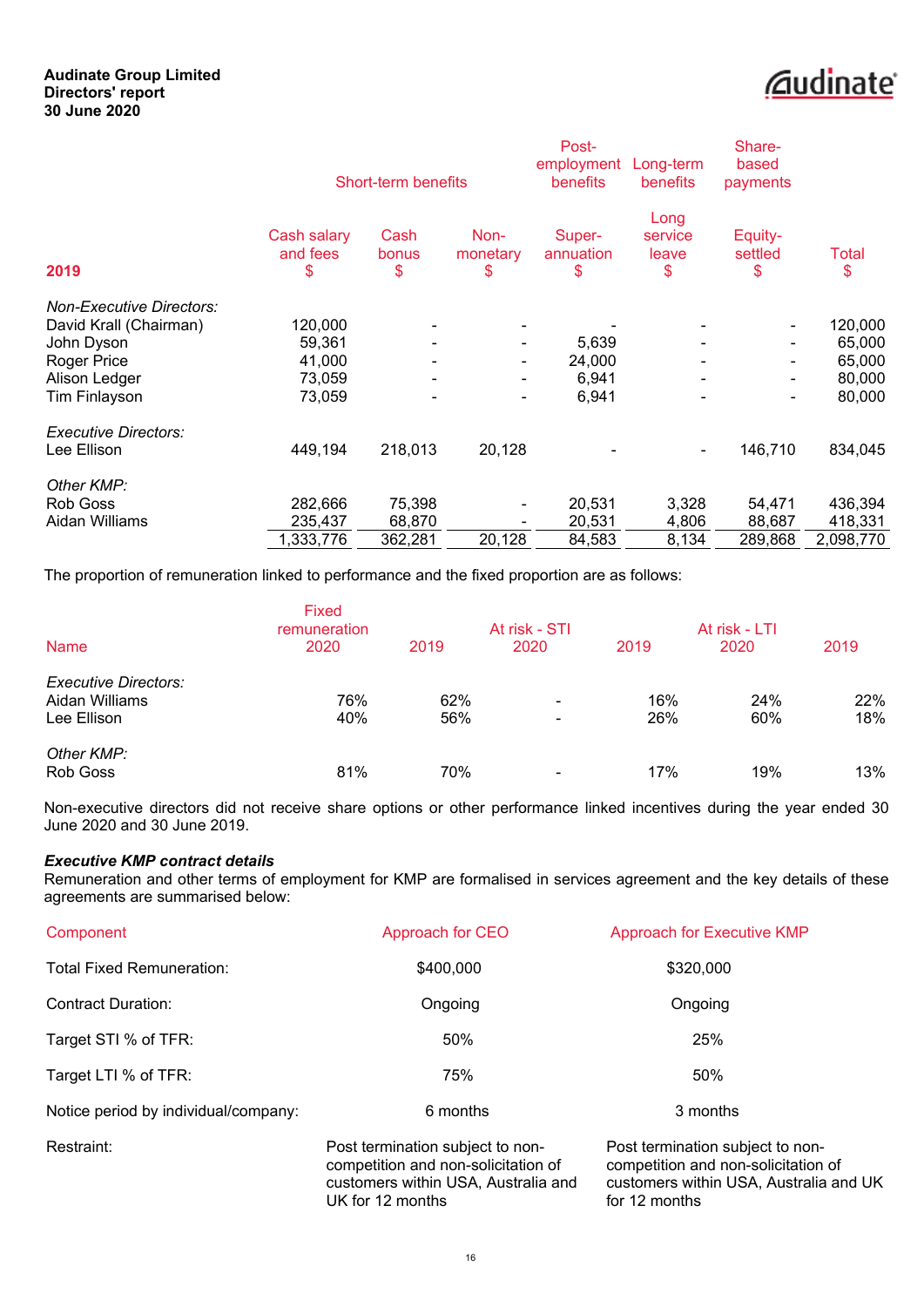

All other members of the executive leadership team are employed under written terms of employment with the Group. The key terms and conditions of their employment include:

- remuneration packages;
- eligibility to participate in the STI and LTI Plans:
- notice of termination of employment provisions, with the relevant notice period of up to 3 months; and
- for some of those executives, post-employment restrictions covering non-competition, non-solicitation of clients for a maximum duration of up to 3 months.

KMP have no entitlement to termination payments in the event of removal for misconduct.

# *Equity-based compensation*

### *Issue of shares*

There were no shares issued to directors and other KMP as part of compensation during the year ended 30 June 2020.

#### *Options*

There were no options over ordinary shares granted to or vested by directors and other KMP as part of compensation during the year ended 30 June 2020.

#### *Performance rights*

The terms and conditions of each grant of performance rights over ordinary shares affecting remuneration of the executive director and other KMP in this financial year or future reporting years are as follows:

| <b>Name</b>    | Number of<br>rights<br>granted | <b>Grant date</b> | Expiry date | <b>Relevant Index</b>         | Share price Fair value<br>hurdle for<br>vesting | per right at<br>grant date |
|----------------|--------------------------------|-------------------|-------------|-------------------------------|-------------------------------------------------|----------------------------|
| Aidan Williams | 178,541                        | 30/06/2017        | 30/06/2022  | <b>ASX Emerging Companies</b> | \$0.000                                         | \$0.780                    |
| Aidan Williams | 57.857                         | 26/03/2019        | 31/08/2022  | <b>ASX Emerging Companies</b> | \$0.000                                         | \$2.181                    |
| Aidan Williams | 40,114                         | 30/06/2020        | 31/08/2022  | ASX 300                       | \$0.000                                         | \$4.370                    |
| Rob Goss       | 89.270                         | 30/06/2017        | 30/06/2022  | <b>ASX Emerging Companies</b> | \$0.000                                         | \$0.780                    |
| Rob Goss       | 42,857                         | 26/03/2019        | 31/08/2022  | <b>ASX Emerging Companies</b> | \$0.000                                         | \$2.181                    |
| Rob Goss       | 21,401                         | 30/06/2020        | 31/08/2022  | ASX 300                       | \$0.000                                         | \$4.370                    |

The performance rights issued on 30 June 2017 vest in three tranches after the release of the annual results in 2020, 2021 and 2022. All other grants vest as a single tranche after three years.

Performance rights commence vesting upon achieving total shareholder return equal to the 50th percentile of the relevant index and vest fully at the 75th percentile.

Performance rights granted carry no dividend or voting rights. Other than the accelerated vesting of 373,410 performance rights, related to the retirement of the former CEO Mr Lee Ellison, no other performance rights vested during the year.

### *Additional information*

The earnings of the Group for the five years to 30 June 2020 are summarised below:

|                                | 2016*<br>\$'000 | $2017**$<br>\$'000 | 2018<br>\$'000 | 2019<br>\$'000 | 2020<br>\$'000 |
|--------------------------------|-----------------|--------------------|----------------|----------------|----------------|
| Sales revenue                  | 11,903          | 15.063             | 19,653         | 28,313         | 30.317         |
| EBITDA                         | (64)            | 784                | 559            | 2.765          | 2.032          |
| Profit/(loss) after income tax | 54              | (20,443)           | 2,544          | 662            | (4, 138)       |

Relates to the Group prior to the restructure that occurred at the time of the IPO at 30 June 2017.

EBITDA in the 2017 financial year is calculated excluding the one-off impacts of IPO expenses and the change in fair value of redeemable preference shares.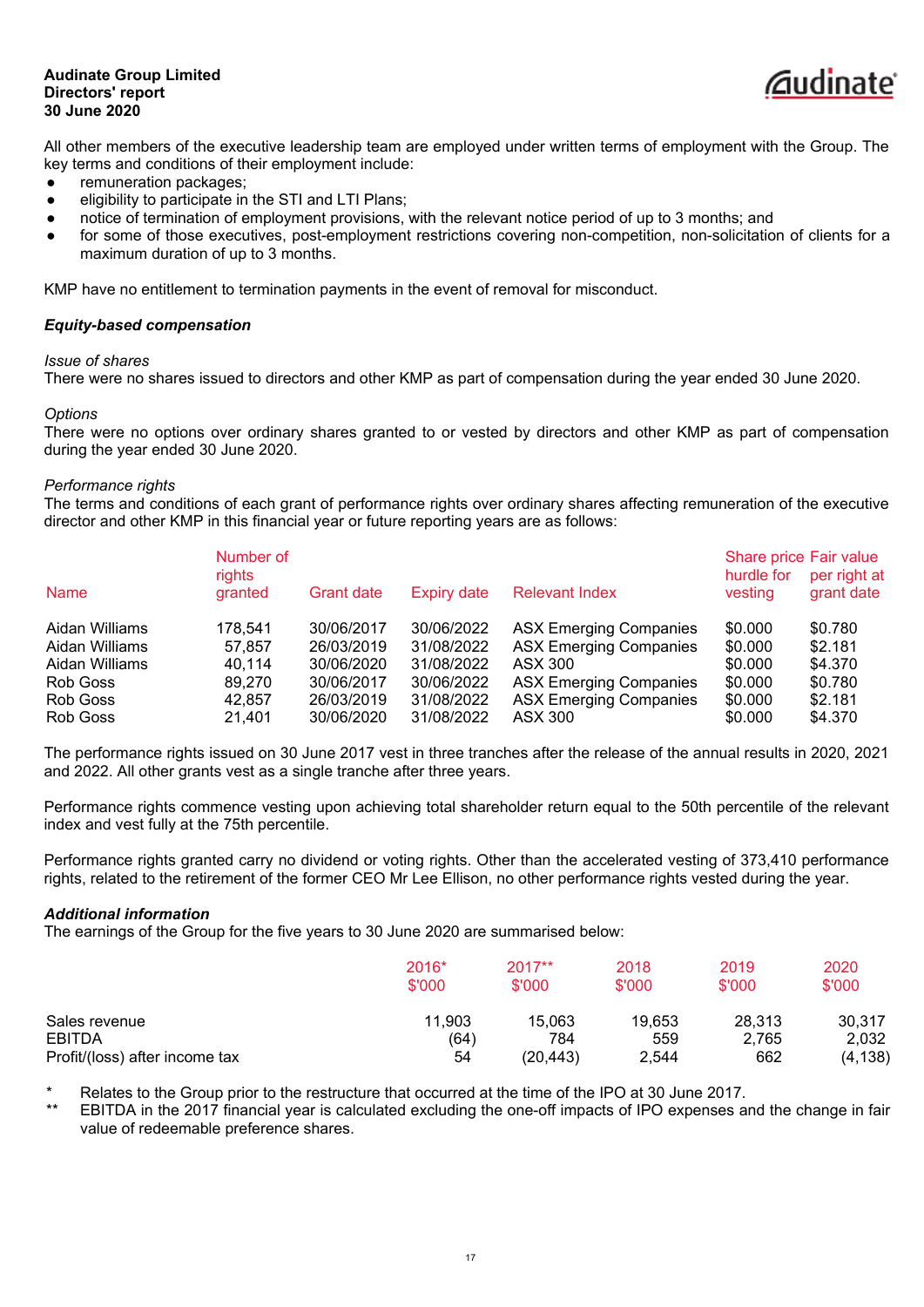

The factors that are considered to affect TSR are summarised below:

|                                              | 2018 | 2019 | 2020   |
|----------------------------------------------|------|------|--------|
| Share price at financial year end (\$)       | 3.92 | 7.99 | 5.40   |
| Basic earnings per share (cents per share)   | 4.19 | 1.08 | (6.17) |
| Diluted earnings per share (cents per share) | 3.95 | 1.02 | (6.17) |

# *Additional disclosures relating to KMP*

#### *Shareholding*

The number of shares in the Company held during the financial year by each director and other members of KMP of the Group, including their personally related parties, is set out below:

|                 | <b>Balance at</b><br>the start of<br>the year | <b>Received</b><br>as part of<br>remuneration | <b>Additions</b> | Disposals/<br>other | <b>Balance at</b><br>the end of<br>the year |
|-----------------|-----------------------------------------------|-----------------------------------------------|------------------|---------------------|---------------------------------------------|
| Ordinary shares |                                               |                                               |                  |                     |                                             |
| David Krall     | 293,958                                       |                                               | 106,042          |                     | 400,000                                     |
| Aidan Williams  | 1,910,907                                     |                                               |                  | ٠                   | 1,910,907                                   |
| John Dyson      | 184.429                                       |                                               |                  |                     | 184,429                                     |
| Roger Price*    | 71.156                                        |                                               |                  |                     | 71,156                                      |
| Alison Ledger   | 1,500                                         |                                               | 2,500            |                     | 4,000                                       |
| Tim Finlayson*  | 122,951                                       |                                               | 2,143            |                     | 125,094                                     |
| Lee Ellison**   | 820                                           | 2,195,000                                     |                  | (2, 195, 820)       |                                             |
| Rob Goss*       | 204,408                                       |                                               |                  | (101, 100)          | 103,308                                     |
|                 | 2,790,129                                     | 2,195,000                                     | 110,685          | (2, 296, 920)       | 2,798,894                                   |

\* Includes indirect holdings<br>\*\* Lee held 820 ordinary sha

Lee held 820 ordinary shares at the date of resignation

### *Option holding*

The number of options over ordinary shares in the Company held during the financial year by each director and other members of KMP of the Group, including their personally related parties, is set out below:

|                              | <b>Balance at</b><br>the start of<br>the vear | Granted                  | Exercised | Other*    | <b>Balance at</b><br>the end of<br>the year |
|------------------------------|-----------------------------------------------|--------------------------|-----------|-----------|---------------------------------------------|
| Options over ordinary shares |                                               |                          |           |           |                                             |
| David Krall                  | 186,042                                       | $\sim$                   | (106,042) |           | 80,000                                      |
| Lee Ellison*                 | 320,000                                       | $\blacksquare$           | (200,000) | (120.000) | $\overline{\phantom{a}}$                    |
|                              | 506.042                                       | $\overline{\phantom{0}}$ | (306,042) | (120.000) | 80.000                                      |

\* 120,000 options over ordinary shares held indirectly at the date of resignation

All of the outstanding options at 30 June 2020 were fully vested and exercisable.

### *Performance rights holding*

The number of performance rights over ordinary shares in the Company held during the financial year by each director and other members of KMP of the Group, including their personally related parties, is set out below:

|                                         | <b>Balance at</b><br>the start of<br>the year | Granted | Expired/<br>forfeited/<br>other | <b>Balance at</b><br>the end of<br>the year |
|-----------------------------------------|-----------------------------------------------|---------|---------------------------------|---------------------------------------------|
| Performance rights over ordinary shares |                                               |         |                                 |                                             |
| Aidan Williams                          | 236,398                                       | 40,114  |                                 | 276.512                                     |
| Lee Ellison*                            | 2,368,410                                     | $\sim$  | (2,368,410)                     |                                             |
| Rob Goss                                | 132.127                                       | 21.401  |                                 | 153.528                                     |
|                                         | 2,736,935                                     | 61,515  | (2,368,410)                     | 430,040                                     |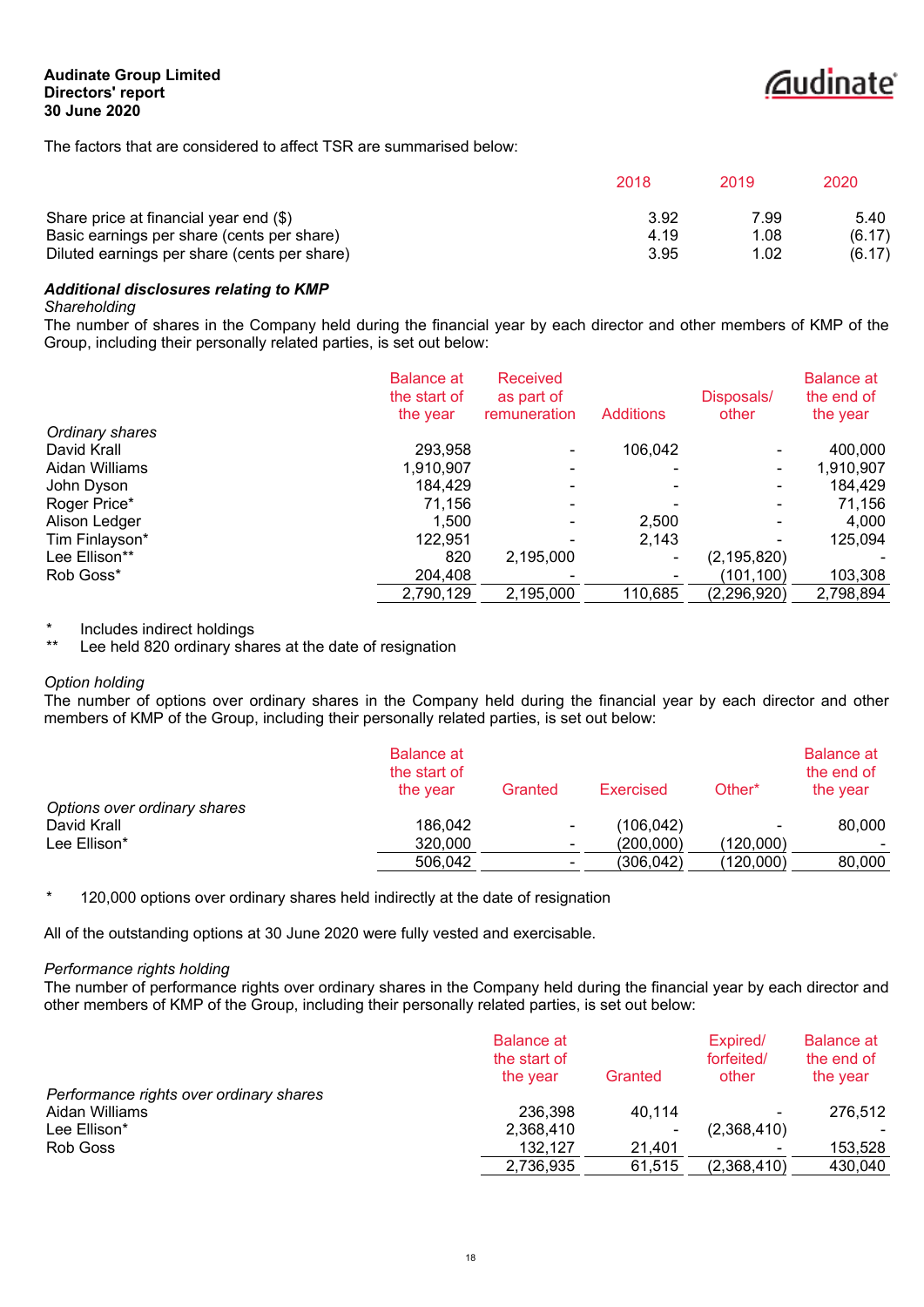

\* During FY20 Lee Ellison exercised 1,995,000 performance rights and at the date of his retirement (29 November 2019) he held 373,410 performance rights which had vested but had not been exercised.

|                                         | Vested | Unvested | <b>Balance at</b><br>the end of<br>the year |
|-----------------------------------------|--------|----------|---------------------------------------------|
| Performance rights over ordinary shares |        |          |                                             |
| Aidan Williams                          | ۰.     | 276,512  | 276,512                                     |
| Rob Goss                                | ۰.     | 153.528  | 153,528                                     |
|                                         |        | 430.040  | 430,040                                     |
|                                         |        |          |                                             |

Subsequent to 30 June 2020 the first tranche of performance rights issued to Aidan Williams and Rob Goss on 30 June 2017 vested in full, amounting to 59,514 and 29,757 performance rights respectively.

#### **Loans to directors and executives**

Prior to the IPO, Audinate Pty Limited offered option-holders an interest bearing, non-recourse loan in order to fund the exercise price of options for shares in Audinate Pty Limited. As a part of the restructure described in the prospectus these shares were then exchanged for shares in Audinate Group Limited. These loans were fully repaid during the year ended 30 June 2020. The total value of the loans outstanding at 30 June 2019 was \$91,237, inclusive of a loan outstanding from Aidan Williams of \$40,650.

### *This concludes the remuneration report, which has been audited.*

#### **Shares under option**

Unissued ordinary shares of Audinate Group Limited under option at the date of this report are as follows:

| <b>Grant date</b> | <b>Expiry date</b> | <b>Exercise</b><br>price | <b>Number</b><br>under option |
|-------------------|--------------------|--------------------------|-------------------------------|
| 30/06/2017        | 09/12/2020         | \$0.0620                 | 130,000                       |
| 30/06/2017        | 11/06/2022         | \$0.2600                 | 105.000                       |
| 30/06/2017        | 23/08/2022         | \$0.2600                 | 248,800                       |
| 30/06/2017        | 31/01/2023         | \$0.2600                 | 24,000                        |

507,800

#### **Shares under performance rights**

Unissued ordinary shares of Audinate Group Limited under performance rights\* at the date of this report are as follows:

|                   |                     | <b>Exercise</b> | <b>Number</b> |
|-------------------|---------------------|-----------------|---------------|
| <b>Grant date</b> | <b>Vesting date</b> | price           | under rights  |
| 30/06/2017        | 15/07/2020          | \$0.0000        | 245.104       |
| 30/06/2017        | 15/07/2021          | \$0,0000        | 244,472       |
| 30/06/2017        | 15/07/2022          | \$0.0000        | 239,179       |
| 29/06/2018        | 15/07/2020          | \$0.0000        | 17.425        |
| 29/06/2018        | 15/07/2021          | \$0,0000        | 17,425        |
| 29/06/2018        | 15/07/2022          | \$0,0000        | 17,421        |
| 26/03/2019        | 30/06/2022          | \$0,0000        | 381,958       |
| 16/10/2019        | 31/08/2020          | \$0.0000        | 15,689        |
| 16/10/2019        | 31/08/2021          | \$0,0000        | 15.689        |
| 30/06/2020        | 30/06/2022          | \$0,0000        | 163,864       |
| 30/06/2020        | 06/01/2022          | \$0,0000        | 10,792        |
| 30/06/2020        | 06/01/2023          | \$0,0000        | 10.791        |
|                   |                     |                 |               |

1,379,809

\* ASX restricted quoted performance rights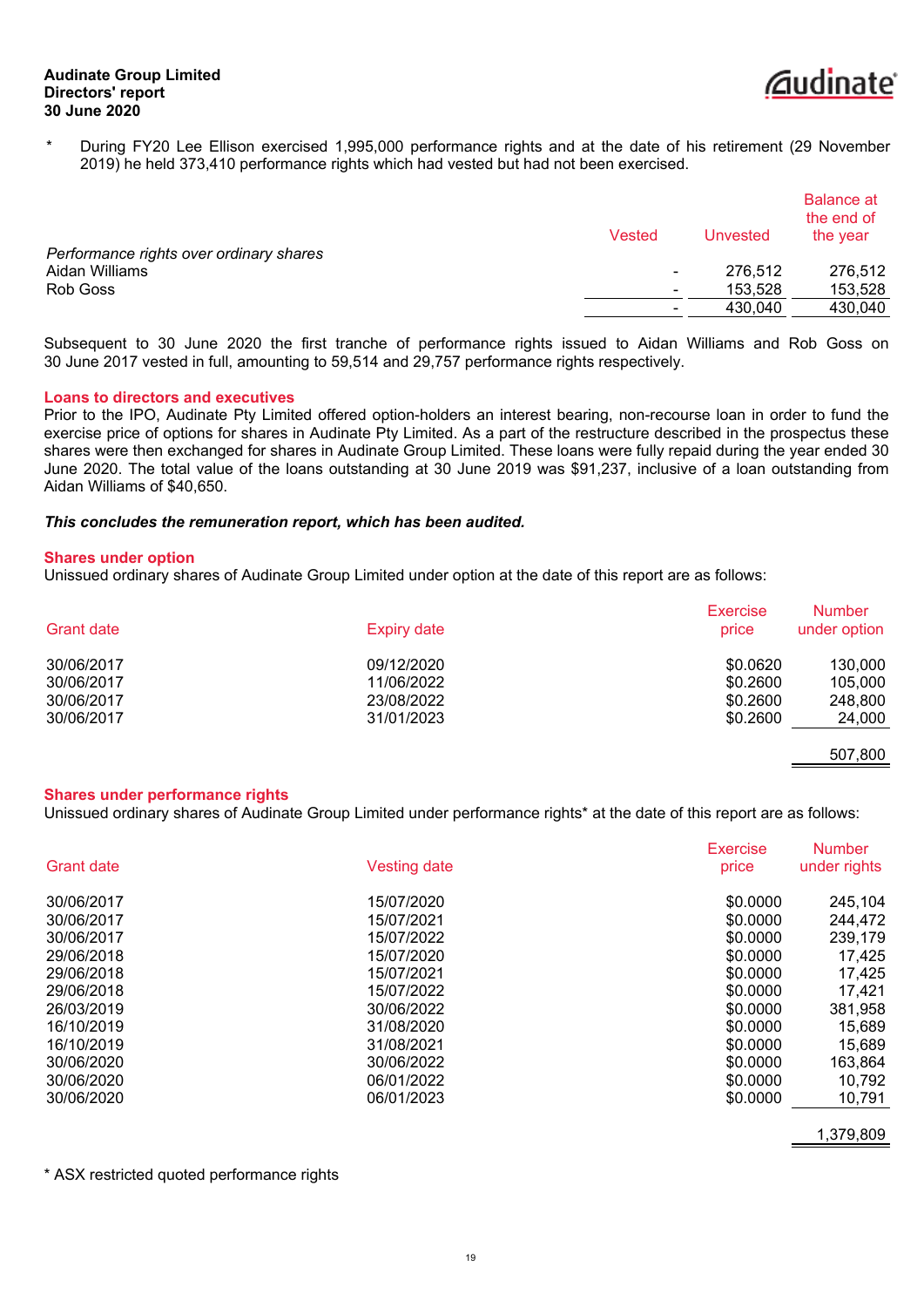

No person entitled to exercise the performance rights had or has any right by virtue of the performance right to participate in any share issue of the Company or of any other body corporate.

#### **Shares issued on the exercise of options**

The following ordinary shares of Audinate Group Limited were issued during the year ended 30 June 2020 and up to the date of this report on the exercise of options granted:

|                        | Exercise | Number of     |
|------------------------|----------|---------------|
| Date options exercised | price    | shares issued |
| 19/07/2019             | \$0.0620 | 20,000        |
| 19/07/2019             | \$0.0620 | 9,923         |
| 19/07/2019             | \$0.2600 | 8,000         |
| 19/07/2019             | \$0.2600 | 3,871         |
| 19/08/2019             | \$0.2600 | 8,000         |
| 20/09/2019             | \$0.0620 | 9,916         |
| 03/10/2019             | \$0.0620 | 370,042       |
| 03/10/2019             | \$0.2600 | 12,000        |
| 08/11/2019             | \$0.0620 | 100,000       |
| 08/11/2019             | \$0.2600 | 12,000        |
| 22/11/2019             | \$0.2600 | 2,901         |
| 20/03/2020             | \$0.0620 | 10,000        |
| 17/04/2020             | \$0.0620 | 10,000        |
| 17/04/2020             | \$0.2600 | 3,000         |
| 05/06/2020             | \$0.2600 | 120,000       |
|                        |          | 699,653       |

#### **Shares issued on the exercise of performance rights**

The following ordinary shares of Audinate Group Limited were issued during the year ended 30 June 2020 and up to the date of this report on the exercise of performance rights granted:

| Date performance rights converted to shares | Exercise<br>price | Number of<br>shares issued |
|---------------------------------------------|-------------------|----------------------------|
| 16/09/2019                                  | \$0.0000          | 1,995,000                  |
| 12/12/2019                                  | \$0,0000          | 267.811                    |
| 12/12/2019                                  | \$0.0000          | 105,599                    |
|                                             |                   | 2,368,410                  |

#### **Indemnity and insurance of officers**

During the financial year, the Company had a policy in place in respect of directors' and officers' liability and legal expenses insurance contracts, for current directors, including senior executives, employees and officers and for former directors, officers and employees of the Company for a period of 12 months. The policy also covers directors, senior executives, secretaries and employees of its Group. The policy prohibits disclosure of the premiums paid.

The policy covers:

- costs and expenses incurred by the relevant officers in defending proceedings, whether civil or criminal and whatever their outcome; and
- other liabilities that may arise from their position, with the exception of conduct involving a wilful breach of duty or improper use of information or position to gain a personal advantage.

The Company has also entered into a Deed of Access ('Deed') and Indemnity with all past and present directors, which provides an indemnity to the directors for legal costs and any liability arising from negligence of the director, to the extent permitted by law. In addition, the Deed allows the Company to advance a director an interest free loan equal to any legal costs which, in the Company's opinion, are not permitted to be indemnified under the law. Any such advance is repayable by the director at the conclusion of the proceedings.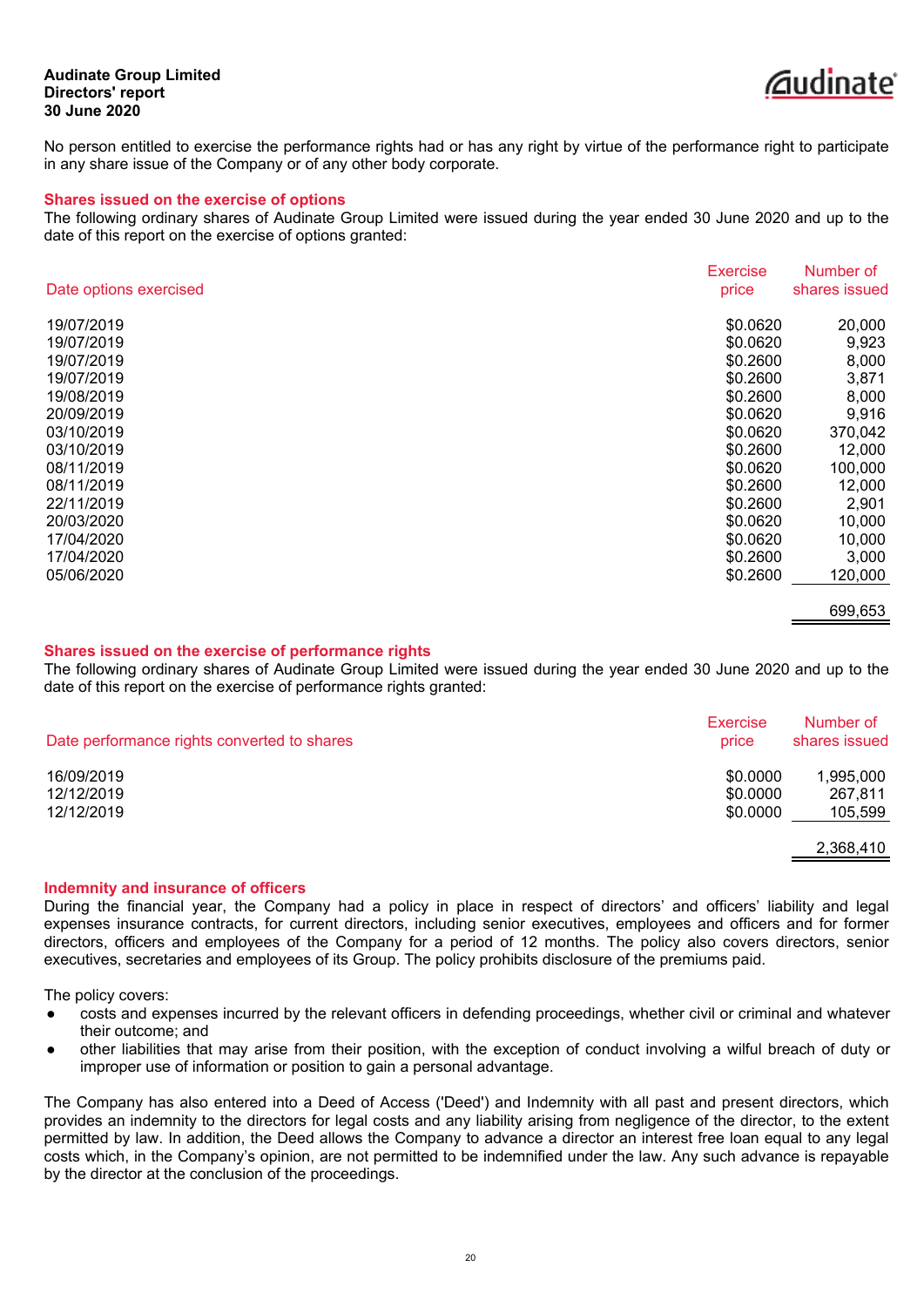

#### **Indemnity and insurance of auditor**

The Company has not, during or since the end of the financial year, indemnified or agreed to indemnify the auditor of the Company or any related entity against a liability incurred by the auditor.

During the financial year, the Company has not paid a premium in respect of a contract to insure the auditor of the Company or any related entity.

#### **Proceedings on behalf of the Company**

No person has applied to the Court for leave to bring proceedings on behalf of the Company, or to intervene in any proceedings to which the Company is a party for the purpose of taking responsibility on behalf of the Company for all or part of those proceedings.

#### **Non-audit services**

There were no non-audit services provided during the financial year by the auditor.

#### **Rounding of amounts**

The Company is of a kind referred to in Corporations Instrument 2016/191, issued by the Australian Securities and Investments Commission, relating to 'rounding-off'. Amounts in this report have been rounded off in accordance with that Corporations Instrument to the nearest thousand dollars, or in certain cases, the nearest dollar.

# **Officers of the Company who are former partners of Deloitte Touche Tohmatsu**

There are no officers of the Company who are former partners of Deloitte Touche Tohmatsu.

### **Auditor's independence declaration**

A copy of the auditor's independence declaration is set out on the following page.

#### **Auditor**

Deloitte Touche Tohmatsu continues in office in accordance with section 327 of the Corporations Act 2001.

This report is made in accordance with a resolution of directors.

On behalf of the directors

David Krall

David Krall Chairman

20 August 2020 **Sydney**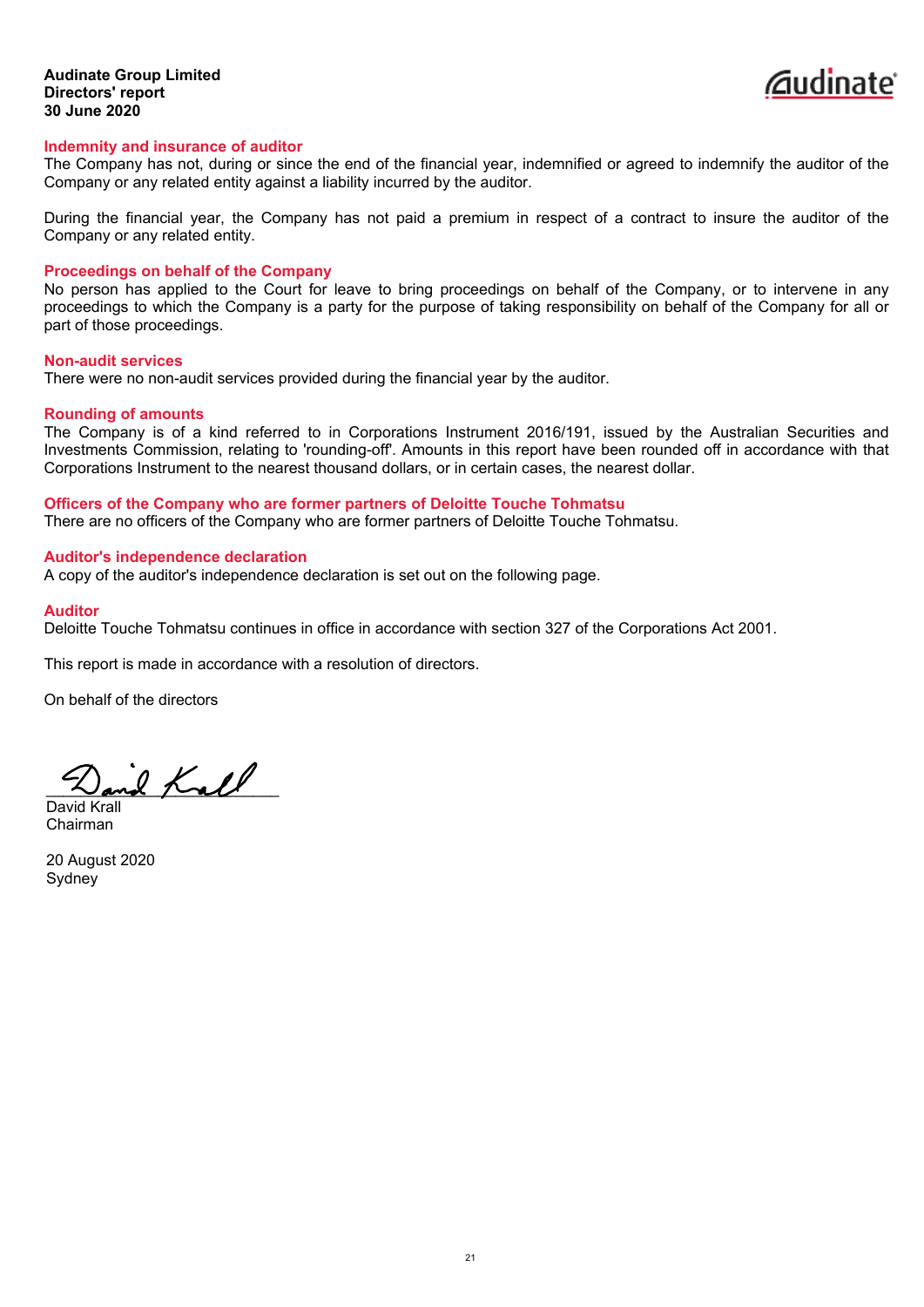Deloitte Touche Tohmatsu ABN 74 490 121 060 Grosvenor Place 225 George Street Sydney, NSW, 2000 Australia

Phone: +61 2 9322 7000 www.deloitte.com.au

20 August 2020

The Board of Directors Audinate Group Limited Level 7 64-76 Kippax Street Surry Hills NSW

Dear Board Members

#### **Audinate Group Limited**

In accordance with section 307C of the Corporations Act 2001, I am pleased to provide the following declaration of independence to the directors of Audinate Group Limited.

As lead audit partner for the audit of the financial statements of Audinate Group Limited for the financial year ended 30 June 2020, I declare that to the best of my knowledge and belief, there have been no contraventions of:

- (i) the auditor independence requirements of the Corporations Act 2001 in relation to the audit; and
- (ii) any applicable code of professional conduct in relation to the audit.

Yours sincerely

Polotte Tanke Telestone

**DELOITTE TOUCHE TOHMATSU**

Q Z -

**Helen Hamilton-James** Partner Chartered Accountant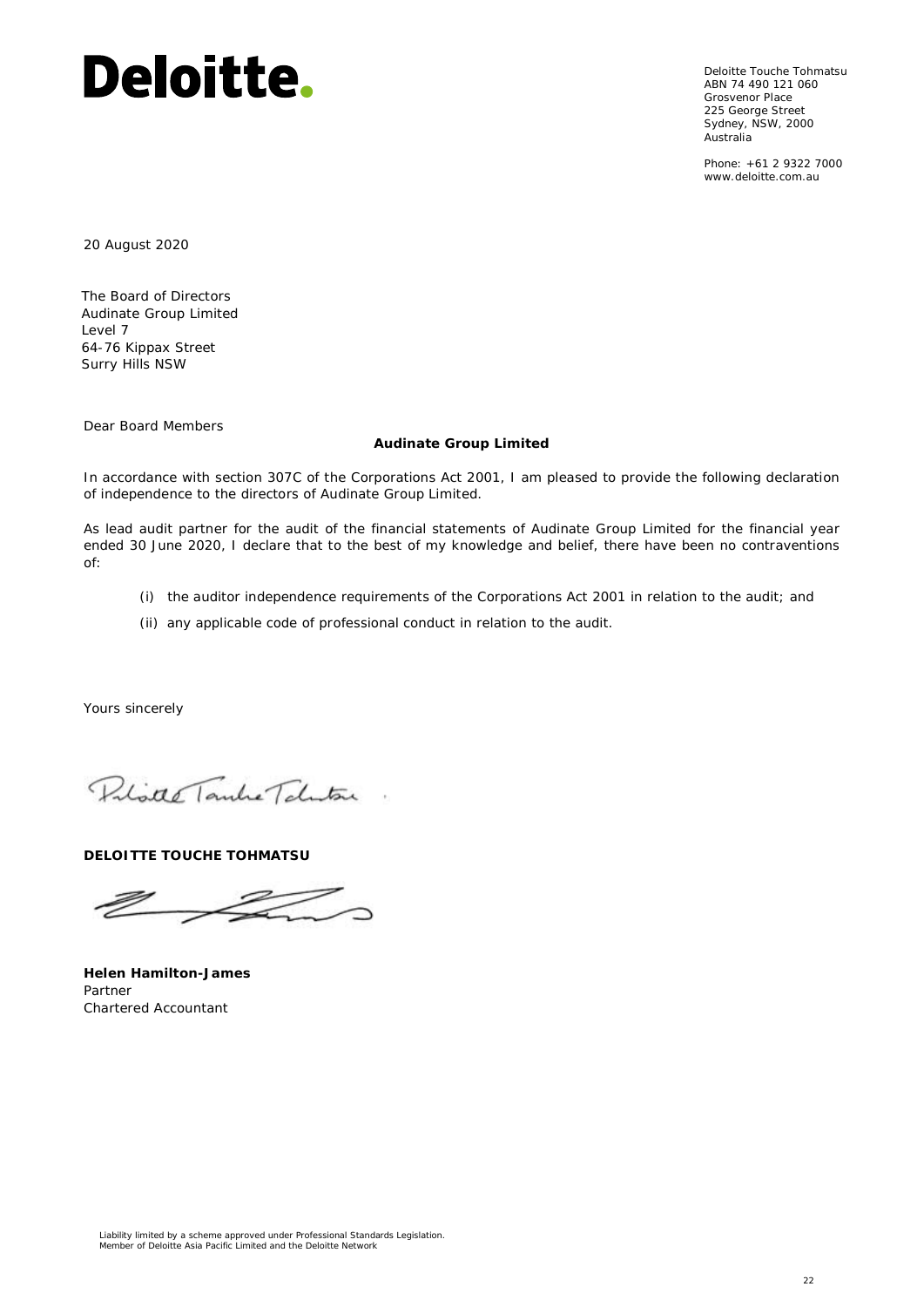# **Audinate Group Limited Consolidated statement of profit or loss and other comprehensive income For the year ended 30 June 2020**

# *<u>Caudinate</u>*

<span id="page-26-0"></span>

|                                                                                                                       |                |                | <b>Consolidated</b> |  |
|-----------------------------------------------------------------------------------------------------------------------|----------------|----------------|---------------------|--|
|                                                                                                                       | <b>Note</b>    | 2020<br>\$'000 | 2019<br>\$'000      |  |
| <b>Revenue</b>                                                                                                        |                |                |                     |  |
| <b>Sales</b>                                                                                                          | 5              | 30,317         | 28,313              |  |
| Cost of goods sold                                                                                                    |                | (7, 109)       | (7,250)             |  |
| Gross margin                                                                                                          |                | 23,208         | 21,063              |  |
| <b>Expenses</b>                                                                                                       |                |                |                     |  |
| Employee expenses                                                                                                     | 6              | (15, 797)      | (12,700)            |  |
| Marketing expenses                                                                                                    |                | (2, 484)       | (2,631)             |  |
| Administration and other operating expenses                                                                           |                | (2,895)        | (2,967)             |  |
| Depreciation and amortisation                                                                                         | 6              | (4, 422)       | (2, 419)            |  |
| <b>Total expenses</b>                                                                                                 |                | (25, 598)      | (20, 717)           |  |
| <b>Operating (loss)/profit</b>                                                                                        |                | (2,390)        | 346                 |  |
| Finance costs                                                                                                         | 6              | (117)          |                     |  |
| Other income                                                                                                          | $\overline{7}$ | 834            | 296                 |  |
| (Loss)/profit before income tax (expense)/benefit                                                                     |                | (1,673)        | 642                 |  |
| Income tax (expense)/benefit                                                                                          | 8              | (2, 465)       | 20                  |  |
| (Loss)/profit after income tax (expense)/benefit for the year attributable to the<br>owners of Audinate Group Limited |                | (4, 138)       | 662                 |  |
| <b>Other comprehensive income</b>                                                                                     |                |                |                     |  |
| Items that may be reclassified subsequently to profit or loss                                                         |                |                |                     |  |
| Foreign currency translation                                                                                          |                | 1              | (41)                |  |
| Other comprehensive income for the year, net of tax                                                                   |                | 1              | (41)                |  |
| Total comprehensive income for the year attributable to the owners of                                                 |                |                |                     |  |
| <b>Audinate Group Limited</b>                                                                                         |                | (4, 137)       | 621                 |  |
|                                                                                                                       |                | <b>Cents</b>   | <b>Cents</b>        |  |
| Basic earnings per share                                                                                              | 9              | (6.17)         | 1.08                |  |
| Diluted earnings per share                                                                                            | 9              | (6.17)         | 1.02                |  |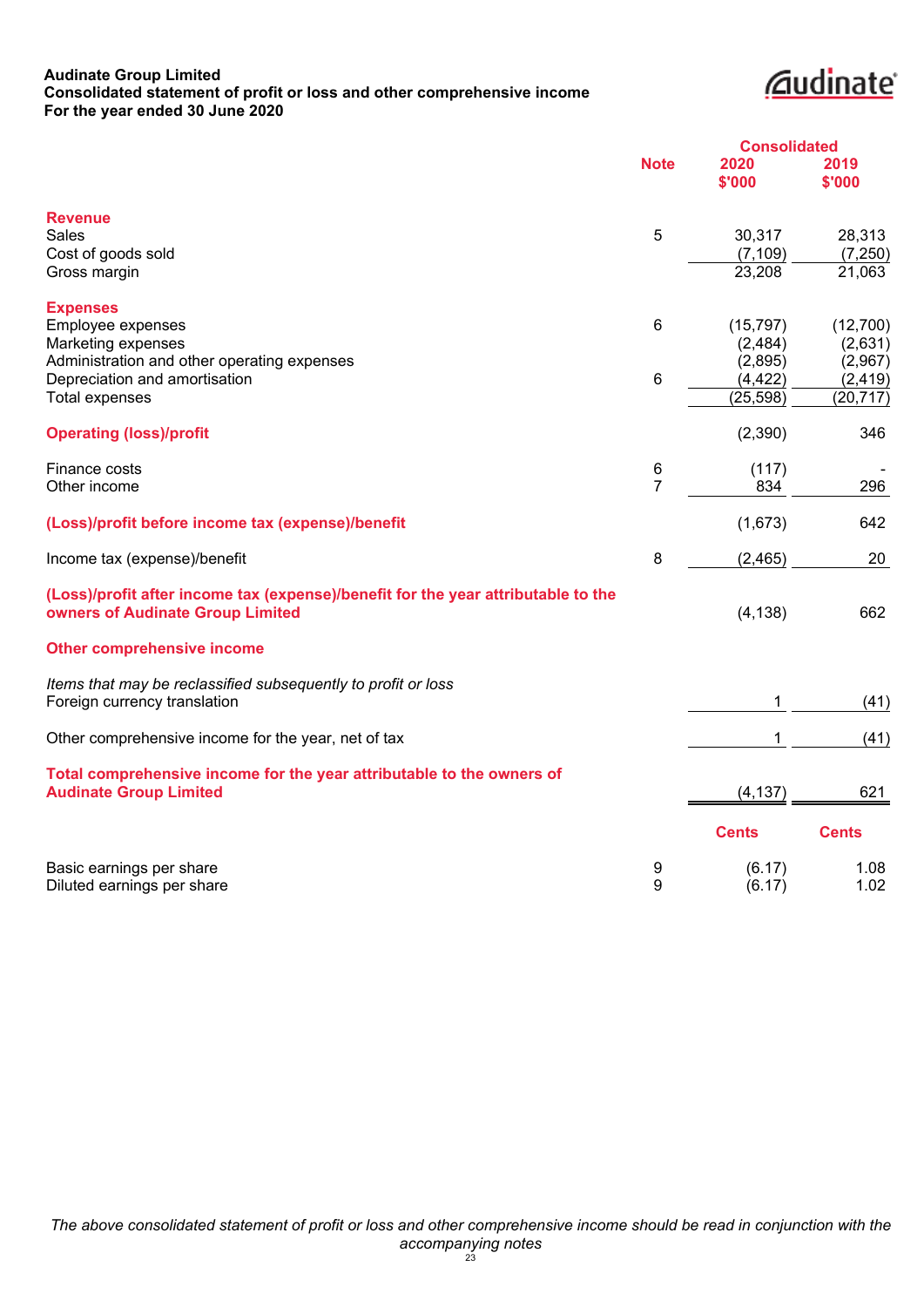### **Audinate Group Limited Consolidated statement of financial position As at 30 June 2020**

# *<u><u>Caudinate</u>*</u>

<span id="page-27-0"></span>

|                                               | <b>Consolidated</b> |                |                |
|-----------------------------------------------|---------------------|----------------|----------------|
|                                               | <b>Note</b>         | 2020<br>\$'000 | 2019<br>\$'000 |
| <b>Assets</b>                                 |                     |                |                |
| <b>Current assets</b>                         |                     |                |                |
| Cash and cash equivalents                     | 10                  | 29,286         | 30,069         |
| Trade and other receivables                   | 11                  | 1,849          | 2,872          |
| Inventories                                   | 12                  | 1,645          | 1,803          |
| Other assets                                  | 13                  | 993            | 812            |
| Total current assets                          |                     | 33,773         | 35,556         |
| <b>Non-current assets</b>                     |                     |                |                |
| Property, plant and equipment                 | 14                  | 1,455          | 1,013          |
| Right-of-use assets                           | 15                  | 2,481          |                |
| Intangibles                                   | 16                  | 12,050         | 7,691          |
| Deferred tax                                  | 8                   | 100            | 2,278          |
| Other assets                                  | 17                  | 444            |                |
| Total non-current assets                      |                     | 16,530         | 10,982         |
| <b>Total assets</b>                           |                     | 50,303         | 46,538         |
| <b>Liabilities</b>                            |                     |                |                |
| <b>Current liabilities</b>                    |                     |                |                |
| Trade and other payables                      | 18                  | 3,034          | 2,413          |
| <b>Contract liabilities</b>                   | 19                  | 512            | 308            |
| Lease liability                               |                     | 585            |                |
| Income tax payable                            | 8                   | 258            | 19             |
| Employee benefits                             |                     | 1,600          | 2,474          |
| Provisions                                    |                     |                | 47             |
| Other liabilities                             |                     | 108            |                |
| <b>Total current liabilities</b>              |                     | 6,097          | 5,261          |
| <b>Non-current liabilities</b>                |                     |                |                |
| Lease liability                               |                     | 2,003          |                |
| Employee benefits<br><b>Other liabilities</b> |                     | 124<br>112     | 133            |
| Total non-current liabilities                 |                     | 2,239          | 133            |
|                                               |                     |                |                |
| <b>Total liabilities</b>                      |                     | 8,336          | 5,394          |
| <b>Net assets</b>                             |                     | 41,967         | 41,144         |
| <b>Equity</b>                                 |                     |                |                |
| Contributed capital                           | 20                  | 87,526         | 83,143         |
| Reserves                                      | 21                  | 1,353          | 775            |
| <b>Accumulated losses</b>                     |                     | (46, 912)      | (42, 774)      |
| <b>Total equity</b>                           |                     | 41,967         | 41,144         |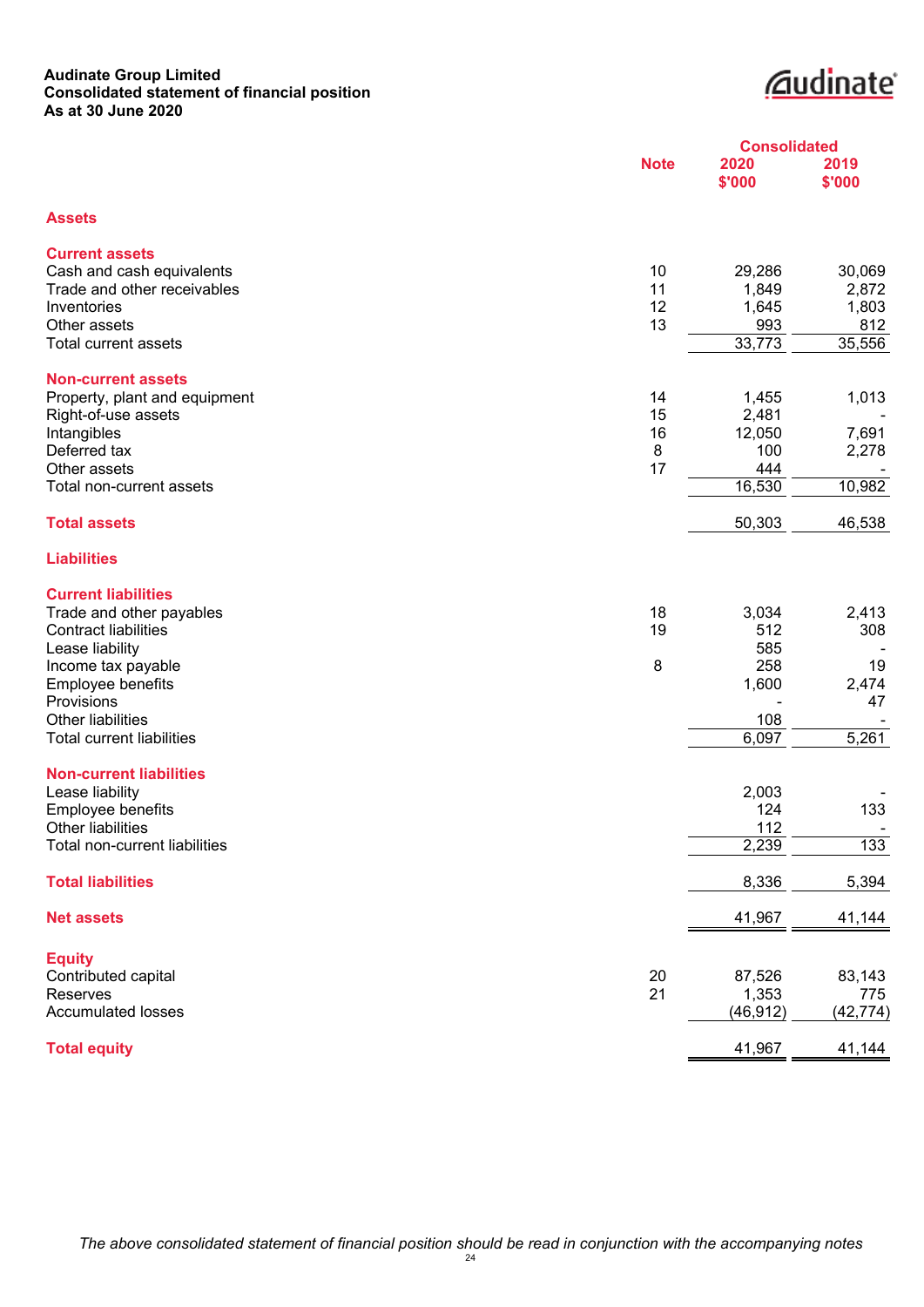# **Audinate Group Limited Consolidated statement of changes in equity For the year ended 30 June 2020**

# *<u>Caudinate</u>*

<span id="page-28-0"></span>

|                                                                                                                                                                                                                       | <b>Contributed</b>           |                           | <b>Accumulated</b>      |                               |
|-----------------------------------------------------------------------------------------------------------------------------------------------------------------------------------------------------------------------|------------------------------|---------------------------|-------------------------|-------------------------------|
| <b>Consolidated</b>                                                                                                                                                                                                   | capital<br>\$'000            | <b>Reserves</b><br>\$'000 | <b>losses</b><br>\$'000 | <b>Total equity</b><br>\$'000 |
| Balance at 1 July 2018                                                                                                                                                                                                | 63,288                       | 521                       | (43, 436)               | 20,373                        |
| Profit after income tax benefit for the year<br>Other comprehensive income for the year, net of tax                                                                                                                   |                              | (41)                      | 662                     | 662<br>(41)                   |
| Total comprehensive income for the year                                                                                                                                                                               |                              | (41)                      | 662                     | 621                           |
| Transactions with owners in their capacity as owners:<br>Share-based payments (note 21)<br>Issue of shares on exercise of options<br>Issue of shares<br>Transfer from option reserve<br>Share issue costs, net of tax | 36<br>20,000<br>391<br>(572) | 686<br>(391)              |                         | 686<br>36<br>20,000<br>(572)  |
| Balance at 30 June 2019                                                                                                                                                                                               | 83,143                       | 775                       | (42,774)                | 41,144                        |

|                                                       | <b>Contributed</b> |                           | <b>Accumulated</b>      |                               |
|-------------------------------------------------------|--------------------|---------------------------|-------------------------|-------------------------------|
| <b>Consolidated</b>                                   | capital<br>\$'000  | <b>Reserves</b><br>\$'000 | <b>losses</b><br>\$'000 | <b>Total equity</b><br>\$'000 |
| Balance at 1 July 2019                                | 83,143             | 775                       | (42, 774)               | 41,144                        |
| Loss after income tax expense for the year            |                    |                           | (4, 138)                | (4, 138)                      |
| Other comprehensive income for the year, net of tax   |                    |                           |                         |                               |
| Total comprehensive income for the year               |                    |                           | (4, 138)                | (4, 137)                      |
| Transactions with owners in their capacity as owners: |                    |                           |                         |                               |
| Share-based payments (note 21)                        |                    | 1,103                     |                         | 1,103                         |
| Issue of share - share purchase plan                  | 4,000              |                           |                         | 4,000                         |
| Issue of shares - exercise of options                 | 74                 |                           |                         | 74                            |
| Issue of shares - vesting of performance rights       | 490                | (490)                     |                         |                               |
| Issue of shares - under long-term incentive plan      | 36                 | (36)                      |                         |                               |
| Share issue costs, net of tax                         | (217)              |                           |                         | (217)                         |
| Balance at 30 June 2020                               | 87,526             | 1,353                     | (46, 912)               | 41,967                        |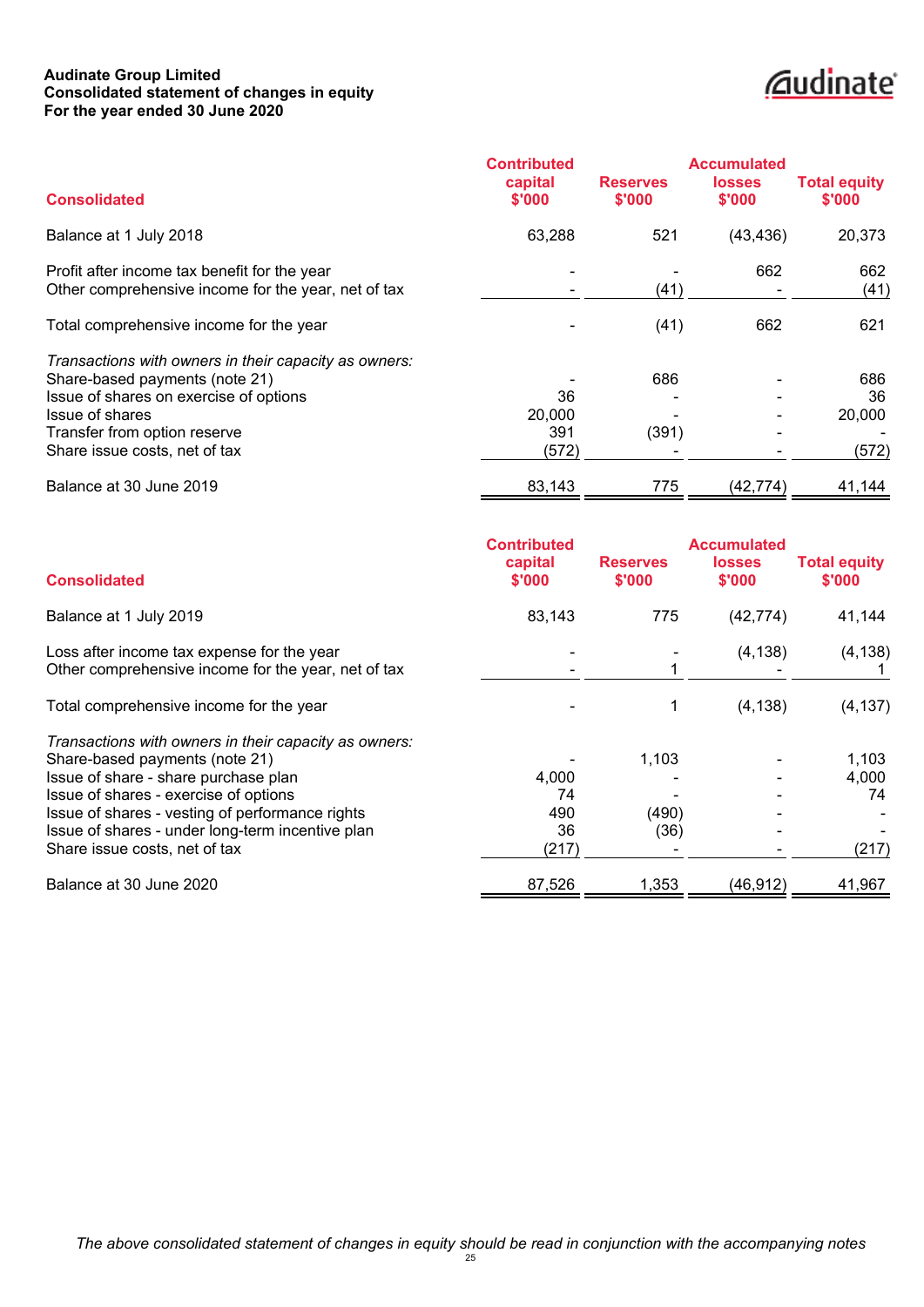# **Audinate Group Limited Consolidated statement of cash flows For the year ended 30 June 2020**

# *<u>Caudinate</u>*

<span id="page-29-0"></span>

|                                                                  | <b>Consolidated</b> |                |                |  |
|------------------------------------------------------------------|---------------------|----------------|----------------|--|
|                                                                  | <b>Note</b>         | 2020<br>\$'000 | 2019<br>\$'000 |  |
| <b>Cash flows from operating activities</b>                      |                     |                |                |  |
| Receipts from customers (inclusive of GST)                       |                     | 31,635         | 27,747         |  |
| Payments to suppliers and employees (inclusive of GST)           |                     | (27, 258)      | (25, 510)      |  |
| Interest received                                                |                     | 251            | 205            |  |
| Interest and other finance costs paid                            |                     | (117)          |                |  |
| Government grants received                                       |                     | 285            |                |  |
| Research and development incentive received                      |                     |                | 1,327          |  |
| Income taxes refunded                                            |                     | 85<br>(46)     |                |  |
| Income taxes paid                                                |                     |                | (153)          |  |
| Net cash from operating activities                               | 32                  | 4,835          | 3,616          |  |
| <b>Cash flows from investing activities</b>                      |                     |                |                |  |
| Payments for property, plant and equipment                       |                     | (914)          | (669)          |  |
| Payments for intangibles                                         |                     | (7, 392)       | (5,782)        |  |
| Payments for long-term secured term deposits                     |                     | (444)          |                |  |
| Net cash used in investing activities                            |                     | (8,750)        | (6, 451)       |  |
| <b>Cash flows from financing activities</b>                      |                     |                |                |  |
| Proceeds from issue of shares                                    |                     | 4,074          | 20,036         |  |
| Share issue transaction costs                                    |                     | (299)          | (789)          |  |
| Repayment of lease liability                                     |                     | (642)          |                |  |
|                                                                  |                     |                |                |  |
| Net cash from financing activities                               |                     | 3,133          | 19,247         |  |
| Net (decrease)/increase in cash and cash equivalents             |                     | (782)          | 16,412         |  |
| Cash and cash equivalents at the beginning of the financial year |                     | 30,069         | 13,631         |  |
| Effects of exchange rate changes on cash and cash equivalents    |                     | (1)            | 26             |  |
| Cash and cash equivalents at the end of the financial year       | 10                  | 29,286         | 30,069         |  |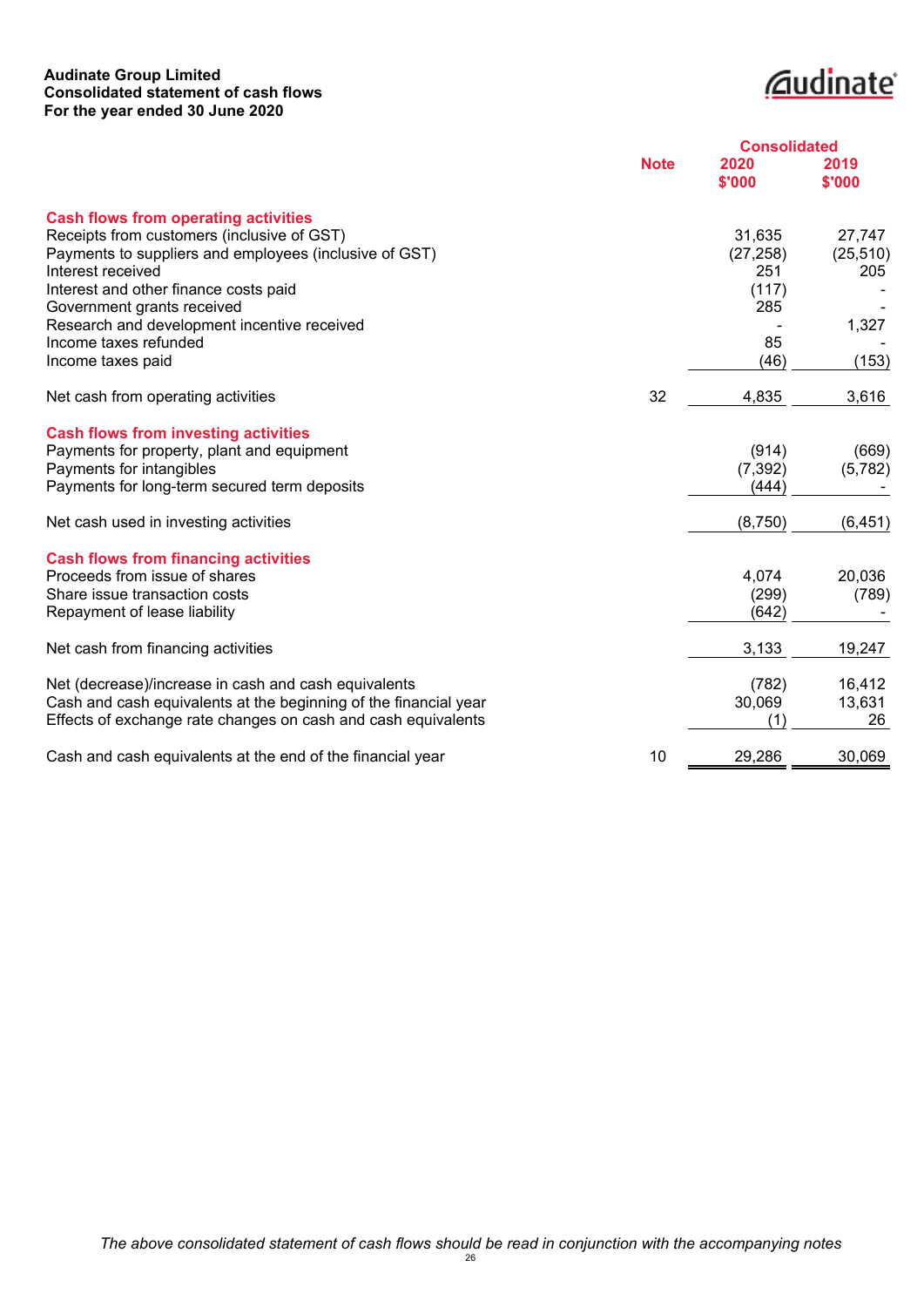

# <span id="page-30-0"></span>**Note 1. General information**

The financial statements cover Audinate Group Limited ('Company' or 'parent entity') as a consolidated entity consisting of Audinate Group Limited and the entities it controlled (collectively referred to as the 'Group') at the end of, or during, the financial year. The financial statements are presented in Australian dollars, which is Audinate Group Limited's functional and presentation currency.

Audinate Group Limited is a listed public company limited by shares, incorporated and domiciled in Australia. Its registered office and principal place of business is:

Level 7 64 Kippax Street Surry Hills NSW 2010

A description of the nature of the Group's operations and its principal activities are included in the directors' report, which is not part of the financial statements.

The financial statements were authorised for issue, in accordance with a resolution of directors, on 19 August 2020. The directors have the power to amend and reissue the financial statements.

### **Note 2. Significant accounting policies**

The principal accounting policies adopted in the preparation of the financial statements are set out below. These policies have been consistently applied to all the years presented, unless otherwise stated.

### **New or amended Accounting Standards and Interpretations adopted**

The Group has adopted all of the new and amended Accounting Standards and Interpretations issued by the Australian Accounting Standards Board ('AASB') that are mandatory for the current reporting period.

Any new or amended Accounting Standards or Interpretations that are not yet mandatory have not been early adopted.

The following Accounting Standards and Interpretations are most relevant to the Group:

#### *AASB 16 Leases*

The Group adopted AASB 16 'Leases' from 1 July 2019. The standard replaces AASB 117 'Leases' and for lessees eliminates the classifications of operating leases and finance leases. Except for short-term leases and leases of low-value assets, right-of-use assets and corresponding lease liabilities are recognised in the statement of financial position. Straightline operating lease expense recognition is replaced with a depreciation charge for the right-of-use assets (included in operating costs) and an interest expense on the recognised lease liabilities (included in finance costs). In the earlier periods of the lease, the expenses associated with the lease under AASB 16 will be higher when compared to lease expenses under AASB 117. However, EBITDA (Earnings Before Interest, Tax, Depreciation and Amortisation) results improve as the operating expense is now replaced by interest expense and depreciation in profit or loss. For classification within the statement of cash flows, the interest portion is disclosed in operating activities and the principal portion of the lease payments are separately disclosed in financing activities.

### *Impact of adoption*

AASB 16 was adopted using the modified retrospective approach and as such the comparatives have not been restated. There was no impact of adoption on opening accumulated losses as at 1 July 2019 as follows: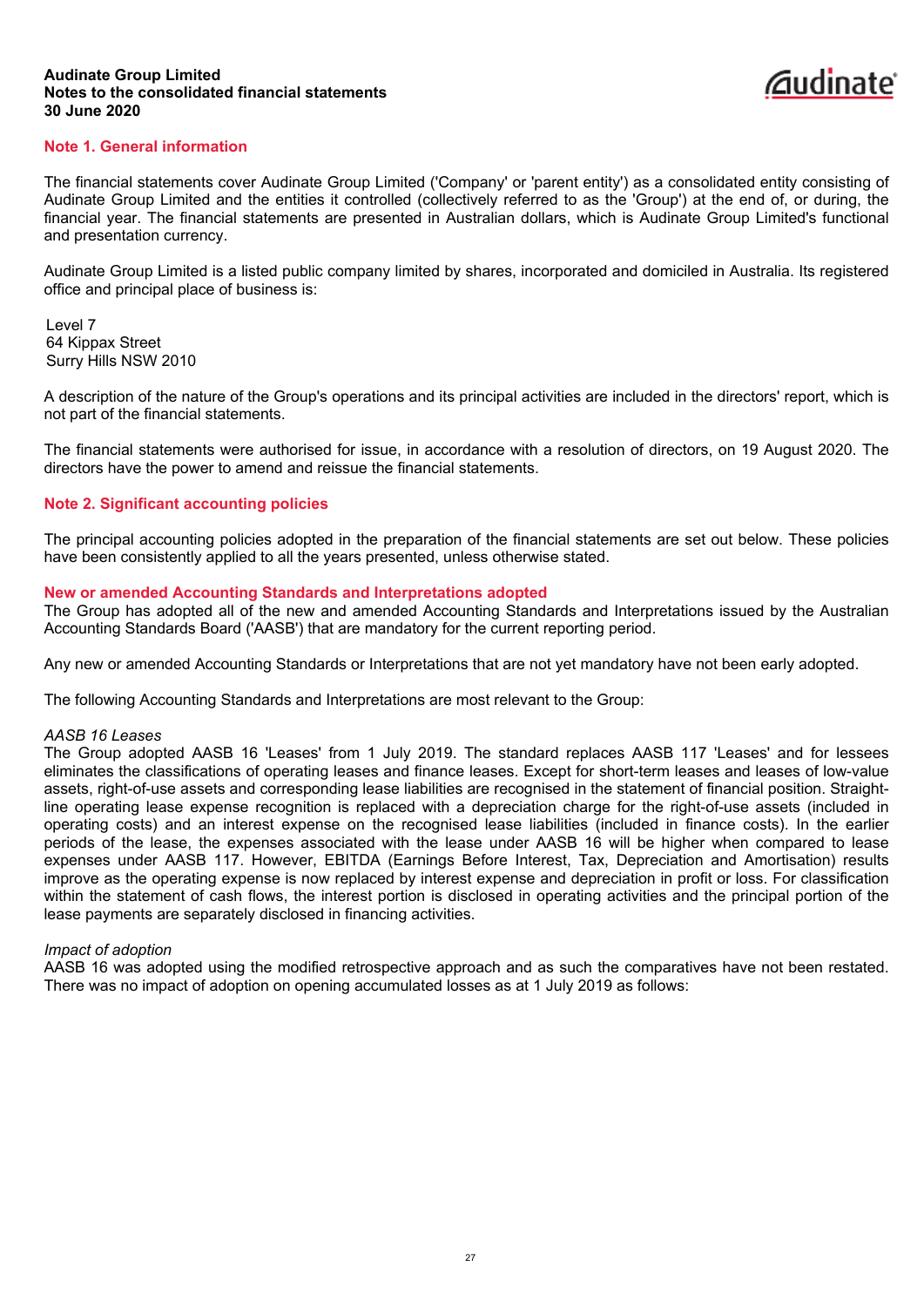*<u>Caudinate</u>* 

|                                                                                                                                                                 |                                | Consolidated<br>1 July 2019<br>\$'000 |
|-----------------------------------------------------------------------------------------------------------------------------------------------------------------|--------------------------------|---------------------------------------|
| Operating lease commitments as at 1 July 2019 (AASB 117)<br>Operating lease commitments discount based on the weighted average incremental borrowing rate of 5% |                                | 3,767                                 |
| (AASB 16)<br>Operating lease commitments committed before 1 July 2019 but commenced after 1 July 2019<br>Right-of-use assets (AASB 16)                          |                                | (20)<br>(3, 429)<br>318               |
| Lease liabilities - current (AASB 16)<br>Lease liabilities - non-current (AASB 16)<br>Accrual for lease change-over costs                                       |                                | (554)<br>(33)<br>269                  |
| Impact on opening accumulated losses as at 1 July 2019                                                                                                          |                                |                                       |
| Impact on profit or loss and cash flows                                                                                                                         |                                |                                       |
|                                                                                                                                                                 | Consolidated<br>2020<br>\$'000 | 2019<br>\$'000                        |
| Amounts recognised in profit or loss in relation to leases<br><b>Administration and other operating expenses</b>                                                |                                |                                       |
| Minimum lease payments (refer note 6)<br>Short-term lease payments (refer note 6)<br>Low-value assets lease payments (refer note 6)                             | 79<br>15                       | 378<br>72<br>7                        |
|                                                                                                                                                                 | 94                             | 457                                   |
| <b>Depreciation and amortisation</b><br>Depreciation of right-of-use assets (refer note 6)                                                                      | 682                            |                                       |
| <b>Finance Costs</b><br>Interest expense on lease liabilities (refer note 6)                                                                                    | 115                            |                                       |
|                                                                                                                                                                 | 891                            | 457                                   |
|                                                                                                                                                                 | Consolidated<br>2020<br>\$'000 | 2019<br>\$'000                        |
| Amounts recognised in the statement of cash flows in relation to leases                                                                                         |                                |                                       |
| <b>Cash flows from operating activities</b><br>Payments to suppliers and employees<br>Interest and other finance costs paid                                     | (93)<br>(115)                  | (457)                                 |
|                                                                                                                                                                 | (208)                          | (457)                                 |
| <b>Cash flows from financing activities</b><br>Repayment of lease liability                                                                                     | (642)                          |                                       |
|                                                                                                                                                                 | (850)                          | (457)                                 |

# *Practical expedients applied*

In applying AASB 16 for the first time, the Group has used the following practical expedients permitted by the standard:

- applying a single discount rate to a portfolio of leases with similar characteristics;
- accounting for leases which end within 12 months of the date of initial application as short term leases; and
- excluding initial direct costs from the measurement of the right-of-use asset.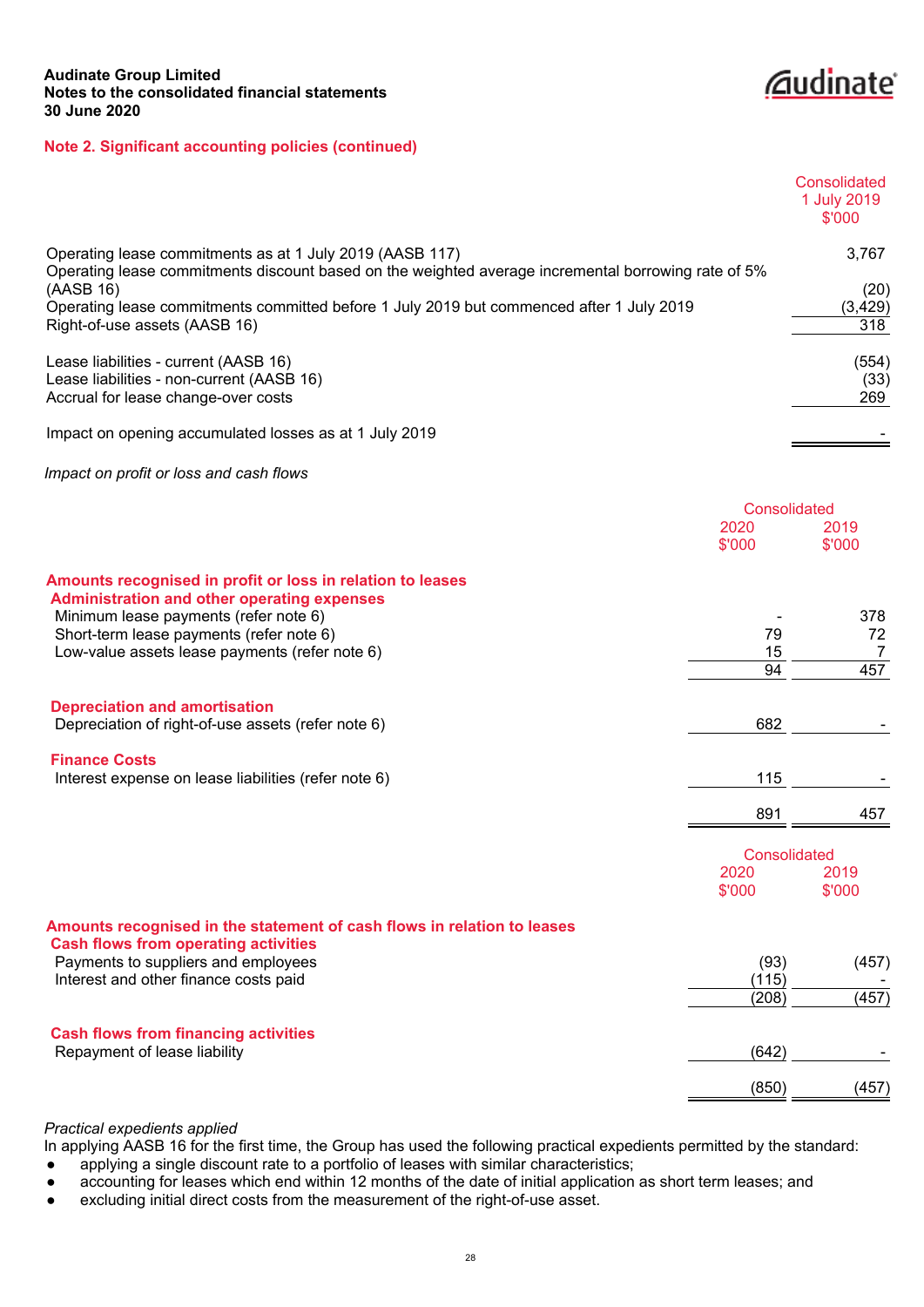

The lease term was determined through management's assessment of the contracted lease terms.

#### *Interpretation 23 Uncertainty over Income Tax*

The Group has adopted Interpretation 23 from 1 July 2019. The interpretation clarifies how to apply the recognition and measurement requirements of AASB 112 'Income Taxes' in circumstances where uncertain tax treatments exists. The interpretation requires: the Group to determine whether each uncertain tax treatment should be treated separately or together, based on which approach better predicts the resolution of the uncertainty; the Group to consider whether it is probable that a taxation authority will accept an uncertain tax treatment; and if the Group concludes that it is not probable that the taxation authority will accept an uncertain tax treatment, it shall reflect the effect of uncertainty in determining the related taxable profit (tax loss), tax bases, unused tax losses, unused tax credits or tax rates, measuring the tax uncertainty based on either the most likely amount or the expected value. In making the assessment it is assumed that a taxation authority will examine amounts it has a right to examine and have full knowledge of all related information when making those examinations. Interpretation 23 was adopted using the modified retrospective approach and as such comparatives have not been restated. There was no impact of adoption on opening retained profits as at 1 July 2019.

### **Basis of preparation**

These general purpose financial statements have been prepared in accordance with Australian Accounting Standards and Interpretations issued by the Australian Accounting Standards Board ('AASB'), as appropriate for for-profit oriented entities. These financial statements also comply with International Financial Reporting Standards ('IFRS') as issued by the International Accounting Standards Board ('IASB').

#### *Historical cost convention*

The financial statements have been prepared under the historical cost convention.

# *Critical accounting estimates*

The preparation of the financial statements requires the use of certain critical accounting estimates. It also requires management to exercise its judgement in the process of applying the Group's accounting policies. The areas involving a higher degree of judgement or complexity, or areas where assumptions and estimates are significant to the financial statements, are disclosed in note 3.

### **Parent entity information**

These financial statements present the results of the Group only. Supplementary information about the parent entity is disclosed in note 31.

#### **Principles of consolidation**

The consolidated financial statements incorporate the assets and liabilities of all subsidiaries of Audinate Group Limited as at 30 June 2020 and the results of all subsidiaries for the year then ended.

Subsidiaries are all those entities over which the Group has control. The Group controls an entity when the Group is exposed to, or has rights to, variable returns from its involvement with the entity and has the ability to affect those returns through its power to direct the activities of the entity. Subsidiaries are fully consolidated from the date on which control is transferred to the Group. They are de-consolidated from the date that control ceases.

Intercompany transactions, balances and unrealised gains on transactions between entities in the Group are eliminated. Unrealised losses are also eliminated unless the transaction provides evidence of the impairment of the asset transferred. Accounting policies of subsidiaries have been changed where necessary to ensure consistency with the policies adopted by the Group.

The acquisition of subsidiaries is accounted for using the acquisition method of accounting. A change in ownership interest, without the loss of control, is accounted for as an equity transaction, where the difference between the consideration transferred and the book value of the share of the non-controlling interest acquired is recognised directly in equity attributable to the parent.

Where the Group loses control over a subsidiary, it derecognises the assets including goodwill, liabilities and noncontrolling interest in the subsidiary together with any cumulative translation differences recognised in equity. The Group recognises the fair value of the consideration received and the fair value of any investment retained together with any gain or loss in profit or loss.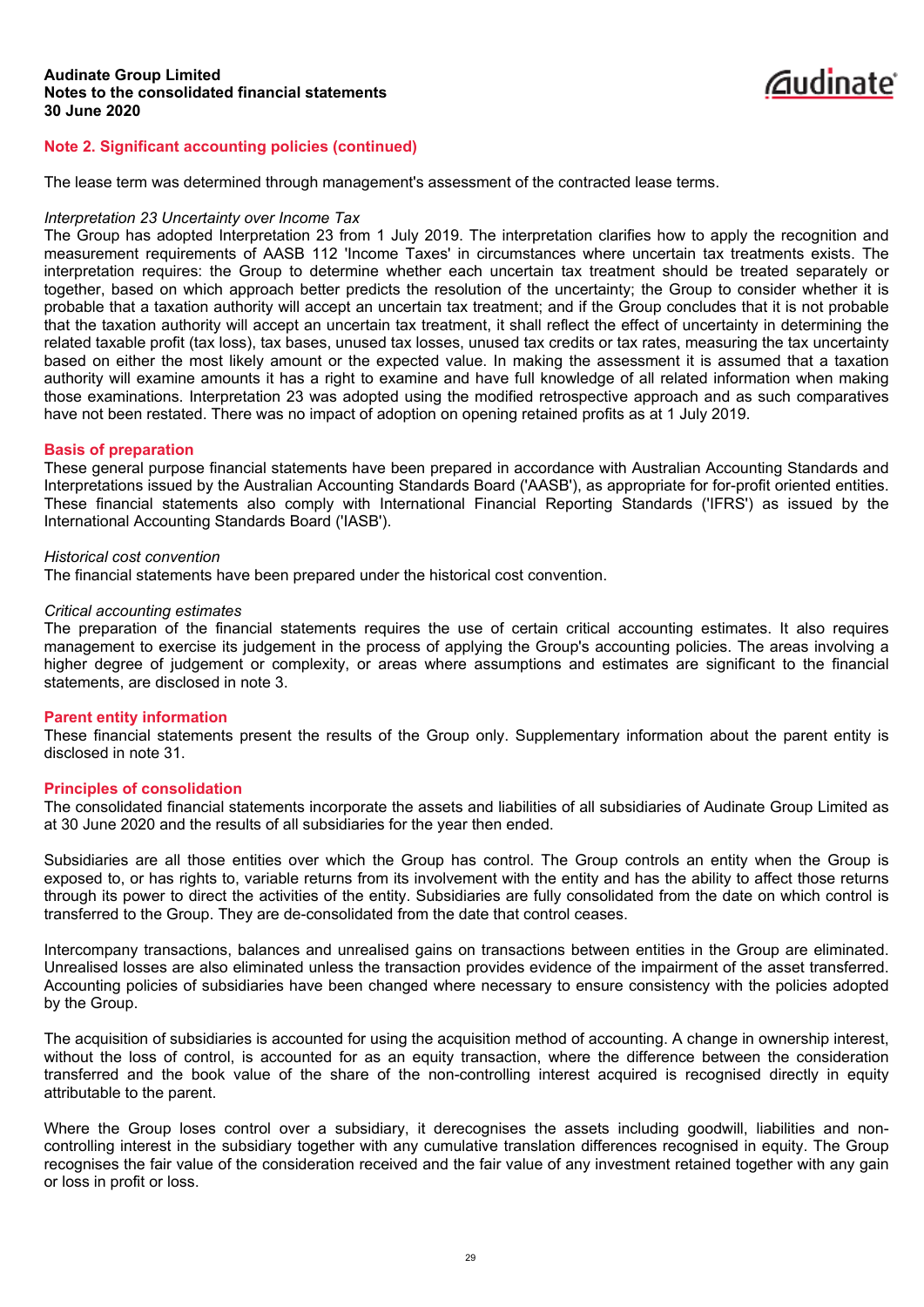

### **Operating segments**

Operating segments are presented using the 'management approach', where the information presented is on the same basis as the internal reports provided to the Chief Operating Decision Makers ('CODM'). The CODM are responsible for the allocation of resources to operating segments and assessing their performance.

#### **Foreign currency translation**

The financial statements are presented in Australian dollars, which is Audinate Group Limited's functional and presentation currency.

#### *Foreign currency transactions*

Foreign currency transactions are translated into the entity's functional currency using the exchange rates prevailing at the dates of the transactions. Foreign exchange gains and losses resulting from the settlement of such transactions and from the translation at financial year-end exchange rates of monetary assets and liabilities denominated in foreign currencies are recognised in profit or loss.

#### *Foreign operations*

The assets and liabilities of foreign operations are translated into Australian dollars using the exchange rates at the reporting date. The revenues and expenses of foreign operations are translated into Australian dollars using the average exchange rates, which approximate the rates at the dates of the transactions, for the period. All resulting foreign exchange differences are recognised in other comprehensive income through the foreign currency reserve in equity.

The foreign currency reserve is recognised in profit or loss when the foreign operation or net investment is disposed.

#### **Revenue recognition**

Audinate generates the following streams of revenue:

- Chips, cards and modules (including adapters);
- Software and licence fees;
- Support and maintenance; and
- Royalties.

Each of the above products and services delivered to customers are considered separate performance obligations, even though for practical expedience they may be governed by a single legal contract with the customer.

Revenue recognition for each of the above is as follows:

| Revenue stream                                   | Performance obligations                                  | Timing of recognition                                                                                                            |
|--------------------------------------------------|----------------------------------------------------------|----------------------------------------------------------------------------------------------------------------------------------|
| Chips, cards and modules (including<br>adapters) | Goods dispatched from warehouse.                         | Recognised at point of dispatch from<br>warehouse, when control is transferred<br>to the customer on basis of ex-works<br>terms. |
| Software and licence fees                        | Provision of access to software and<br>activation code.  | Revenue from software is recognised at<br>point of sale and access to software is<br>granted.                                    |
| Support and maintenance                          | As defined in contract.                                  | Revenue is recognised over time as<br>stipulated by terms in contract.                                                           |
| Royalties                                        | Provision of financial information from<br>OEM partners. | At point in time when OEM partners<br>report on sales to end users.                                                              |

Revenue from providing support and maintenance is recognised in the accounting period in which the services are rendered. For fixed-price contracts, revenue is recognised based on the actual service provided to the end of the reporting period. This is determined based on contract terms and period of agreement.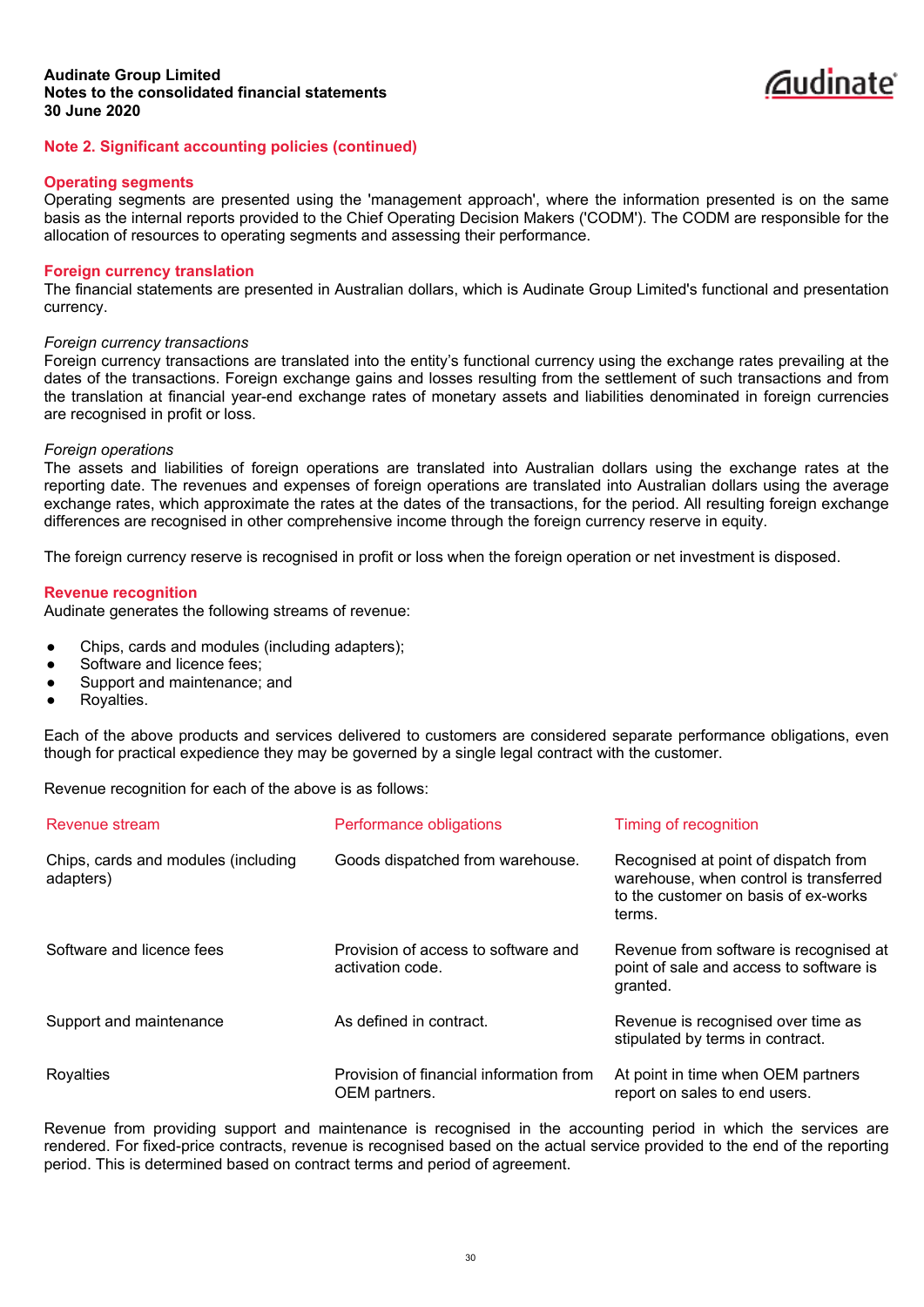# *C*udinate

# **Note 2. Significant accounting policies (continued)**

Some contracts include multiple deliverables, such as software licences and maintenance. In these cases, the transaction price is split according to performance obligations described above.

In fixed-price contracts, the customer pays the fixed amount based on an agreed payment schedule. If the services rendered by the Group exceed the payment, a contract asset (previously referred to as "unbilled income") is recognised. If the payments exceed the services rendered, a contract liability (previously referred to as "unearned revenue") is recognised.

### *Government grants*

Grants from the government are recognised at their fair value where there is a reasonable assurance that the grant will be received and the Group will comply with all attached conditions. Government grants are recognised in profit or loss over the period necessary to match with the costs that they are intended to compensate. The Group received COVID-19 related government grants for wage subsidies and cash flow boost in Australia and small business grant in the UK during the year. The grants are recognised as other income and are included in note 7.

### *Interest*

Interest revenue is recognised as interest accrues using the effective interest method. This is a method of calculating the amortised cost of a financial asset and allocating the interest income over the relevant period using the effective interest rate, which is the rate that exactly discounts estimated future cash receipts through the expected life of the financial asset to the net carrying amount of the financial asset.

# *Other revenue*

Other revenue is recognised when it is received or when the right to receive payment is established.

### **Income tax**

The income tax expense or benefit for the period is the tax payable on that period's taxable income based on the applicable income tax rate for each jurisdiction, adjusted by the changes in deferred tax assets and liabilities attributable to temporary differences, unused tax losses and the adjustment recognised for prior periods, where applicable.

Deferred tax assets and liabilities are recognised for temporary differences at the tax rates expected to be applied when the assets are recovered or liabilities are settled, based on those tax rates that are enacted or substantively enacted, except for:

- when the deferred income tax asset or liability arises from the initial recognition of goodwill or an asset or liability in a transaction that is not a business combination and that, at the time of the transaction, affects neither the accounting nor taxable profits; or
- when the taxable temporary difference is associated with interests in subsidiaries, associates or joint ventures, and the timing of the reversal can be controlled and it is probable that the temporary difference will not reverse in the foreseeable future.

Deferred tax assets are recognised for deductible temporary differences and unused tax losses only if it is probable that future taxable amounts will be available to utilise those temporary differences and losses.

The carrying amount of recognised and unrecognised deferred tax assets are reviewed at each reporting date. Deferred tax assets recognised are reduced to the extent that it is no longer probable that future taxable profits will be available for the carrying amount to be recovered. Previously unrecognised deferred tax assets are recognised to the extent that it is probable that there are future taxable profits available to recover the asset.

Deferred tax assets and liabilities are offset only where there is a legally enforceable right to offset current tax assets against current tax liabilities and deferred tax assets against deferred tax liabilities; and they relate to the same taxable authority on either the same taxable entity or different taxable entities which intend to settle simultaneously.

Audinate Group Limited (the 'head entity') and its wholly-owned Australian subsidiaries formed an income tax consolidated group under the tax consolidation regime in 2017.

The head entity and each subsidiary in the tax consolidated group continue to account for their own current and deferred tax amounts. The tax consolidated group has applied the 'separate taxpayer within group' approach in determining the appropriate amount of taxes to allocate to members of the tax consolidated group.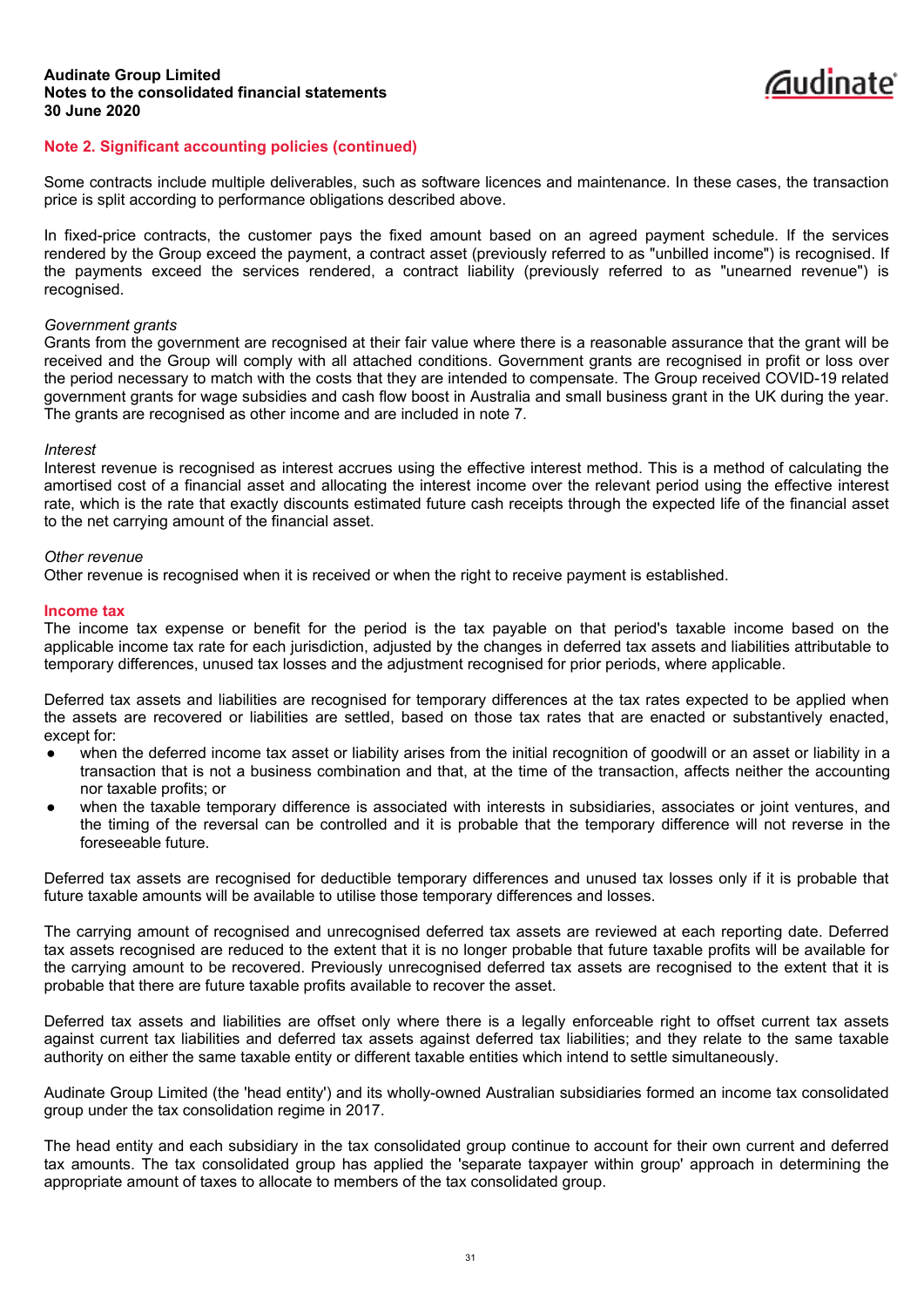

# **Note 2. Significant accounting policies (continued)**

In addition to its own current and deferred tax amounts, the head entity also recognises the current tax liabilities (or assets) and the deferred tax assets arising from unused tax losses and unused tax credits assumed from each subsidiary in the tax consolidated group.

Assets or liabilities arising under tax funding agreements with the tax consolidated entities are recognised as amounts receivable from or payable to other entities in the tax consolidated group. The tax funding arrangement ensures that the intercompany charge equals the current tax liability or benefit of each tax consolidated group member, resulting in neither a contribution by the head entity to the subsidiaries nor a distribution by the subsidiaries to the head entity.

### **Current and non-current classification**

Assets and liabilities are presented in the statement of financial position based on current and non-current classification.

An asset is classified as current when: it is either expected to be realised or intended to be sold or consumed in the Group's normal operating cycle; it is held primarily for the purpose of trading; it is expected to be realised within 12 months after the reporting period; or the asset is cash or cash equivalent unless restricted from being exchanged or used to settle a liability for at least 12 months after the reporting period. All other assets are classified as non-current.

A liability is classified as current when: it is either expected to be settled in the Group's normal operating cycle; it is held primarily for the purpose of trading; it is due to be settled within 12 months after the reporting period; or there is no unconditional right to defer the settlement of the liability for at least 12 months after the reporting period. All other liabilities are classified as non-current.

Deferred tax assets and liabilities are always classified as non-current.

#### **Cash and cash equivalents**

Cash and cash equivalents includes cash on hand, deposits held at call with financial institutions, other short-term, highly liquid investments with original maturities of three months or less that are readily convertible to known amounts of cash and which are subject to an insignificant risk of changes in value.

### **Trade and other receivables**

Trade receivables are initially recognised at fair value and subsequently measured at amortised cost using the effective interest method, less any allowance for expected credit losses. Trade receivables are generally due for settlement within 30 days.

The Group has applied the simplified approach to measuring expected credit losses, which uses a lifetime expected loss allowance. To measure the expected credit losses, trade receivables have been grouped based on days overdue.

Other receivables are recognised at amortised cost, less any allowance for expected credit losses.

#### **Inventories**

Raw materials and finished goods are stated at the lower of cost and net realisable value on a First In, First Out basis. Cost comprises of direct materials and delivery costs, direct labour, import duties and other taxes, an appropriate proportion of variable and fixed overhead expenditure based on normal operating capacity, and, where applicable, transfers from cash flow hedging reserves in equity. Costs of purchased inventory are determined after deducting rebates and discounts received or receivable.

Net realisable value is the estimated selling price in the ordinary course of business less the estimated costs of completion and the estimated costs necessary to make the sale.

### **Property, plant and equipment**

Plant and equipment is stated at historical cost less accumulated depreciation and impairment. Historical cost includes expenditure that is directly attributable to the acquisition of the items.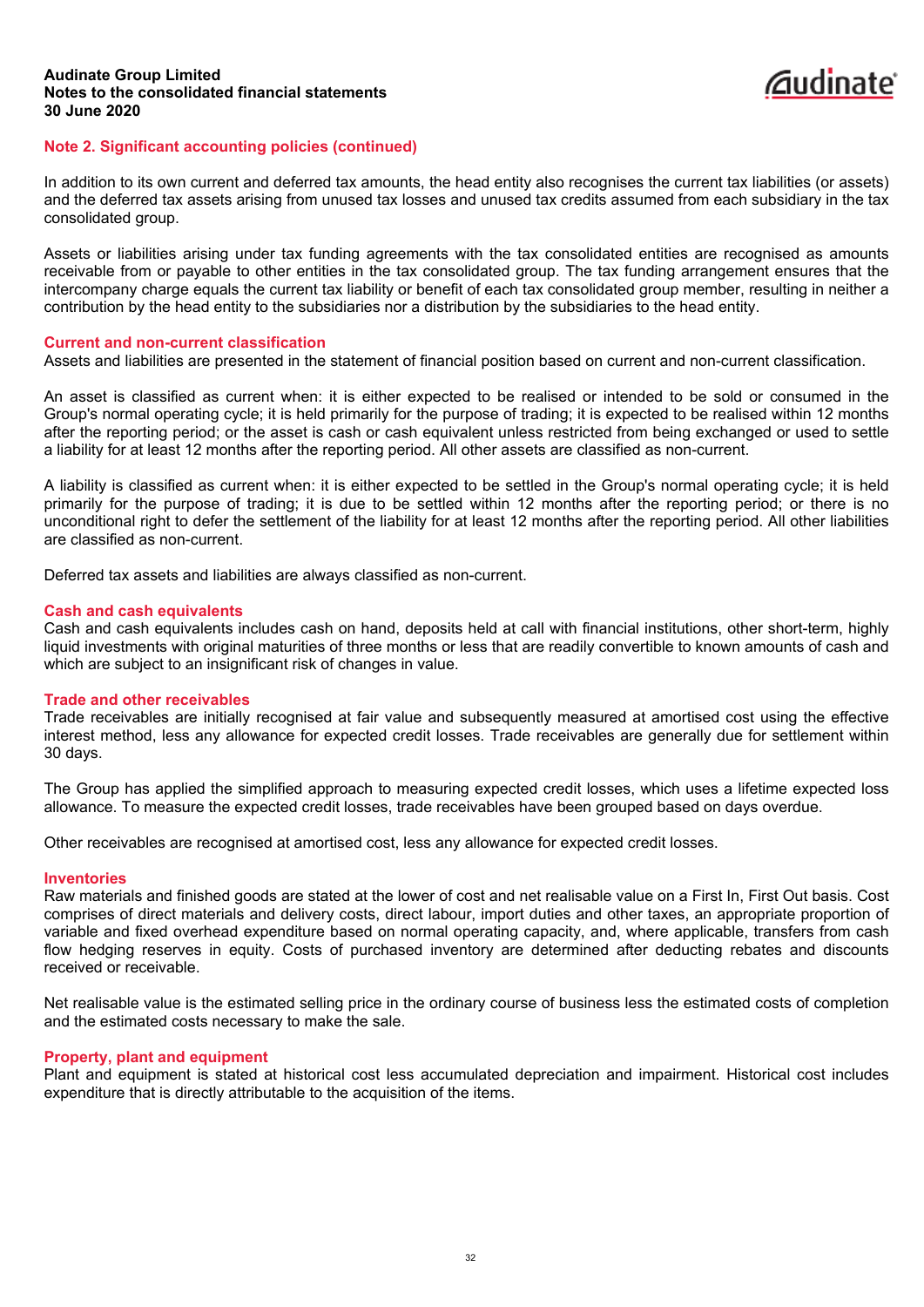

Depreciation is calculated on a straight-line basis to write off the net cost of each item of property, plant and equipment over their expected useful lives as follows:

| Leasehold improvements             | Lease term   |
|------------------------------------|--------------|
| Furniture and fittings             | 4 - 10 years |
| Computer and engineering equipment | 1 - 10 years |

The residual values, useful lives and depreciation methods are reviewed, and adjusted if appropriate, at each reporting date.

An item of property, plant and equipment is derecognised upon disposal or when there is no future economic benefit to the Group. Gains and losses between the carrying amount and the disposal proceeds are taken to profit or loss.

#### **Right-of-use assets**

A right-of-use asset is recognised at the commencement date of a lease. The right-of-use asset is measured at cost, which comprises the initial amount of the lease liability, adjusted for, as applicable, any lease payments made at or before the commencement date net of any lease incentives received, any initial direct costs incurred, and, except where included in the cost of inventories, an estimate of costs expected to be incurred for dismantling and removing the underlying asset, and restoring the site or asset.

Right-of-use assets are depreciated on a straight-line basis over the unexpired period of the lease or the estimated useful life of the asset, whichever is the shorter. Where the Group expects to obtain ownership of the leased asset at the end of the lease term, the depreciation is over its estimated useful life. Right-of use assets are subject to impairment or adjusted for any remeasurement of lease liabilities.

The Group has elected not to recognise a right-of-use asset and corresponding lease liability for short-term leases with terms of 12 months or less and leases of low-value assets. Lease payments on these assets are expensed to profit or loss as incurred.

#### **Intangible assets**

Intangible assets are initially recognised at cost. Finite life intangible assets are subsequently measured at cost less amortisation and any impairment. The gains or losses recognised in profit or loss arising from the derecognition of intangible assets are measured as the difference between net disposal proceeds and the carrying amount of the intangible asset. The method of amortisation and useful lives of finite life intangible assets are reviewed annually. Changes in the expected pattern of consumption or useful life are accounted for prospectively by changing the amortisation method or period.

#### *Research and development*

Research costs are expensed in the period in which they are incurred. Development costs are capitalised when it is probable that the project will be a success considering its commercial and technical feasibility; the Group is able to use or sell the asset; the Group has sufficient resources; and intent to complete the development and its costs can be measured reliably. Capitalised development costs are amortised, commencing from the time the asset's development reaches the condition necessary for it to be capable of operating in the manner intended by management. Amortisation is calculated on a straight-line basis over the period of the expected benefit, being the finite useful life of three years.

#### *Intellectual property*

Significant costs associated with intellectual property are deferred and amortised on a straight-line basis over the period of their expected benefit, being their finite life of three years.

#### *Software*

Significant costs associated with software are deferred and amortised on a straight-line basis over the period of their expected benefit, being their finite life of 2-5 years.

#### **Impairment of non-financial assets**

Non-financial assets are reviewed for impairment whenever events or changes in circumstances indicate that the carrying amount may not be recoverable. An impairment loss is recognised for the amount by which the asset's carrying value exceeds its recoverable amount.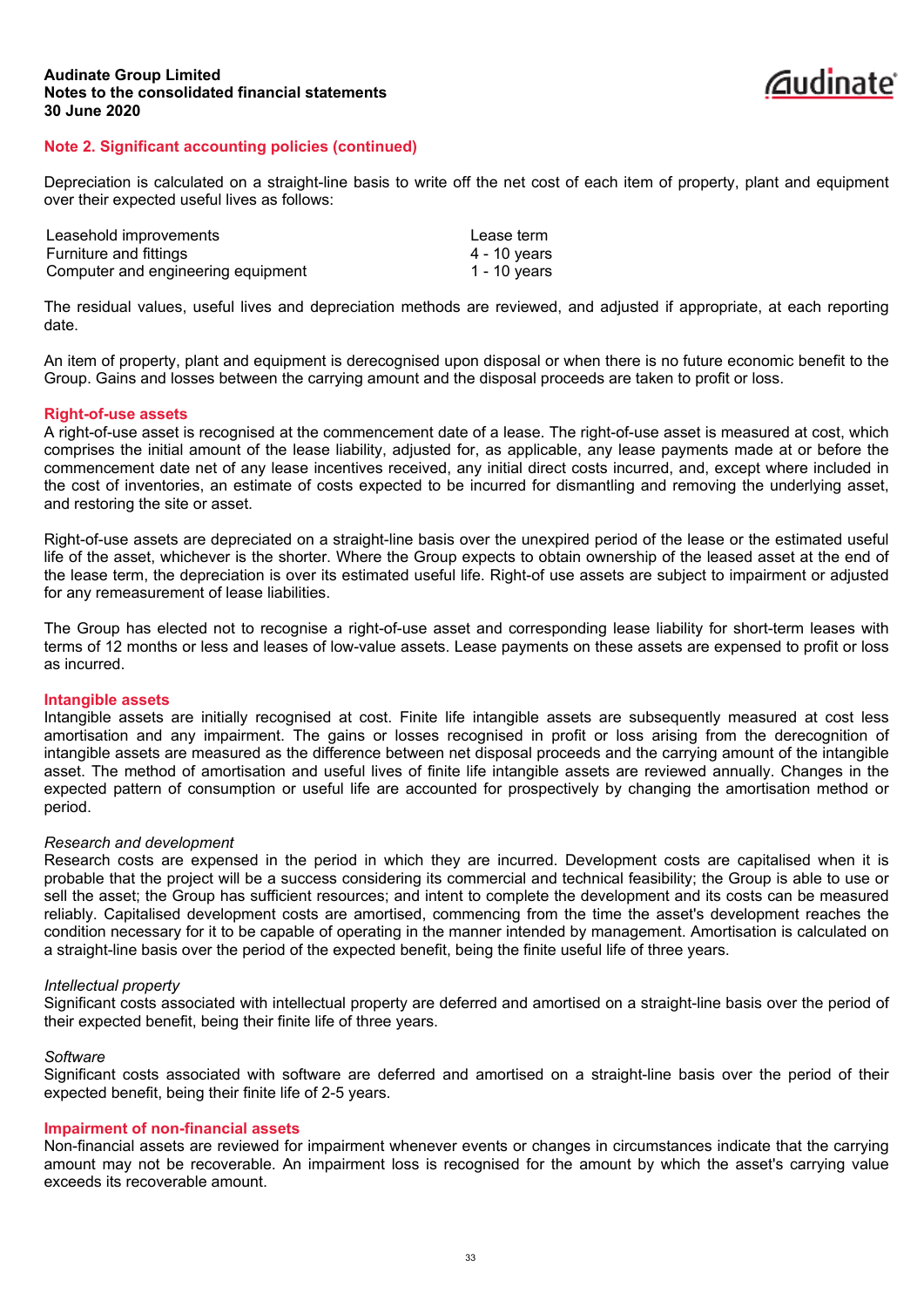# **Note 2. Significant accounting policies (continued)**

Recoverable amount is the higher of an asset's fair value less costs of disposal and value-in-use. The value-in-use is the present value of the estimated future cash flows relating to the asset using a pre-tax discount rate specific to the asset or cash-generating unit to which the asset belongs.

*C*udinate

#### **Trade and other payables**

These amounts represent liabilities for goods and services provided to the Group prior to the end of the financial year and which are unpaid. Due to their short-term nature they are measured at amortised cost and are not discounted. The amounts are unsecured and are usually paid within 30 days of recognition.

#### **Contract liabilities**

Contract liabilities represent the Group's obligation to transfer goods or services to a customer and are recognised when a customer pays consideration, or when the Group recognises a receivable to reflect its unconditional right to consideration (whichever is earlier) before the Group has transferred the goods or services to the customer.

### **Lease liability**

A lease liability is recognised at the commencement date of a lease. The lease liability is initially recognised at the present value of the lease payments to be made over the term of the lease, discounted using the interest rate implicit in the lease or, if that rate cannot be readily determined, the Group's incremental borrowing rate. Lease payments comprise of fixed payments less any lease incentives receivable, variable lease payments that depend on an index or a rate, amounts expected to be paid under residual value guarantees, exercise price of a purchase option when the exercise of the option is reasonably certain to occur, and any anticipated termination penalties. The variable lease payments that do not depend on an index or a rate are expensed in the period in which they are incurred.

Lease liabilities are measured at amortised cost using the effective interest method. The carrying amounts are remeasured if there is a change in the following: future lease payments arising from a change in an index or a rate used; residual guarantee; lease term; certainty of a purchase option and termination penalties. When a lease liability is remeasured, an adjustment is made to the corresponding right-of use asset, or to profit or loss if the carrying amount of the right-of-use asset is fully written down.

#### **Provisions**

Provisions are recognised when the Group has a present (legal or constructive) obligation as a result of a past event, it is probable the Group will be required to settle the obligation, and a reliable estimate can be made of the amount of the obligation. The amount recognised as a provision is the best estimate of the consideration required to settle the present obligation at the reporting date, taking into account the risks and uncertainties surrounding the obligation. If the time value of money is material, provisions are discounted using a current pre-tax rate specific to the liability. The increase in the provision resulting from the passage of time is recognised as a finance cost.

### **Employee benefits**

#### *Short-term employee benefits*

Liabilities for wages and salaries, including non-monetary benefits, annual leave and long service leave expected to be settled wholly within 12 months of the reporting date are measured at the amounts expected to be paid when the liabilities are settled.

#### *Other long-term employee benefits*

The liability for annual leave and long service leave not expected to be settled within 12 months of the reporting date are measured at the present value of expected future payments to be made in respect of services provided by employees up to the reporting date. Consideration is given to expected future wage and salary levels, experience of employee departures and periods of service. Expected future payments are discounted using market yields at the reporting date on high quality corporate bonds with terms to maturity and currency that match, as closely as possible, the estimated future cash outflows.

#### *Defined contribution plans*

A defined contribution plan is a post-employment benefit plan under which an entity pays fixed contributions into a separate entity and will have no legal or constructive obligation to pay further amounts. Obligations for contributions to defined contribution plans are recognised as an employee related cost in profit or loss when they are due.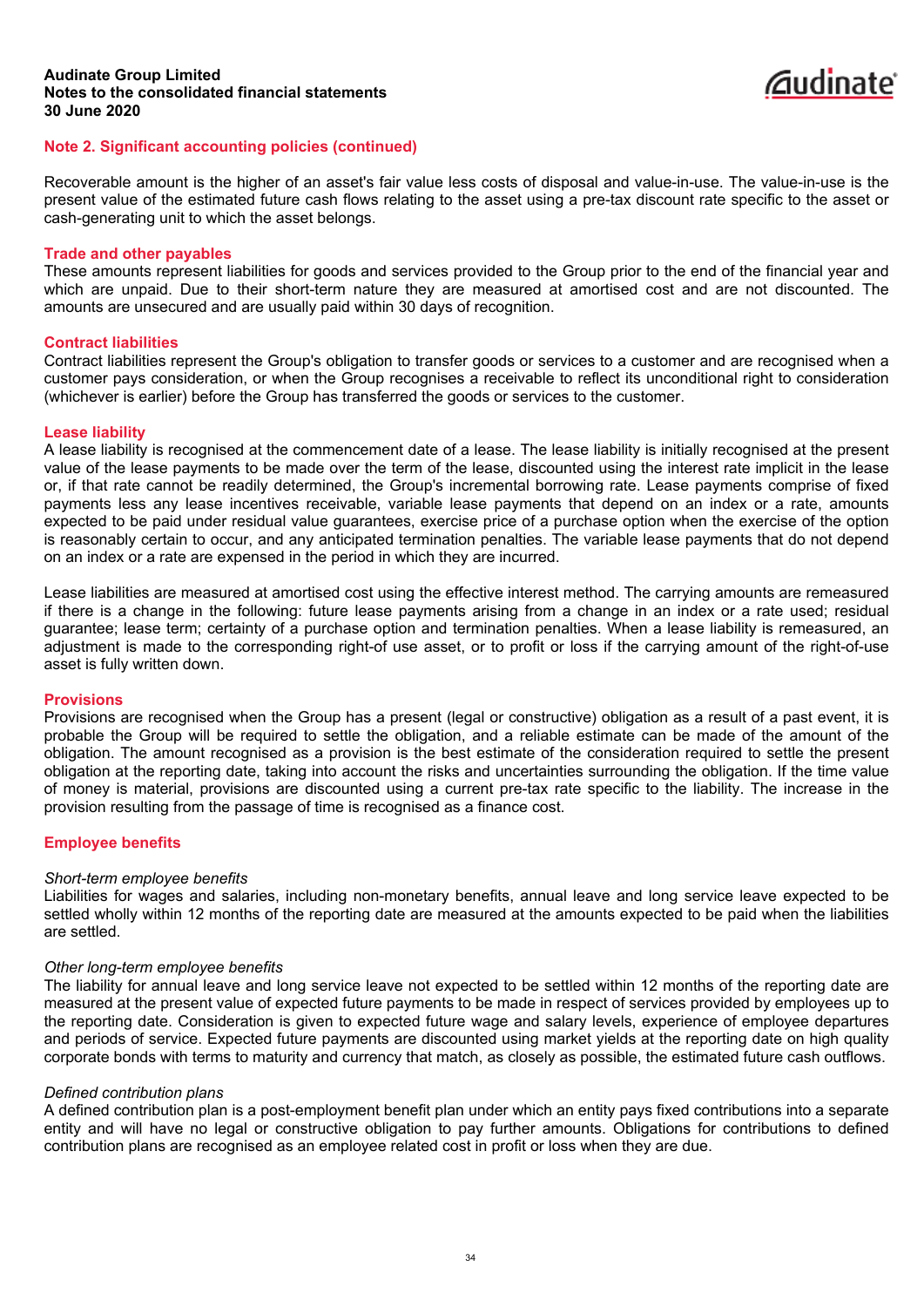

#### *Share-based payments*

Equity-settled transactions are awards of shares, performance rights or options over shares, that are provided to employees in exchange for the rendering of services.

The cost of equity-settled transactions are measured at fair value on grant date. Fair value is determined using the Monte Carlo simulation method that takes into account the exercise price, the term of the option, the impact of dilution, the share price at grant date and expected price volatility of the underlying share, the expected dividend yield and the risk free interest rate for the term of the option, together with non-vesting conditions that do not determine whether the Group receives the services that entitle the employees to receive payment. No account is taken of any other vesting conditions.

The cost of equity-settled transactions are recognised as an expense with a corresponding increase in equity over the vesting period. The cumulative charge to profit or loss is calculated based on the grant date fair value of the award, the best estimate of the number of awards that are likely to vest and the expired portion of the vesting period. The amount recognised in profit or loss for the period is the cumulative amount calculated at each reporting date less amounts already recognised in previous periods.

Market conditions are taken into consideration in determining fair value. Therefore any awards subject to market conditions are considered to vest irrespective of whether or not that market condition has been met, provided all other conditions are satisfied.

If equity-settled awards are modified, as a minimum an expense is recognised as if the modification has not been made. An additional expense is recognised, over the remaining vesting period, for any modification that increases the total fair value of the share-based compensation benefit as at the date of modification.

If the non-vesting condition is within the control of the Group or employee, the failure to satisfy the condition is treated as a cancellation. If the condition is not within the control of the Group or employee and is not satisfied during the vesting period, any remaining expense for the award is recognised over the remaining vesting period, unless the award is forfeited.

If equity-settled awards are cancelled, it is treated as if it has vested on the date of cancellation, and any remaining expense is recognised immediately. If a new replacement award is substituted for the cancelled award, the cancelled and new award is treated as if they were a modification.

#### **Fair value measurement**

When an asset or liability, financial or non-financial, is measured at fair value for recognition or disclosure purposes, the fair value is based on the price that would be received to sell an asset or paid to transfer a liability in an orderly transaction between market participants at the measurement date; and assumes that the transaction will take place either: in the principal market; or in the absence of a principal market, in the most advantageous market.

Fair value is measured using the assumptions that market participants would use when pricing the asset or liability, assuming they act in their economic best interests. For non-financial assets, the fair value measurement is based on its highest and best use. Valuation techniques that are appropriate in the circumstances and for which sufficient data is available to measure fair value, are used, maximising the use of relevant observable inputs and minimising the use of unobservable inputs.

Assets and liabilities measured at fair value are classified into three levels, using a fair value hierarchy that reflects the significance of the inputs used in making the measurements. Classifications are reviewed at each reporting date and transfers between levels are determined based on a reassessment of the lowest level of input that is significant to the fair value measurement.

For recurring and non-recurring fair value measurements, external valuers may be used when internal expertise is either not available or when the valuation is deemed to be significant. External valuers are selected based on market knowledge and reputation. Where there is a significant change in fair value of an asset or liability from one period to another, an analysis is undertaken, which includes a verification of the major inputs applied in the latest valuation and a comparison, where applicable, with external sources of data.

#### **Issued capital**

Ordinary shares are classified as equity.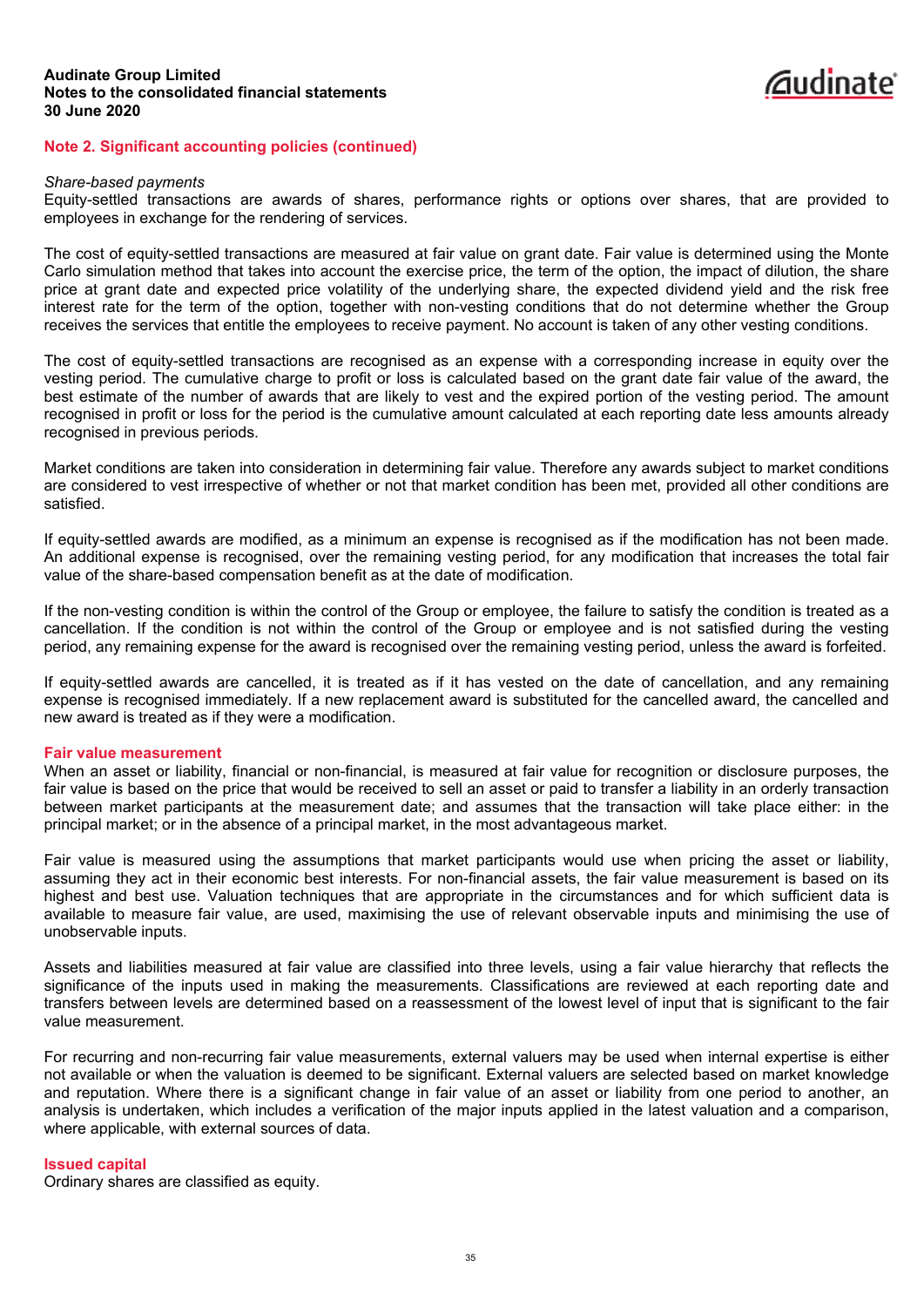

Incremental costs directly attributable to the issue of new shares or options are shown in equity as a deduction, net of tax, from the proceeds.

#### **Earnings per share**

#### *Basic earnings per share*

Basic earnings per share is calculated by dividing the profit attributable to the owners of Audinate Group Limited, excluding any costs of servicing equity other than ordinary shares, by the weighted average number of ordinary shares outstanding during the financial year, adjusted for bonus elements in ordinary shares issued during the financial year.

#### *Diluted earnings per share*

Diluted earnings per share adjusts the figures used in the determination of basic earnings per share to take into account the after income tax effect of interest and other financing costs associated with dilutive potential ordinary shares and the weighted average number of shares assumed to have been issued for no consideration in relation to dilutive potential ordinary shares.

# **Goods and Services Tax ('GST') and other similar taxes**

Revenues, expenses and assets are recognised net of the amount of associated GST, unless the GST incurred is not recoverable from the tax authority. In this case it is recognised as part of the cost of the acquisition of the asset or as part of the expense.

Receivables and payables are stated inclusive of the amount of GST receivable or payable. The net amount of GST recoverable from, or payable to, the tax authority is included in other receivables or other payables in the statement of financial position.

Cash flows are presented on a gross basis. The GST components of cash flows arising from investing or financing activities which are recoverable from, or payable to the tax authority, are presented as operating cash flows.

Commitments and contingencies are disclosed net of the amount of GST recoverable from, or payable to, the tax authority.

### **Rounding of amounts**

The Company is of a kind referred to in Corporations Instrument 2016/191, issued by the Australian Securities and Investments Commission, relating to 'rounding-off'. Amounts in this report have been rounded off in accordance with that Corporations Instrument to the nearest thousand dollars, or in certain cases, the nearest dollar.

# **New Accounting Standards and Interpretations not yet mandatory or early adopted**

Australian Accounting Standards and Interpretations that have recently been issued or amended but are not yet mandatory, have not been early adopted by the Group for the annual reporting period ended 30 June 2020. The Group's assessment of the impact of these new or amended Accounting Standards and Interpretations, most relevant to the Group, are set out below.

### *Conceptual Framework for Financial Reporting (Conceptual Framework)*

The revised Conceptual Framework is applicable to annual reporting periods beginning on or after 1 January 2020 and early adoption is permitted. The Conceptual Framework contains new definition and recognition criteria as well as new guidance on measurement that affects several Accounting Standards. Where the Group has relied on the existing framework in determining its accounting policies for transactions, events or conditions that are not otherwise dealt with under the Australian Accounting Standards, the Group may need to review such policies under the revised framework. At this time, the application of the Conceptual Framework is not expected to have a material impact on the Group's financial statements.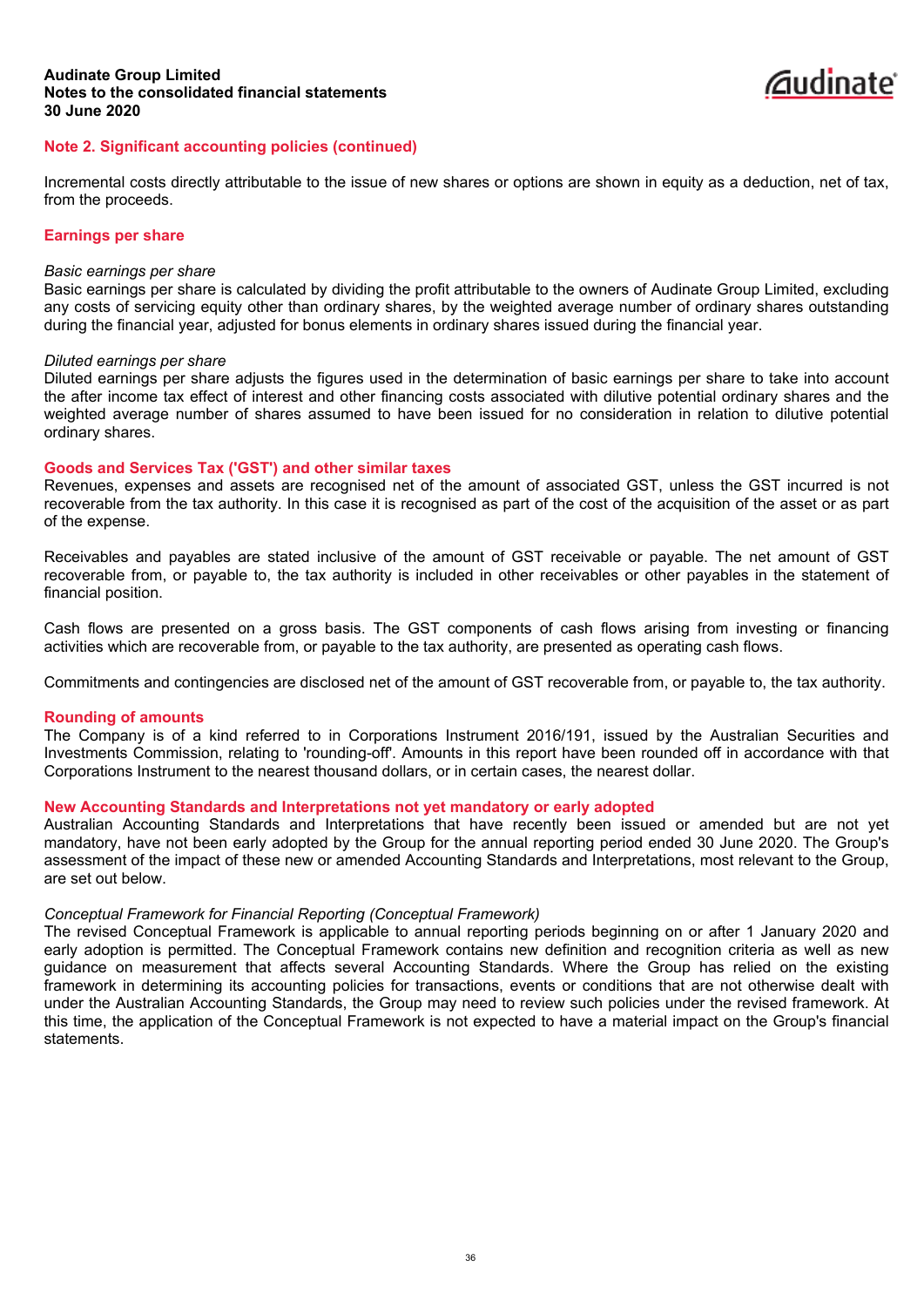

# **Note 3. Critical accounting judgements, estimates and assumptions**

The preparation of the financial statements requires management to make judgements, estimates and assumptions that affect the reported amounts in the financial statements. Management continually evaluates its judgements and estimates in relation to assets, liabilities, contingent liabilities, revenue and expenses. Management bases its judgements, estimates and assumptions on historical experience and on other various factors, including expectations of future events, management believes to be reasonable under the circumstances. The resulting accounting judgements and estimates will seldom equal the related actual results. The judgements, estimates and assumptions that have a significant risk of causing a material adjustment to the carrying amounts of assets and liabilities (refer to the respective notes) within the next financial year are discussed below.

### *Coronavirus (COVID-19) pandemic*

Judgement has been exercised in considering the impacts that the COVID-19 pandemic has had, or may have, on the Group based on known information. This consideration extends to the nature of the products and services offered, customers, supply chain, staffing and geographic regions in which the Group operates. The COVID-19 pandemic can result in a wide range of potential revenue outcomes in the forthcoming financial year, hence one of the main reasons for the equity raising undertaken subsequent to 30 June 2020. Other than as addressed in specific notes, there does not currently appear to be either any other significant impact upon the financial statements or any other significant uncertainties with respect to events or conditions which may impact the Group unfavourably as at the reporting date or subsequently as a result of the COVID-19 pandemic.

# *Share-based payment transactions*

The Group measures the cost of equity-settled transactions with employees by reference to the fair value of the equity instruments at the date at which they are granted. The fair value is determined by using the Monte Carlo simulation method taking into account the terms and conditions upon which the instruments were granted. The accounting estimates and assumptions relating to equity-settled share-based payments would have no impact on the carrying amounts of assets and liabilities within the next annual reporting period but may impact profit or loss and equity.

### *Allowance for expected credit losses*

The allowance for expected credit losses assessment requires a degree of estimation and judgement. It is based on the lifetime expected credit loss, grouped based on days overdue, and makes assumptions to allocate an overall expected credit loss rate for each group. These assumptions include recent sales experience, historical collection rates, the impact of the COVID-19 pandemic and forward-looking information that is available. The allowance for expected credit losses, as disclosed in note 11, is calculated based on the information available at the time of preparation. The actual credit losses in future years may be higher or lower.

### *Income tax*

The Group is subject to income taxes in the jurisdictions in which it operates. Significant judgement is required in determining the provision for income tax. There are many transactions and calculations undertaken during the ordinary course of business for which the ultimate tax determination is uncertain. The Group recognises liabilities for anticipated tax audit issues based on the Group's current understanding of the tax law. Where the final tax outcome of these matters is different from the carrying amounts, such differences will impact the current and deferred tax provisions in the period in which such determination is made.

### *Recovery of deferred tax assets*

Deferred tax assets are recognised for deductible temporary differences only if the Group considers it is probable that future taxable amounts will be available to utilise those temporary differences and losses.

### *Lease term*

The lease term is a significant component in the measurement of both the right-of-use asset and lease liability. Judgement is exercised in determining whether there is reasonable certainty that an option to extend the lease or purchase the underlying asset will be exercised, or an option to terminate the lease will not be exercised, when ascertaining the periods to be included in the lease term. In determining the lease term, all facts and circumstances that create an economical incentive to exercise an extension option, or not to exercise a termination option, are considered at the lease commencement date. Factors considered may include the importance of the asset to the Group's operations; comparison of terms and conditions to prevailing market rates; incurrence of significant penalties; existence of significant leasehold improvements; and the costs and disruption to replace the asset. The Group reassesses whether it is reasonably certain to exercise an extension option, or not exercise a termination option, if there is a significant event or significant change in circumstances.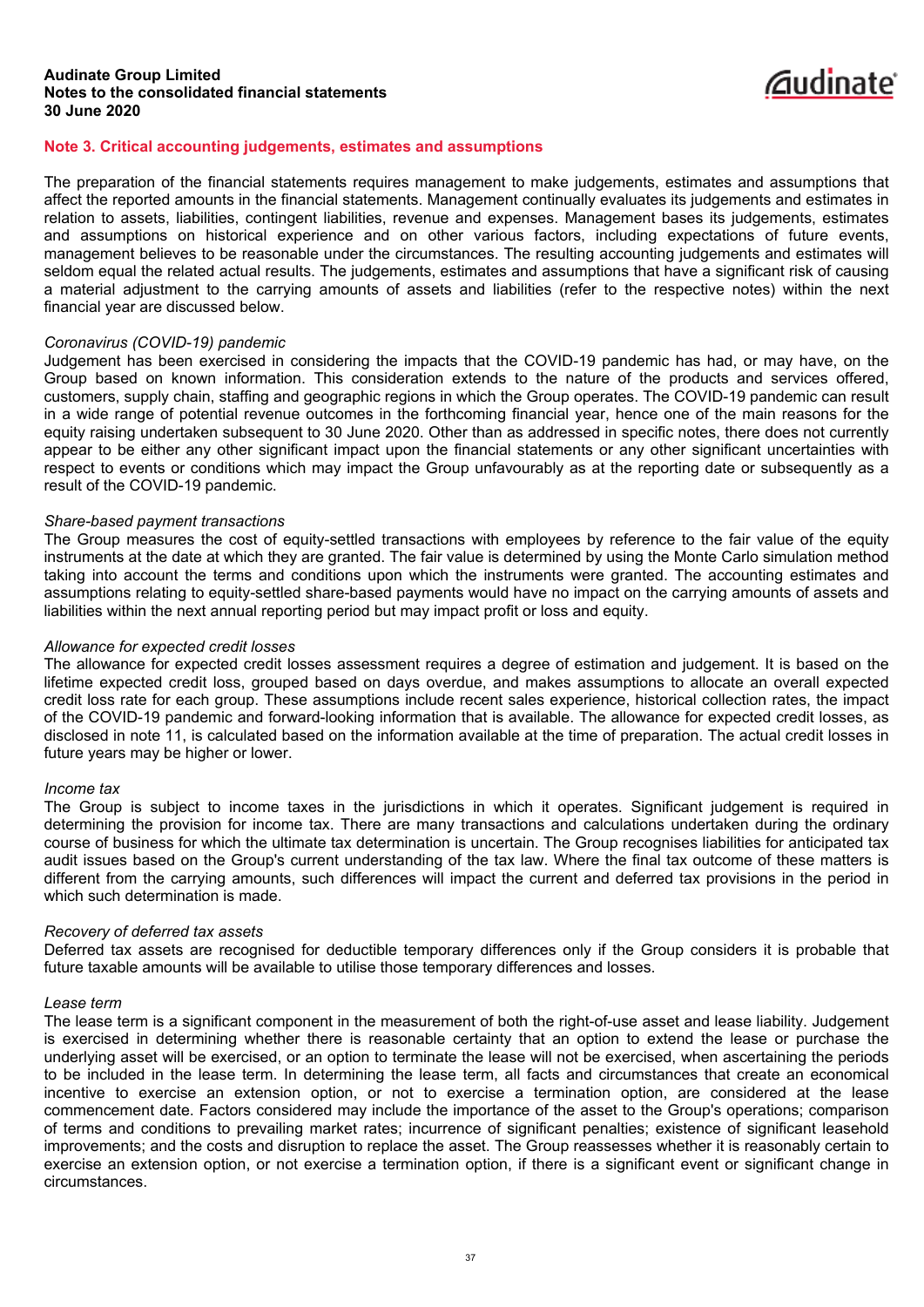

# **Note 3. Critical accounting judgements, estimates and assumptions (continued)**

#### *Useful life of capitalised development costs*

The Group regularly considers the useful life of development costs, which is currently estimated to be three years. In determining the appropriate useful life for these assets a range of factors are taken into account including the specific nature of the asset created, risk of technical obsolescence, business performance and market conditions. To the extent that there is a change to the useful life of these assets (not related to impairment) the amortisation charge is changed prospectively.

#### **Note 4. Operating segments**

#### *Identification of reportable operating segments*

The Group operates in one segment, based on the internal reports that are reviewed and used by the Board of Directors (who are identified as the Chief Operating Decision Makers) in assessing performance and in determining the allocation of resources.

As a result, the operating segment information is as disclosed in the statements and notes to the financial statements throughout the report.

#### *Major customers*

Most of the Group's major customers are multinational companies that Audinate may transact with in multiple countries. Due to the corporate structure of the Group this revenue is accounted for by Audinate Pty Limited in Australia. The top ten customers represent approximately 43% (2019: 41%) of the Group's revenue during the year ended 30 June 2020 and of that amount the largest customer represents approximately 11% (2019: 13%) of the Group's revenue.

#### *Geographical information*

The majority of the Group's revenue is generated from sales contracts between Audinate Pty Limited and a range of international companies. The geographic split of this revenue is based on the location of the customer: a) Americas 38% (2019: 39%); b) Asia 32% (2019: 33%); and c) Europe and Middle East 30% (2019: 28%). Occasionally the international offices may generate some revenue related to marketing activities.

| <b>Sales to external</b><br>customers* |                   | <b>Geographical non-current</b><br>assets |  |
|----------------------------------------|-------------------|-------------------------------------------|--|
| 2019<br>\$'000                         | 2020<br>\$'000    | 2019<br>\$'000                            |  |
| 28,292                                 | 16,253<br>30<br>3 | 10,306<br>26<br>4                         |  |
| 28,313                                 | 16,530            | 646<br>10,982                             |  |
|                                        | 21                | 244                                       |  |

\* Sales to external customers is based on the domicile of the entity recording the sale.

#### **Note 5. Revenue**

|       |                | <b>Consolidated</b> |  |
|-------|----------------|---------------------|--|
|       | 2020<br>\$'000 | 2019<br>\$'000      |  |
| Sales | 30,317         | 28,313              |  |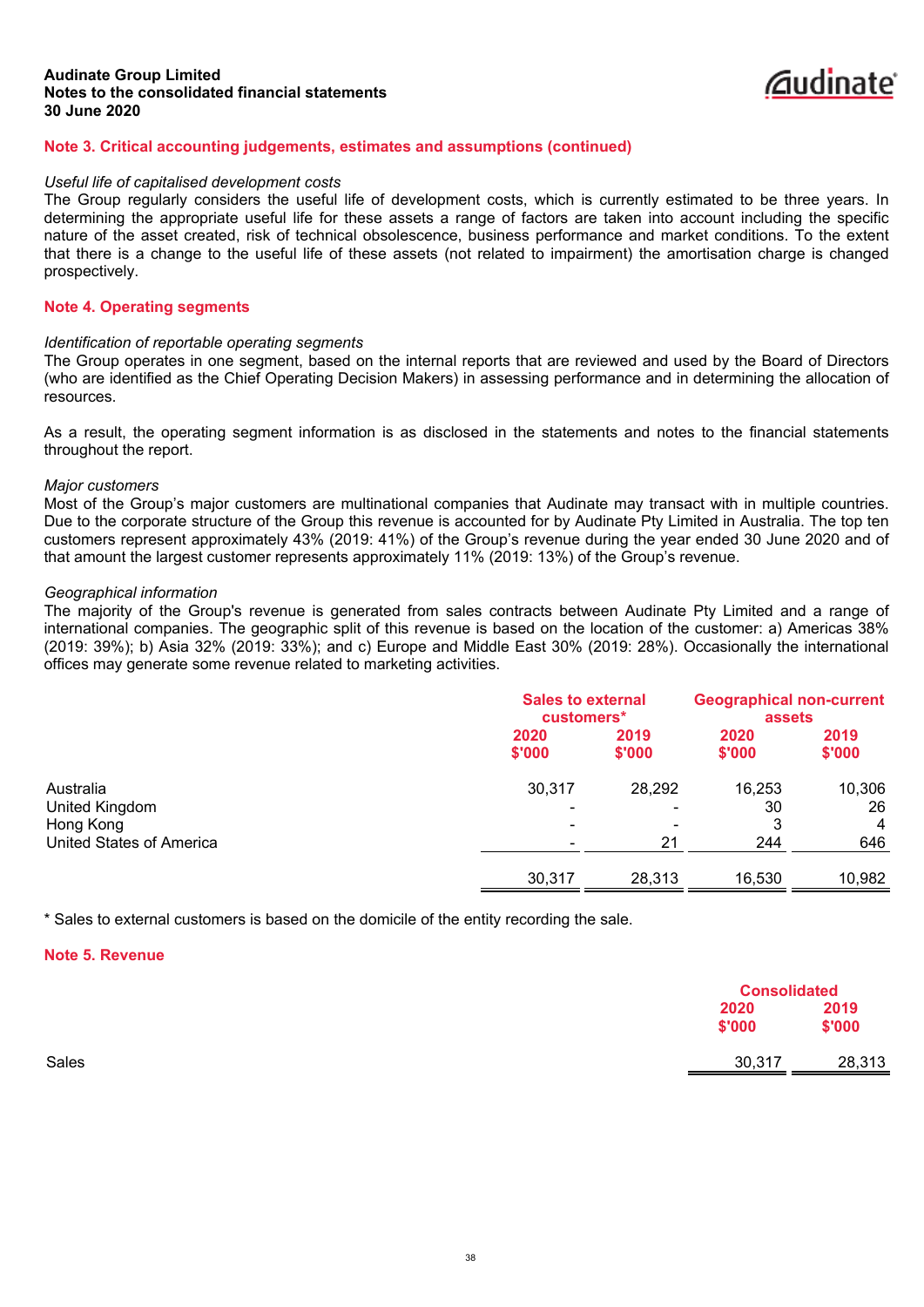*<u><u>Caudinate</u>*</u>

# **Note 5. Revenue (continued)**

# *Disaggregation of revenue*

The disaggregation of revenue from contracts with customers is as follows:

|                                                                                                                                                               | <b>Consolidated</b>    |                        |
|---------------------------------------------------------------------------------------------------------------------------------------------------------------|------------------------|------------------------|
|                                                                                                                                                               | 2020<br>\$'000         | 2019<br>\$'000         |
| Chips, cards and modules (including adapters)<br>Software revenue (including licence fees and royalties)<br>Other revenue (including support and maintenance) | 23,517<br>6.123<br>677 | 24,031<br>3,779<br>503 |
|                                                                                                                                                               | 30.317                 | 28,313                 |

# *Timing of revenue recognition*

Revenue from providing support and maintenance is recognised over the period of time in which the services are provided. All other revenue is recognised when the service is provided or the goods are dispatched from the warehouse.

# **Note 6. Expenses**

|                                                                           | <b>Consolidated</b> |                |
|---------------------------------------------------------------------------|---------------------|----------------|
|                                                                           | 2020<br>\$'000      | 2019<br>\$'000 |
| (Loss)/profit before income tax includes the following specific expenses: |                     |                |
| Depreciation and amortisation                                             |                     |                |
| Depreciation of property, plant and equipment                             | 474                 | 344            |
| Depreciation of office leases - right-of-use                              | 682                 |                |
| Amortisation of intangibles                                               | 3,698               | 2,075          |
| Depreciation and amortisation - capitalised                               | (432)               |                |
| Total depreciation and amortisation                                       | 4,422               | 2,419          |
| <b>Finance costs</b>                                                      |                     |                |
| Interest and finance charges paid/payable on lease liabilities            | 115                 |                |
| Interest - other                                                          | 2                   |                |
| Total finance costs                                                       | 117                 |                |
| Leases                                                                    |                     |                |
| Minimum lease payments                                                    |                     | 378            |
| Short-term lease payments                                                 | 79                  | 72             |
| Low-value assets lease payments                                           | 15                  | 7              |
| Total lease expense                                                       | 94                  | 457            |
| Employee benefit expenses                                                 |                     |                |
| Salaries and wages                                                        | 11,217              | 9,699          |
| Post-employment benefits                                                  | 1,000               | 676            |
| Share-based payments                                                      | 1,103               | 686            |
| Other costs                                                               | 2,477               | 1,639          |
| Total employee benefit expenses*                                          | 15,797              | 12,700         |
|                                                                           |                     |                |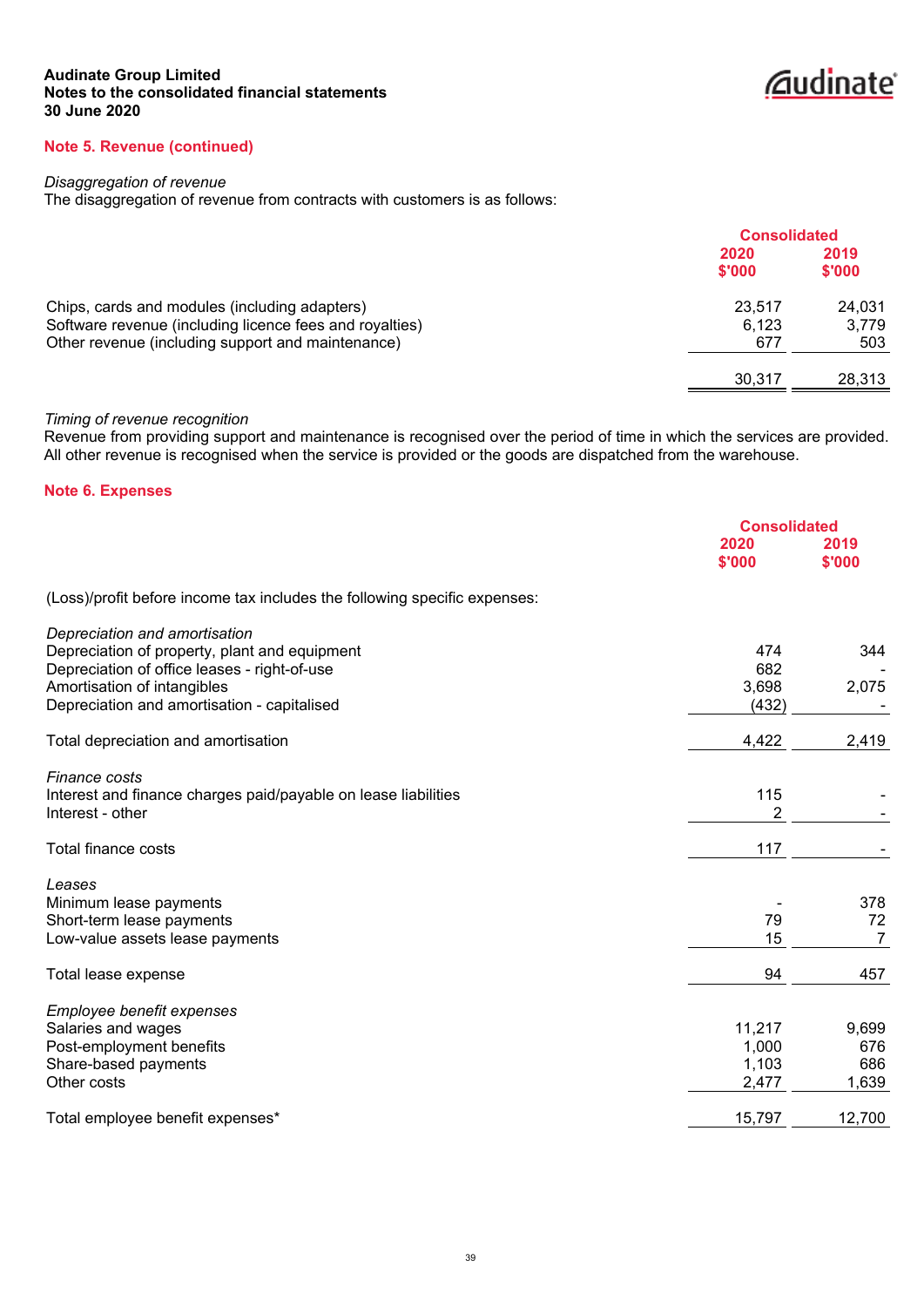

### **Note 6. Expenses (continued)**

During the current year director fees and mileage allowances paid to employees have been classified as employee expenses. Consequently comparative information (for the year ended 30 June 2019) for employee expenses has been increased by \$412,000 with a corresponding decrease in administration and other operating expenses to agree with the current year presentation. There was no effect on profit, assets, liabilities or equity.

#### **Note 7. Other income**

|                                               |                | <b>Consolidated</b>      |  |
|-----------------------------------------------|----------------|--------------------------|--|
|                                               | 2020<br>\$'000 | 2019<br>\$'000           |  |
| Net foreign exchange gain<br>Interest revenue | 11<br>320      | 104<br>192               |  |
| Government grants                             | 503            | $\overline{\phantom{0}}$ |  |
|                                               | 834            | 296                      |  |

#### *Government grants*

During the Coronavirus ('COVID-19') pandemic, the Group has received \$434,000 from JobKeeper support payments from the Australian Government which are passed on to eligible employees. These have been recognised as government grants in the financial statements and recorded as other income over the periods in which the related employee benefits are recognised as an expense. The JobKeeper payment scheme in its current form runs for the fortnights from 30 March until 27 September 2020. The Group is expected to be eligible for approximately \$688,000 of additional JobKeeper support payments from the government to the end of September 2020 on the condition that employee benefits continue to be paid. In addition the Group received a \$50,000 cash flow boost from the Australian Government and a \$19,000 small business grant from the UK Government.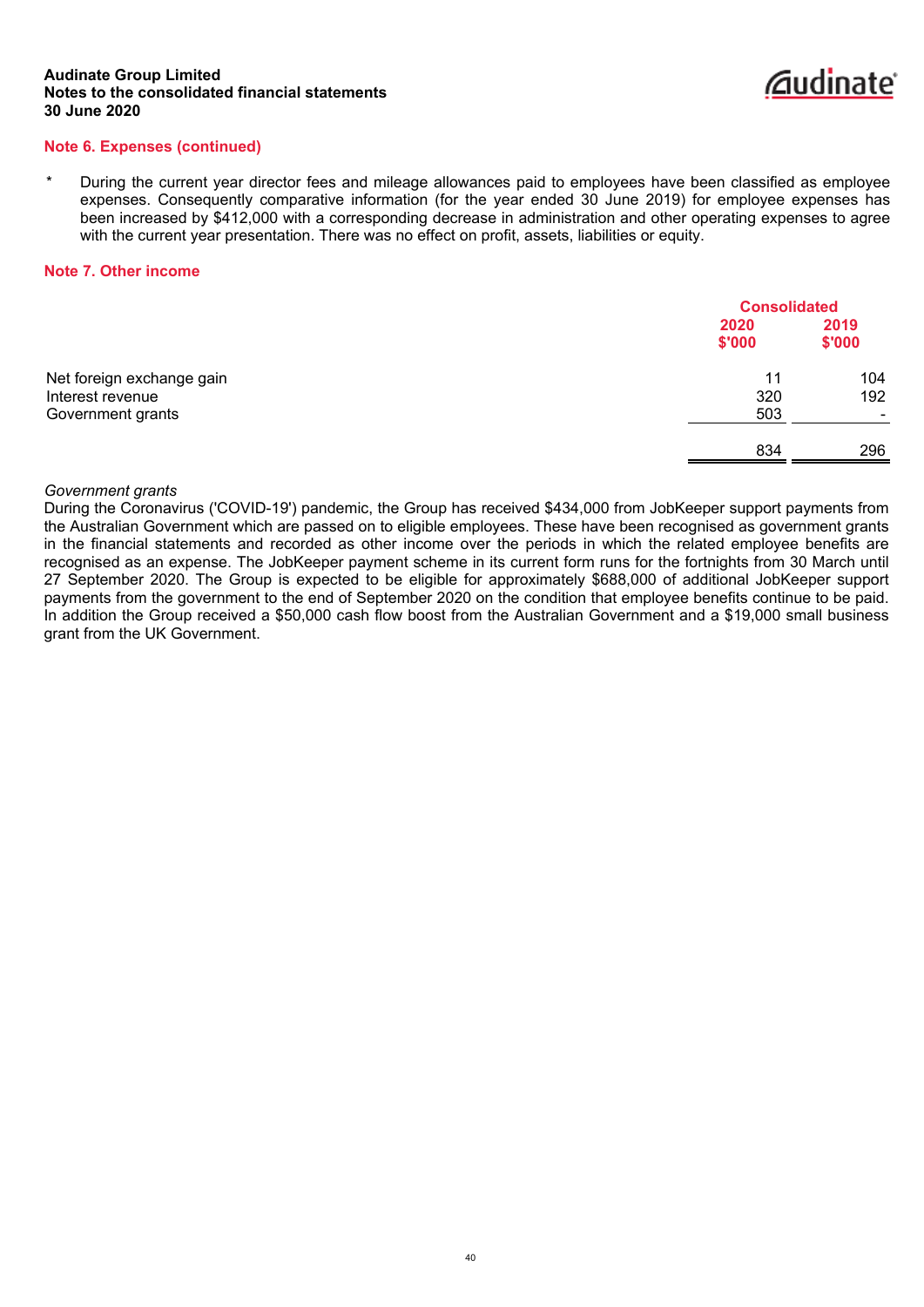

# **Note 8. Income tax**

The Group incurs an income tax expense in its overseas subsidiaries relating to the net taxable profit generated on services provided to the Group.

|                                                                                                                                              | <b>Consolidated</b>         |                |
|----------------------------------------------------------------------------------------------------------------------------------------------|-----------------------------|----------------|
|                                                                                                                                              | 2020<br>\$'000              | 2019<br>\$'000 |
| Income tax expense/(benefit)                                                                                                                 |                             |                |
| Current tax                                                                                                                                  | (2,737)                     | (1,004)        |
| Under provision prior year                                                                                                                   | (55)                        | 36             |
| Deferred tax - origination and reversal of temporary differences                                                                             | 1,627                       | 948            |
| Derecognition of tax losses                                                                                                                  | 3,630                       |                |
| Aggregate income tax expense/(benefit)                                                                                                       | 2,465                       | (20)           |
| Numerical reconciliation of income tax expense/(benefit) and tax at the statutory rate                                                       |                             |                |
| (Loss)/profit before income tax (expense)/benefit                                                                                            | (1,673)                     | 642            |
| Tax at the statutory tax rate of 27.5%                                                                                                       | (460)                       | 177            |
|                                                                                                                                              |                             |                |
| Tax effect amounts which are not deductible/(taxable) in calculating taxable income:<br>Amortisation of development costs (pre 30 June 2017) | 74                          | 339            |
| Expenditure claimed for research and development incentive                                                                                   | 2,552                       | 1,832          |
| Research and development incentive benefit                                                                                                   | (3, 573)                    | (2, 564)       |
| Derecognition of tax losses                                                                                                                  | 3,630                       |                |
| Non-deductible expenses                                                                                                                      | 241                         | 193            |
|                                                                                                                                              | 2,464                       | (23)           |
| Under provision prior year                                                                                                                   | (55)                        | 36             |
| Difference in overseas tax rates                                                                                                             | 56                          | (33)           |
| Income tax expense/(benefit)                                                                                                                 | 2,465                       | (20)           |
|                                                                                                                                              | <b>Consolidated</b>         |                |
|                                                                                                                                              | 2020                        | 2019           |
|                                                                                                                                              | \$'000                      | \$'000         |
| Deferred tax asset                                                                                                                           |                             |                |
| Net deferred tax asset comprises temporary differences attributable to:                                                                      |                             |                |
| Lease liabilities                                                                                                                            | 714                         |                |
| Provisions                                                                                                                                   | 649                         | 777            |
| Carried forward tax losses                                                                                                                   | 424                         | 1,153          |
| Blackhole expenditure                                                                                                                        | 282                         | 347            |
| Trade and other payables                                                                                                                     | 96                          | 115            |
| Intangible assets                                                                                                                            | (1, 324)                    | (202)          |
| Right-of-use assets<br>Property, plant and equipment                                                                                         | (684)<br>(70)               | 59             |
| Other                                                                                                                                        | 13                          | 29             |
| Deferred tax asset                                                                                                                           | 100                         | 2,278          |
|                                                                                                                                              |                             |                |
|                                                                                                                                              | <b>Consolidated</b><br>2020 | 2019           |
|                                                                                                                                              | \$'000                      | \$'000         |
| Income tax payable                                                                                                                           |                             |                |
| Income tax payable                                                                                                                           | 258                         | 19             |
|                                                                                                                                              |                             |                |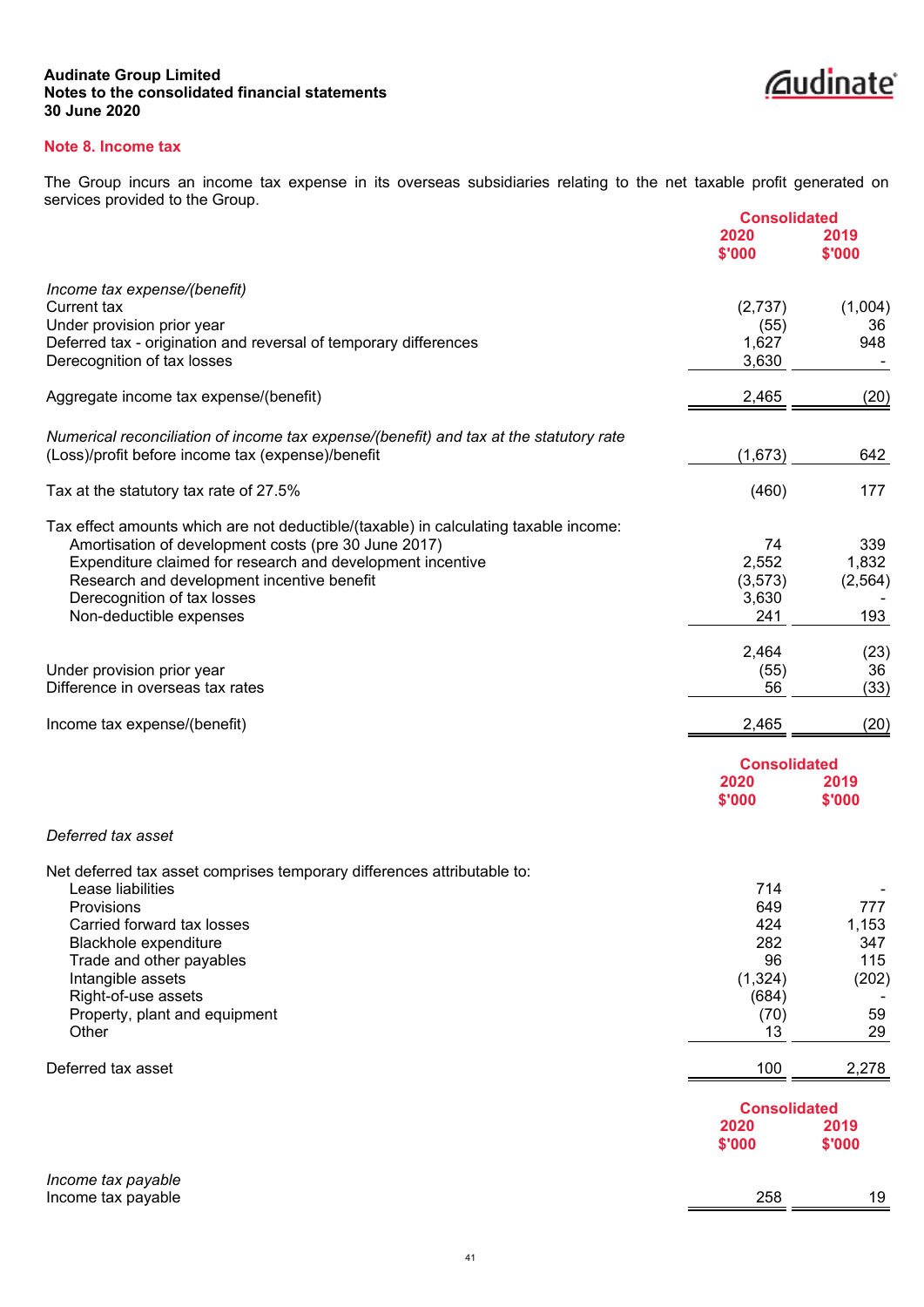

# **Note 8. Income tax (continued)**

Income tax payable represents an estimate of tax payable by overseas subsidiaries.

The Group has \$3,630,000 (2019: \$nil) of unused tax credits and offsets for which no deferred tax asset is recognised in the statement of financial position.

# **Note 9. Earnings per share**

|                                                                                                                                                       | <b>Consolidated</b> |                        |
|-------------------------------------------------------------------------------------------------------------------------------------------------------|---------------------|------------------------|
|                                                                                                                                                       | 2020<br>\$'000      | 2019<br>\$'000         |
| (Loss)/profit after income tax attributable to the owners of Audinate Group Limited                                                                   | (4, 138)            | 662                    |
|                                                                                                                                                       | <b>Number</b>       | <b>Number</b>          |
| Weighted average number of ordinary shares used in calculating basic earnings per share<br>Adjustments for calculation of diluted earnings per share: | 67,057,118          | 61,439,782             |
| Options over ordinary shares<br>Performance rights                                                                                                    |                     | 1,174,297<br>1,995,000 |
| Weighted average number of ordinary shares used in calculating diluted earnings per share                                                             | 67,057,118          | 64,609,079             |
|                                                                                                                                                       | <b>Cents</b>        | <b>Cents</b>           |
| Basic earnings per share<br>Diluted earnings per share                                                                                                | (6.17)<br>(6.17)    | 1.08<br>1.02           |

At 30 June 2020, options and performance rights over ordinary shares were excluded from the calculation of the weighted average number of ordinary shares used in calculating diluted earnings per share due to being anti-dilutive.

### **Note 10. Current assets - cash and cash equivalents**

|                 |                | <b>Consolidated</b> |  |
|-----------------|----------------|---------------------|--|
|                 | 2020<br>\$'000 | 2019<br>\$'000      |  |
| Cash at bank    | 5,161          | 4,315               |  |
| Cash on deposit | 24,125         | 25,754              |  |
|                 | 29,286         | 30,069              |  |

#### **Note 11. Current assets - trade and other receivables**

|                                                                 | <b>Consolidated</b>    |                       |
|-----------------------------------------------------------------|------------------------|-----------------------|
|                                                                 | 2020<br>\$'000         | 2019<br>\$'000        |
| Trade receivables<br>Less: Allowance for expected credit losses | 1,394<br>(11`<br>1,383 | 2,647<br>(2)<br>2,645 |
| Other receivables                                               | 466                    | 227                   |
|                                                                 | 1,849                  | 2,872                 |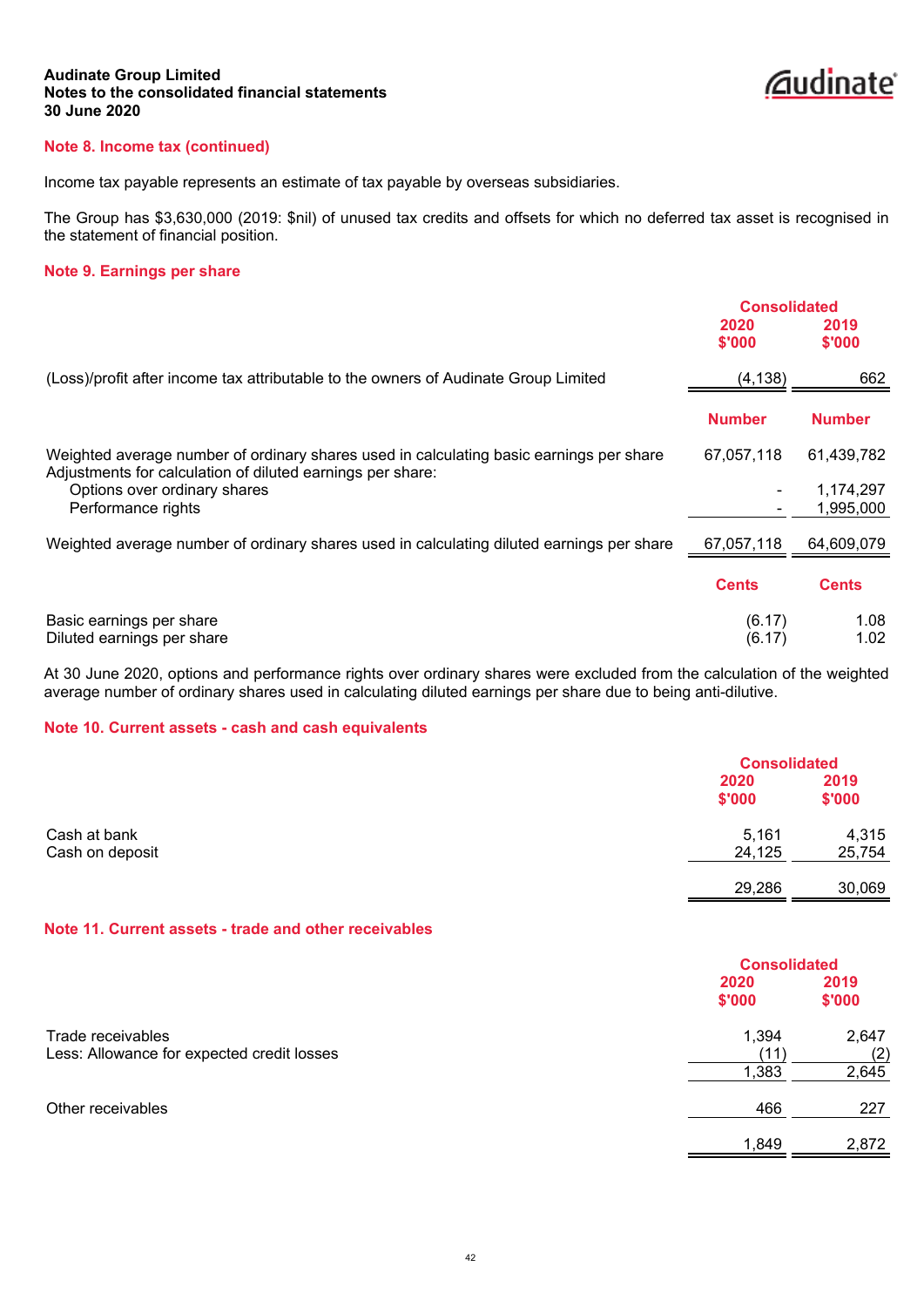

# **Note 11. Current assets - trade and other receivables (continued)**

#### *Allowance for expected credit losses*

The Group has recognised a loss of \$22,000 in respect of the expected credit losses for the year ended 30 June 2020 (2019: \$2,000).

The ageing of the receivables and allowance for expected credit losses provided for above are as follows:

|                     | <b>Expected credit loss rate</b> |              | <b>Carrying amount</b> |                | <b>Allowance for expected</b><br><b>credit losses</b> |                |
|---------------------|----------------------------------|--------------|------------------------|----------------|-------------------------------------------------------|----------------|
| <b>Consolidated</b> | 2020<br>$\frac{9}{6}$            | 2019<br>$\%$ | 2020<br>\$'000         | 2019<br>\$'000 | 2020<br>\$'000                                        | 2019<br>\$'000 |
| Not overdue         | 0.068%                           | 0.066%       | .394                   | 2.647          |                                                       |                |

Movements in the allowance for expected credit losses are as follows:

|                                                                                                                 |                | <b>Consolidated</b> |  |
|-----------------------------------------------------------------------------------------------------------------|----------------|---------------------|--|
|                                                                                                                 | 2020<br>\$'000 | 2019<br>\$'000      |  |
| Opening balance<br>Additional provisions recognised<br>Receivables written off during the year as uncollectable | 22<br>(13)     | 2                   |  |
| Closing balance                                                                                                 | 11             |                     |  |

# **Note 12. Current assets - inventories**

|                          |        | <b>Consolidated</b> |  |
|--------------------------|--------|---------------------|--|
|                          | 2020   | 2019                |  |
|                          | \$'000 | \$'000              |  |
| Raw materials - at cost  | 395    | 238                 |  |
| Finished goods - at cost | 1,250  | 1,565               |  |
|                          | 1,645  | 1,803               |  |

# **Note 13. Current assets - other assets**

|             |        | <b>Consolidated</b> |
|-------------|--------|---------------------|
|             | 2020   | 2019                |
|             | \$'000 | \$'000              |
| Prepayments | 590    | 594                 |
| Deposits    | 403    | 218                 |
|             | 993    | 812                 |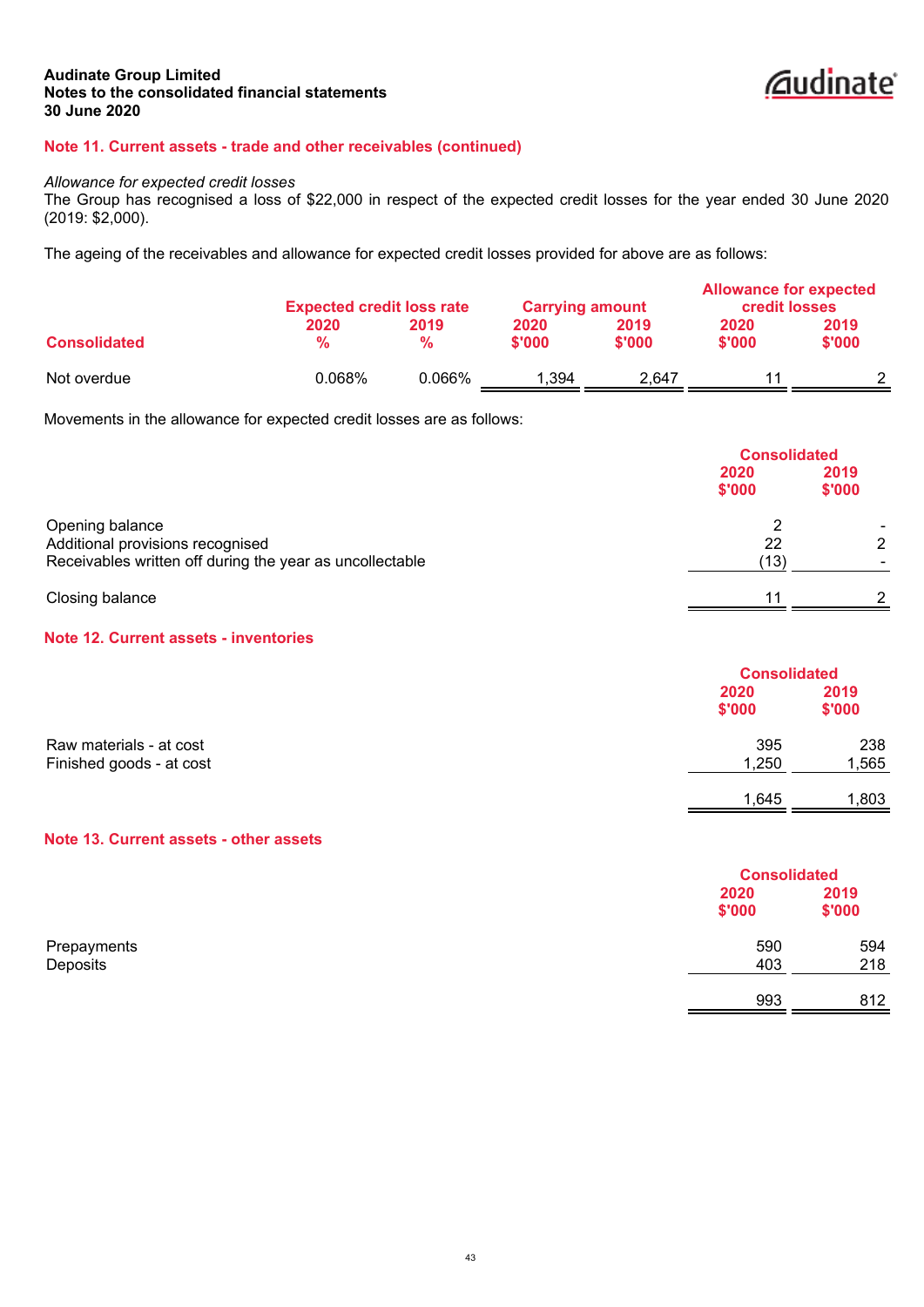*<u>Caudinate</u>* 

# **Note 14. Non-current assets - property, plant and equipment**

|                                  | <b>Consolidated</b> |        |
|----------------------------------|---------------------|--------|
|                                  | 2020                | 2019   |
|                                  | \$'000              | \$'000 |
| Leasehold improvements - at cost | 792                 | 482    |
| Less: Accumulated depreciation   | (134)               | (206)  |
|                                  | 658                 | 276    |
| Furniture and fittings - at cost | 72                  | 83     |
| Less: Accumulated depreciation   | (37)                | (45)   |
|                                  | 35                  | 38     |
| Computer and equipment - at cost | 1,587               | 1,409  |
| Less: Accumulated depreciation   | (825)               | (710)  |
|                                  | 762                 | 699    |
|                                  | 1,455               | 1,013  |

#### *Reconciliations*

Reconciliations of the written down values at the beginning and end of the current and previous financial year are set out below:

| <b>Consolidated</b>                                                                  | Leasehold<br><i>improvements</i><br>\$'000 | fittings<br>\$'000    | Furniture and Computer and<br>equipment<br>\$'000 | Total<br>\$'000            |
|--------------------------------------------------------------------------------------|--------------------------------------------|-----------------------|---------------------------------------------------|----------------------------|
| Balance at 1 July 2018<br>Additions<br>Depreciation expense                          | 104<br>290<br>(118)                        | 55<br>6<br>(23)       | 532<br>370<br>(203)                               | 691<br>666<br>(344)        |
| Balance at 30 June 2019<br>Additions<br>Exchange differences<br>Depreciation expense | 276<br>516<br>(134)                        | 38<br>19<br>◢<br>(23) | 699<br>379<br>(317)                               | 1,013<br>914<br>2<br>(474) |
| Balance at 30 June 2020                                                              | 658                                        | 35                    | 762                                               | 1,455                      |

### **Note 15. Non-current assets - right-of-use assets**

|                                | <b>Consolidated</b> |        |
|--------------------------------|---------------------|--------|
|                                | 2020                | 2019   |
|                                | \$'000              | \$'000 |
| Office leases - right-of-use   | 3,160               |        |
| Less: Accumulated depreciation | (679)               |        |
|                                | 2,481               |        |

Additions to the right-of-use assets during the year were \$3,085,000.

The Group leases offices under agreements of between 1 to 5 years with, in some cases, options to extend. The leases have various escalation clauses. On renewal, the terms of the leases are renegotiated.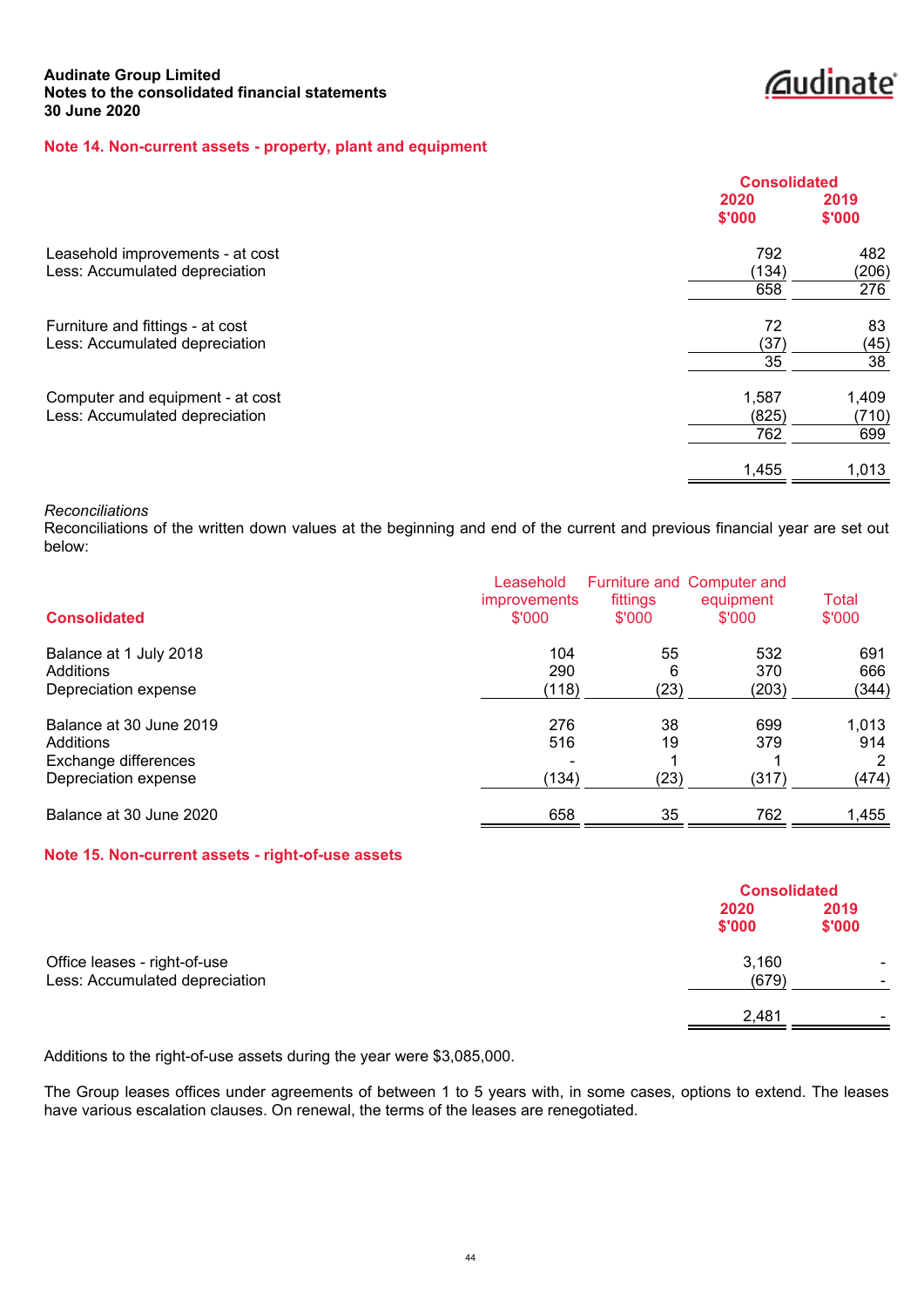# **Note 16. Non-current assets - intangibles**

|                                | <b>Consolidated</b> |         |
|--------------------------------|---------------------|---------|
|                                | 2020                | 2019    |
|                                | \$'000              | \$'000  |
| Development costs              | 18,964              | 11,956  |
| Less: Accumulated amortisation | (8, 488)            | (5,093) |
|                                | 10,476              | 6,863   |
| Intellectual property          | 518                 | 335     |
| Less: Accumulated amortisation | (284)               | (158)   |
|                                | 234                 | 177     |
| Software - at cost             | 1,579               | 713     |
| Less: Accumulated amortisation | (239)               | (62)    |
|                                | 1,340               | 651     |
|                                | 12,050              | 7,691   |

*<u>Caudinate</u>* 

# *Reconciliations*

Reconciliations of the written down values at the beginning and end of the current and previous financial year are set out below:

| <b>Consolidated</b>     | <b>Development</b><br>costs<br>\$'000 | <b>Intellectual</b><br>property<br>\$'000 | Software<br>\$'000 | Total<br>\$'000 |
|-------------------------|---------------------------------------|-------------------------------------------|--------------------|-----------------|
| Balance at 1 July 2018  | 3,514                                 | 194                                       | 171                | 3,879           |
| Additions               | 5.270                                 | 75                                        | 542                | 5,887           |
| Amortisation expense    | (1,921)                               | (92)                                      | (62)               | (2,075)         |
| Balance at 30 June 2019 | 6,863                                 | 177                                       | 651                | 7,691           |
| Additions               | 7,008                                 | 183                                       | 866                | 8.057           |
| Amortisation expense    | (3, 395)                              | (126)                                     | (177)              | (3,698)         |
| Balance at 30 June 2020 | 10,476                                | 234                                       | 1,340              | 12,050          |

# **Note 17. Non-current assets - other assets**

|                   | <b>Consolidated</b> |        |
|-------------------|---------------------|--------|
|                   | 2020                | 2019   |
|                   | \$'000              | \$'000 |
| Security deposit* | 444                 | $\sim$ |
|                   |                     |        |

\* Represents amount held as security for Sydney office lease.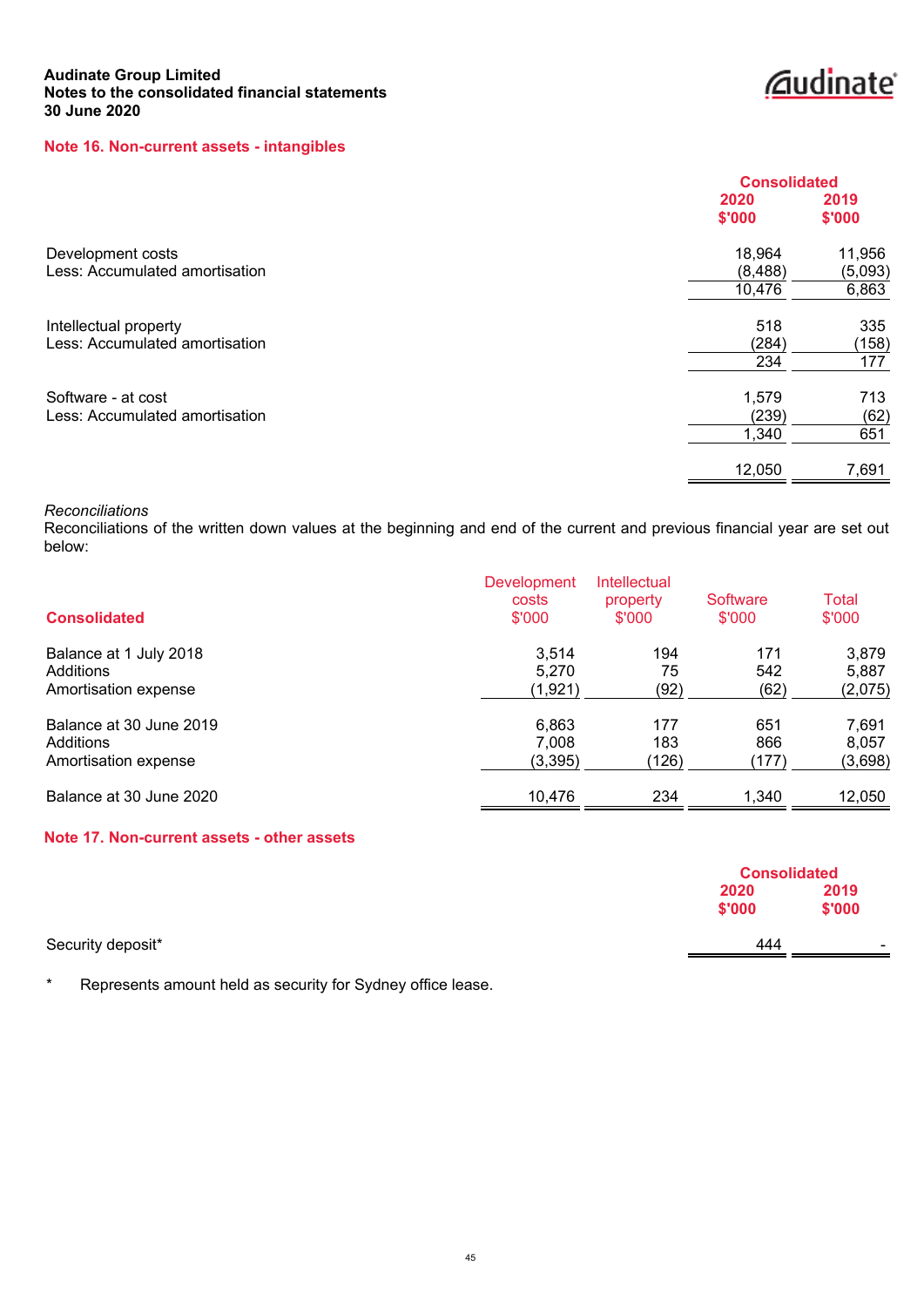# **Caudinate**

# **Note 18. Current liabilities - trade and other payables**

|                                    |                | <b>Consolidated</b> |  |
|------------------------------------|----------------|---------------------|--|
|                                    | 2020<br>\$'000 | 2019<br>\$'000      |  |
| Trade payables<br>Accrued expenses | 1,541<br>385   | 1,122<br>726        |  |
| Other payables                     | 1,108          | 565                 |  |
|                                    | 3,034          | 2,413               |  |

Refer to note 23 for further information on financial instruments.

# **Note 19. Current liabilities - contract liabilities**

|                             |                | <b>Consolidated</b> |
|-----------------------------|----------------|---------------------|
|                             | 2020<br>\$'000 | 2019<br>\$'000      |
| <b>Contract liabilities</b> | 512            | 308                 |

#### *Reconciliation*

Reconciliation of the written down values at the beginning and end of the current financial year is set out below:

|                                                       | <b>Consolidated</b> |                |
|-------------------------------------------------------|---------------------|----------------|
|                                                       | 2020<br>\$'000      | 2019<br>\$'000 |
| Opening balance                                       | 308                 |                |
| Transfer from unearned revenue on 1 July 2018         |                     | 134            |
| Billings in advance                                   | 1,640               | 1,152          |
| Transfer to revenue - included in the opening balance |                     | (134)          |
| Transfer to revenue - relating to current period      | (1,436)             | (844)          |
| Closing balance                                       | 512                 | 308            |

#### *Unsatisfied performance obligations*

The aggregate amount of the transaction price allocated to the performance obligations that are unsatisfied at the end of the reporting period was \$512,000 as at 30 June 2020 (\$308,000 as at 30 June 2019) and is expected to be recognised as revenue in future periods as follows:

|                 |                | <b>Consolidated</b> |
|-----------------|----------------|---------------------|
|                 | 2020<br>\$'000 | 2019<br>\$'000      |
| Within 6 months | 279            | 204                 |
| 6 to 12 months  | 233            | 104                 |
|                 | 512            | 308                 |

# **Note 20. Equity - contributed capital**

# *Fully paid ordinary shares*

|                              | <b>Consolidated</b> |               |        |        |
|------------------------------|---------------------|---------------|--------|--------|
|                              | 2020                | 2019          | 2020   | 2019   |
|                              | <b>Shares</b>       | <b>Shares</b> | \$'000 | \$'000 |
| Ordinary shares - fully paid | 67,940,499          | 64,296,003    | 87.526 | 83,143 |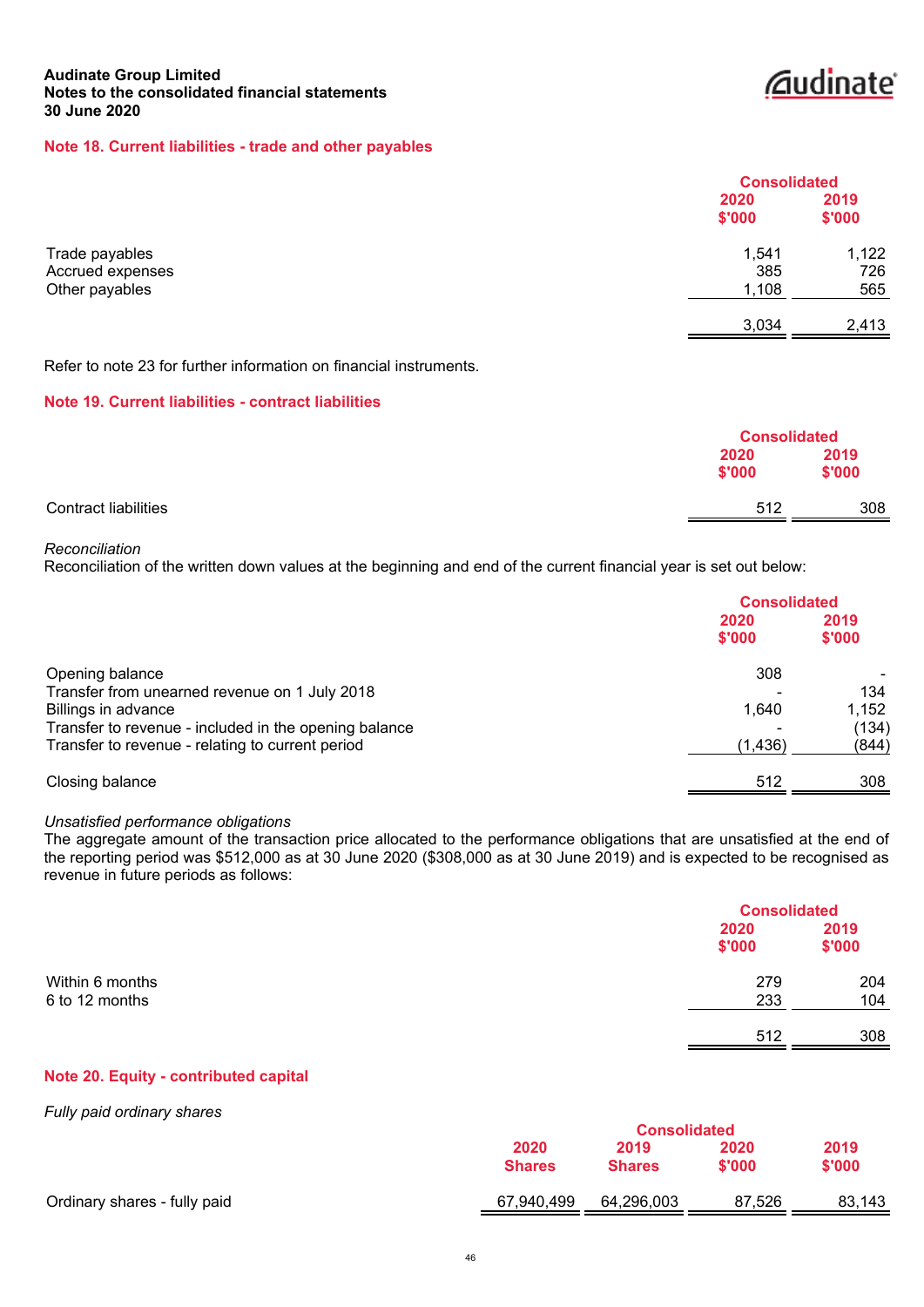# **Note 20. Equity - contributed capital (continued)**

#### *Ordinary shares*

Ordinary shares entitle the holder to participate in any dividends declared and any proceeds attributable to shareholders should the Company be wound up, in proportions that consider both the number of shares held and the extent to which those shares are paid up. The fully paid ordinary shares have no par value and the Company does not have a limited amount of authorised capital.

On a show of hands every member present at a meeting in person or by proxy shall have one vote and upon a poll each share shall have one vote.

#### *Share buy-back*

There is no current on-market share buy-back.

#### *Capital risk management*

The Group's objectives when managing capital is to safeguard its ability to continue as a going concern, so that it can provide returns for shareholders and benefits for other stakeholders and to maintain an optimum capital structure to reduce the cost of capital.

Capital is regarded as total equity, as recognised in the statement of financial position, plus net debt. Net debt is calculated as total borrowings less cash and cash equivalents.

In order to maintain or adjust the capital structure, the Group may adjust the amount of dividends paid to shareholders, return capital to shareholders, issue new shares or sell assets to reduce debt.

The capital risk management policy remains unchanged from the 30 June 2019 financial statements.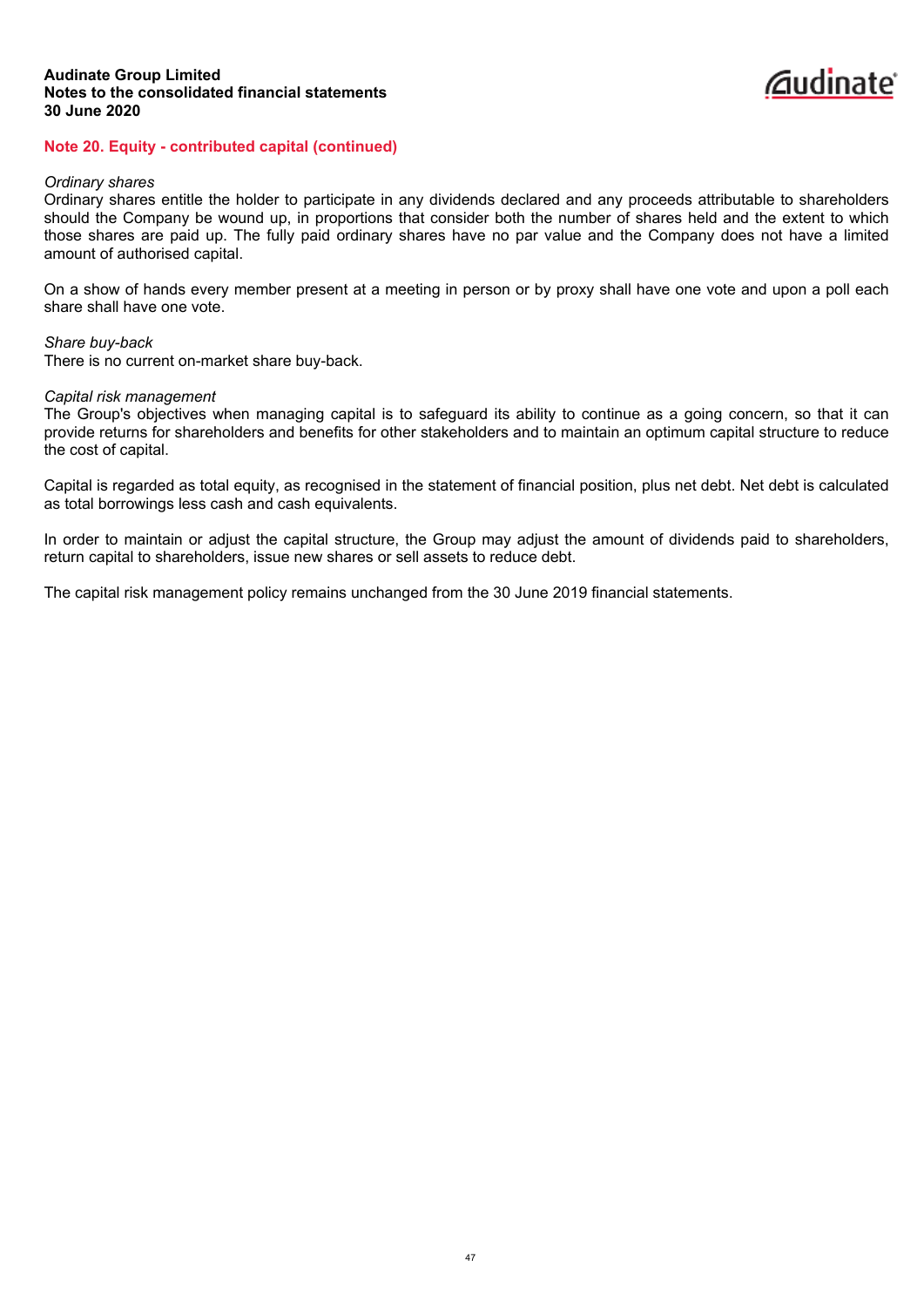# **Note 20. Equity - contributed capital (continued)**

# *Movements in ordinary share capital*

| <b>Details</b>                                    | <b>Date</b>       | <b>Shares</b> | <b>Issue price</b> | \$'000                  |
|---------------------------------------------------|-------------------|---------------|--------------------|-------------------------|
| <b>Balance</b>                                    | 1 July 2018       | 60,936,358    |                    | 63,288                  |
| Issue of shares - exercise of options             | 21 September 2018 | 10,000        | \$0.0360           |                         |
| Issue of shares - exercise of options             | 21 September 2018 | 100,000       | \$0.0620           | 6                       |
| Issue of shares - exercise of options             | 2 November 2018   | 50,000        | \$0.0620           | 3                       |
| Issue of shares - exercise of options             | 19 November 2018  | 20,000        | \$0.0360           | 1                       |
| Issue of shares - exercise of options             | 25 February 2019  | 50,000        | \$0.0620           | 3                       |
| Issue of shares - exercise of options             | 6 March 2019      | 8,000         | \$0.2600           | $\overline{\mathbf{c}}$ |
| Issue of shares - exercise of options             | 13 March 2019     | 8,000         | \$0.2600           | $\overline{\mathbf{c}}$ |
| Issue of shares - exercise of options             | 13 March 2019     | 20,000        | \$0.0620           | $\mathbf 1$             |
| Issue of shares - exercise of options             | 14 March 2019     | 10,000        | \$0.0620           | $\mathbf 1$             |
| Issue of shares - exercise of options             | 25 March 2019     | 12,000        | \$0.0620           | 1                       |
| Issue of shares - exercise of options             | 25 March 2019     | 8,000         | \$0.2600           | $\overline{c}$          |
| Issue of shares - exercise of options             | 5 April 2019      | 10,000        | \$0.0620           | $\mathbf 1$             |
| Issue of shares - exercise of options             | 5 April 2019      | 99,502        | \$0.2600           |                         |
| Issue of shares - exercise of options             | 17 May 2019       | 15,000        | \$0.2600           | 4                       |
| Issue of shares - exercise of options             | 17 May 2019       | 38,000        | \$0.0620           | $\overline{\mathbf{c}}$ |
| Issue of shares - exercise of options             | 7 June 2019       | 8,000         | \$0.2600           | $\overline{c}$          |
| Issue of shares                                   | 13 June 2019      | 2,857,143     | \$7.0000           | 20,000                  |
| Issue of shares - exercise of options             | 21 June 2019      | 20,000        | \$0.0620           | 1                       |
| Issue of shares - exercise of options             | 21 June 2019      | 16,000        | \$0.2600           | 4                       |
| Share issue costs, net of tax                     |                   |               |                    | (572)                   |
|                                                   |                   |               |                    | 391                     |
| Transfer from share-based payments reserve        |                   |               |                    |                         |
| <b>Balance</b>                                    | 30 June 2019      | 64,296,003    |                    | 83,143                  |
| Issue of shares - share purchase plan             | 11 July 2019      | 571,429       | \$7.0000           | 4,000                   |
| Issue of shares - exercise of options             | 19 July 2019      | 20,000        | \$0.0620           | 1                       |
| Issue of shares - exercise of options             | 19 July 2019      | 9,923         | \$0.0620           |                         |
| Issue of shares - exercise of options             | 19 July 2019      | 8,000         | \$0.2600           | 2                       |
| Issue of shares - exercise of options             | 19 July 2019      | 3,871         | \$0.2600           |                         |
| Issue of shares - exercise of options             | 19 August 2019    | 8,000         | \$0.2600           | $\overline{2}$          |
| Issue of shares - vesting of performance rights   | 16 September 2019 | 1,995,000     | \$0.0000           |                         |
| Issue of shares - exercise of options             | 20 September 2019 | 9,916         | \$0.0620           |                         |
| Issue of shares - exercise of options             | 3 October 2019    | 370,042       | \$0.0620           | 23                      |
| Issue of shares - exercise of options             | 3 October 2019    | 12,000        | \$0.2600           | 3                       |
| Issue of shares - under long-term incentive plan  | 16 October 2019   | 5,004         | \$7.2150           | 36                      |
| Issue of shares - exercise of options             | 8 November 2019   | 100,000       | \$0.0620           | $6\phantom{1}6$         |
| Issue of shares - exercise of options             | 8 November 2019   | 12,000        | \$0.2600           | 3                       |
| Issue of shares - exercise of options             | 22 November 2019  | 2,901         | \$0.2600           |                         |
| Issue of shares - vesting of performance rights   | 12 December 2019  | 267,811       | \$0.8000           | 214                     |
| Issue of shares - vesting of performance rights   | 12 December 2019  | 105,599       | \$2.6110           | 276                     |
| Issue of shares - exercise of options             | 20 March 2020     | 10,000        | \$0.0620           | 1                       |
| Issue of shares - exercise of options             | 17 April 2020     | 10,000        | \$0.0620           | 1                       |
| Issue of shares - exercise of options             | 17 April 2020     | 3,000         | \$0.2600           | 1                       |
| Issue of shares - exercise of options             | 5 June 2020       | 120,000       | \$0.2600           | 31                      |
| Share issue costs                                 |                   |               |                    | (299)                   |
| Deferred tax credit recognised directly in equity |                   |               |                    | 82                      |
| <b>Balance</b>                                    | 30 June 2020      | 67,940,499    |                    | 87,526                  |
|                                                   |                   |               |                    |                         |

The table above includes shares issued to employees under a cashless exercise election.

# *<u>Caudinate</u>*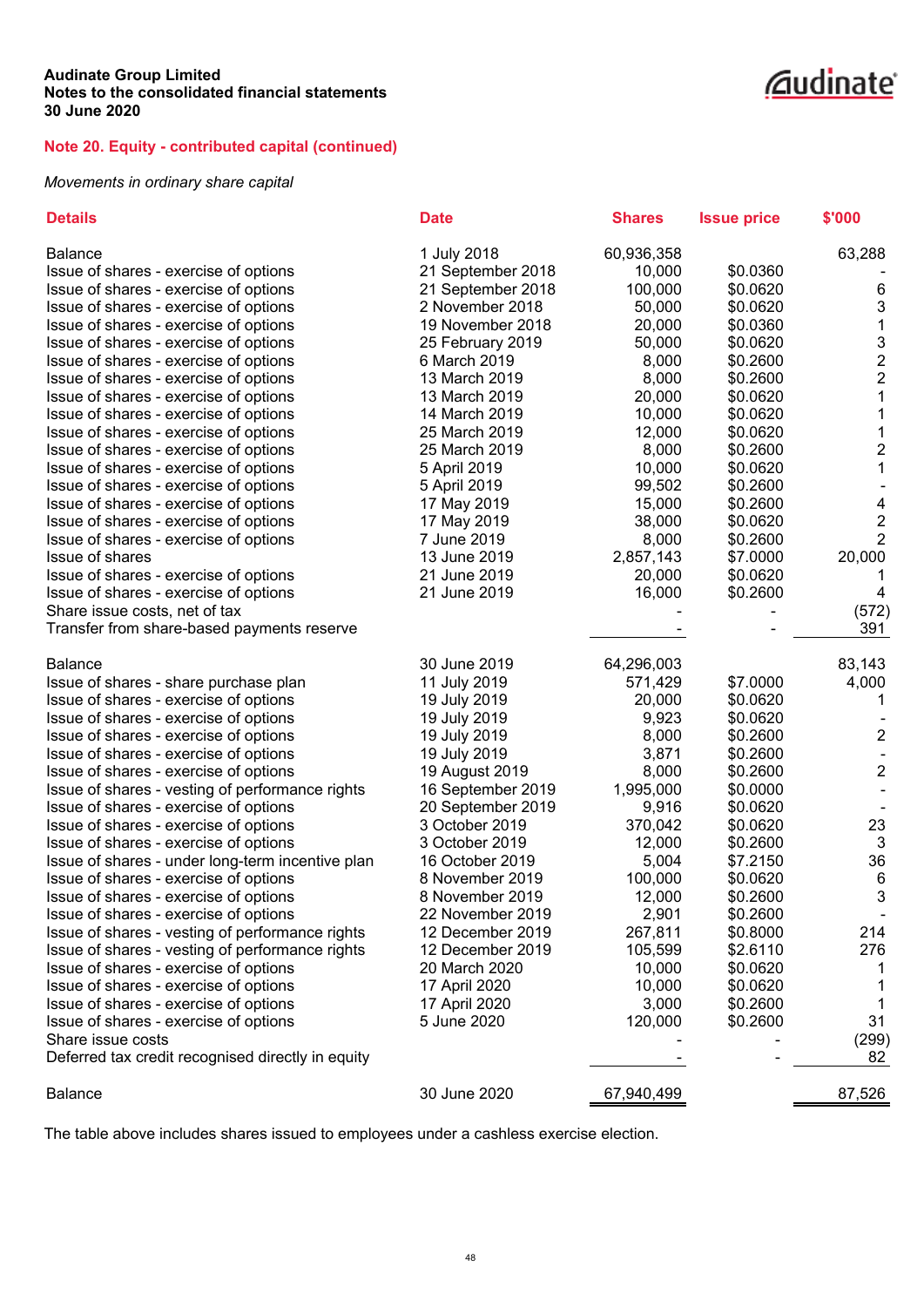# *<u></u>*audinate®

#### **Note 21. Equity - reserves**

|                                                          |                | <b>Consolidated</b> |  |
|----------------------------------------------------------|----------------|---------------------|--|
|                                                          | 2020<br>\$'000 | 2019<br>\$'000      |  |
| Foreign currency reserve<br>Share-based payments reserve | (145)<br>1,498 | (146)<br>921        |  |
|                                                          | 1,353          | 775                 |  |

#### *Foreign currency reserve*

The reserve is used to recognise exchange differences arising from the translation of the financial statements of foreign operations to Australian dollars.

### *Share-based payments reserve*

The reserve is used to recognise the value of equity benefits provided to employees and directors as part of their remuneration, and other parties as part of their compensation for services.

#### *Movements in reserves*

Movements in each class of reserve during the current and previous financial year are set out below:

| <b>Consolidated</b>                                                     | Foreign<br>currency<br>\$'000 | Share-based<br>payments<br>\$'000 | Total<br>\$'000 |
|-------------------------------------------------------------------------|-------------------------------|-----------------------------------|-----------------|
| Balance at 1 July 2018                                                  | (105)                         | 626                               | 521             |
| Foreign currency translation                                            | (41)                          |                                   | (41)            |
| Share-based payments                                                    |                               | 686                               | 686             |
| Transfer to equity for vested options                                   |                               | (391)                             | (391)           |
| Balance at 30 June 2019                                                 | (146)                         | 921                               | 775             |
| Foreign currency translation                                            |                               |                                   |                 |
| Share-based payments                                                    |                               | 1.103                             | 1,103           |
| Transfer to equity for issue of shares - vested performance rights      |                               | (490)                             | (490)           |
| Transfer to equity for issue of shares - under long-term incentive plan |                               | (36)                              | (36)            |
| Balance at 30 June 2020                                                 | (145)                         | 1.498                             | 1,353           |

### **Note 22. Equity - dividends**

There were no dividends paid, recommended or declared during the current or previous financial year.

# **Note 23. Financial instruments**

#### *Financial risk management objectives*

The Group's activities expose it to a variety of financial risks: market risk (including foreign currency risk, price risk and interest rate risk), credit risk and liquidity risk. The Group's overall risk management program seeks to minimise potential adverse effects on the financial performance of the Group.

The Group's policy is not to trade in or use financial instruments to hedge its risks.

Risk management is carried out by the Board of Directors ('the Board'). The Board uses different methods to measure different types of risks to which the Group is exposed. These methods include ageing analysis for credit risk and sensitivity analysis in the case of interest rate risk.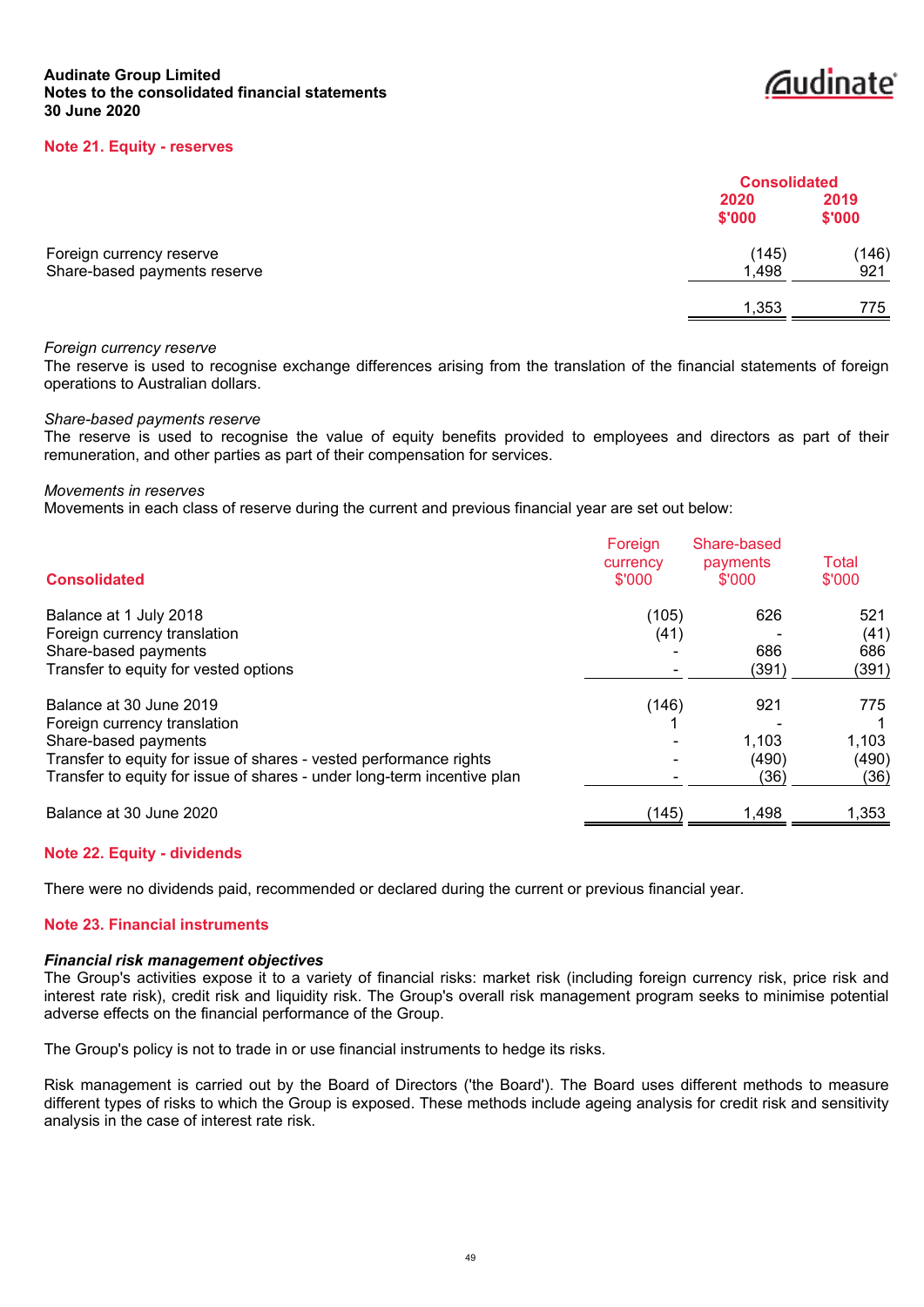

# **Note 23. Financial instruments (continued)**

#### *Market risk*

The Group's US dollar denominated sales, on which the risk of foreign exchange movement, was partially offset against exchange rate movement of US dollar denominated for purchases which is set below:

|                                   |                | <b>Consolidated</b> |  |
|-----------------------------------|----------------|---------------------|--|
|                                   | 2020<br>\$'000 | 2019<br>\$'000      |  |
| US dollar denominated - sales     | 20.374         | 20,251              |  |
| US dollar denominated - purchases | (13,141)       | (11,714)            |  |

#### *Interest rate risk*

At the reporting date, the Group had no variable rate borrowings. Cash at bank earns interest at floating rates based on daily bank deposit rates.

As at the reporting date, the Group had the following variable rate cash and cash equivalents:

|                                              | Weighted                         | 2020                     |                               | 2019                     |
|----------------------------------------------|----------------------------------|--------------------------|-------------------------------|--------------------------|
| <b>Consolidated</b>                          | average<br>interest rate<br>$\%$ | <b>Balance</b><br>\$'000 | average<br>interest rate<br>% | <b>Balance</b><br>\$'000 |
| Cash at bank<br>Cash on deposit              | -<br>0.65%                       | 5.161<br>24,125          | 1.59%                         | 4,315<br>25,754          |
| Net exposure to cash flow interest rate risk |                                  | 29,286                   |                               | 30,069                   |

No sensitivity analysis has been performed for the exposure to interest rate risk on the Group's bank balance as the exposure is not significant.

#### *Credit risk*

Credit risk refers to the risk that a counterparty will default on its contractual obligations resulting in financial loss to the Group.

The Group trades only with recognised and creditworthy independent third parties. The Group has a strict code of credit, including obtaining agency credit information, confirming references and setting appropriate credit limits. The Group monitors the receivables on an ongoing basis and its exposure to bad debts is not significant.

The Group has adopted a lifetime expected loss allowance in estimating expected credit losses to trade receivables through the use of a provisions matrix using fixed rates of credit loss provisioning. These provisions are considered representative across all customers of the Group based on recent sales experience, historical collection rates and forwardlooking information that is available.

Generally, trade receivables are written off when there is no reasonable expectation of recovery. Indicators of this include the failure of a debtor to engage in a repayment plan, no active enforcement activity and a failure to make contractual payments for a period greater than 1 year.

The maximum exposure to credit risk at the reporting date to recognised financial assets is the carrying amount, net of any provisions for impairment of those assets, as disclosed in the statement of financial position and notes to the financial statements.

### *Liquidity risk*

Prudent liquidity risk management requires the Group to maintain sufficient liquid assets (mainly cash and cash equivalents) to be able to pay debts as and when they become due and payable.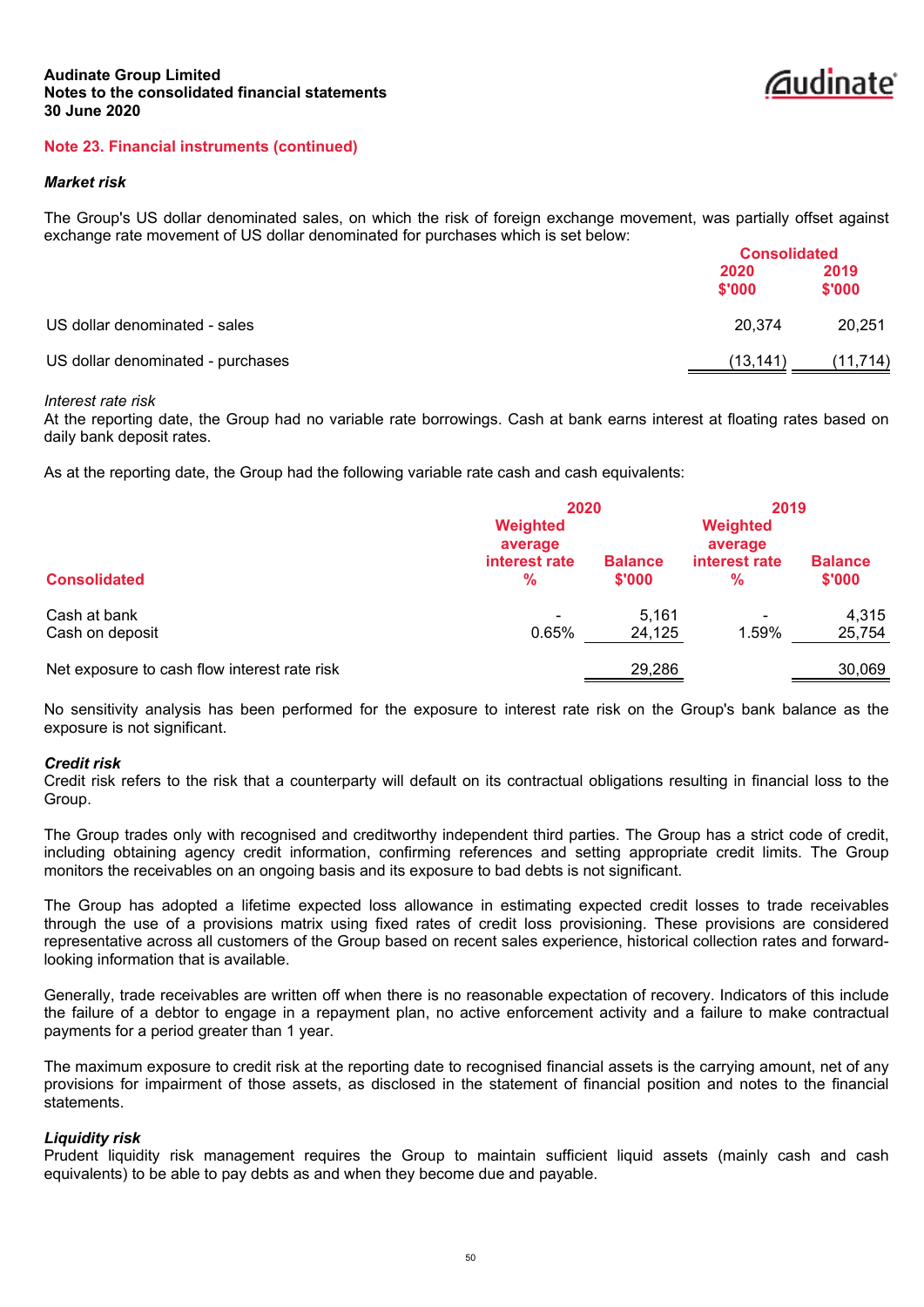

# **Note 23. Financial instruments (continued)**

The Group manages liquidity risk by maintaining adequate cash reserves by continuously monitoring actual and forecast cash flows and matching the maturity profiles of financial assets and liabilities.

#### *Remaining contractual maturities*

The following tables detail the Group's remaining contractual maturity for its financial instrument liabilities. The tables have been drawn up based on the undiscounted cash flows of financial liabilities based on the earliest date on which the financial liabilities are required to be paid.

|                                                                                                       | Weighted<br>average<br>interest rate         | 1 year or less               | Between 1<br>and 2 years           | <b>Between 2</b><br>and 5 years           | Over 5 years           | Remaining<br>contractual<br>maturities           |
|-------------------------------------------------------------------------------------------------------|----------------------------------------------|------------------------------|------------------------------------|-------------------------------------------|------------------------|--------------------------------------------------|
| <b>Consolidated - 2020</b>                                                                            | $\%$                                         | \$'000                       | \$'000                             | \$'000                                    | \$'000                 | \$'000                                           |
| Non-interest bearing<br>Trade payables<br>Accrued expenses<br>Other payables                          |                                              | 1,541<br>385<br>1,108        |                                    |                                           |                        | 1,541<br>385<br>1,108                            |
| Interest-bearing - fixed rate<br>Lease liability                                                      | 4.08%                                        | 679                          | 665                                | 1,472                                     |                        | 2,816                                            |
| Other liabilities<br>Total non-derivatives                                                            | 4.00%                                        | 117<br>3,830                 | 117<br>782                         | 1,472                                     |                        | 234<br>6,084                                     |
| <b>Consolidated - 2019</b>                                                                            | Weighted<br>average<br>interest rate<br>$\%$ | 1 year or less<br>\$'000     | Between 1<br>and 2 years<br>\$'000 | <b>Between 2</b><br>and 5 years<br>\$'000 | Over 5 years<br>\$'000 | Remaining<br>contractual<br>maturities<br>\$'000 |
| Non-interest bearing<br>Trade payables<br>Accrued expenses<br>Other payables<br>Total non-derivatives |                                              | 1,122<br>726<br>565<br>2,413 |                                    |                                           |                        | 1,122<br>726<br>565<br>2,413                     |

The cash flows in the maturity analysis above are not expected to occur earlier than contractually disclosed above.

# **Note 24. Fair value measurement**

The carrying amounts of trade and other receivables and trade and other payables are assumed to approximate their fair values due to their short-term nature.

# **Note 25. Remuneration of auditors**

During the financial year the following fees were paid or payable for services provided by Deloitte Touche Tohmatsu, the auditor of the Company, and unrelated firms:

|                                                                                                         |                   | <b>Consolidated</b> |  |
|---------------------------------------------------------------------------------------------------------|-------------------|---------------------|--|
|                                                                                                         | 2020              | 2019                |  |
| Audit services<br>Audit or review of the Group financial statements<br>Audit of the controlled entities | 127,270<br>23,145 | 115,990             |  |
|                                                                                                         | 150,415           | 115,990             |  |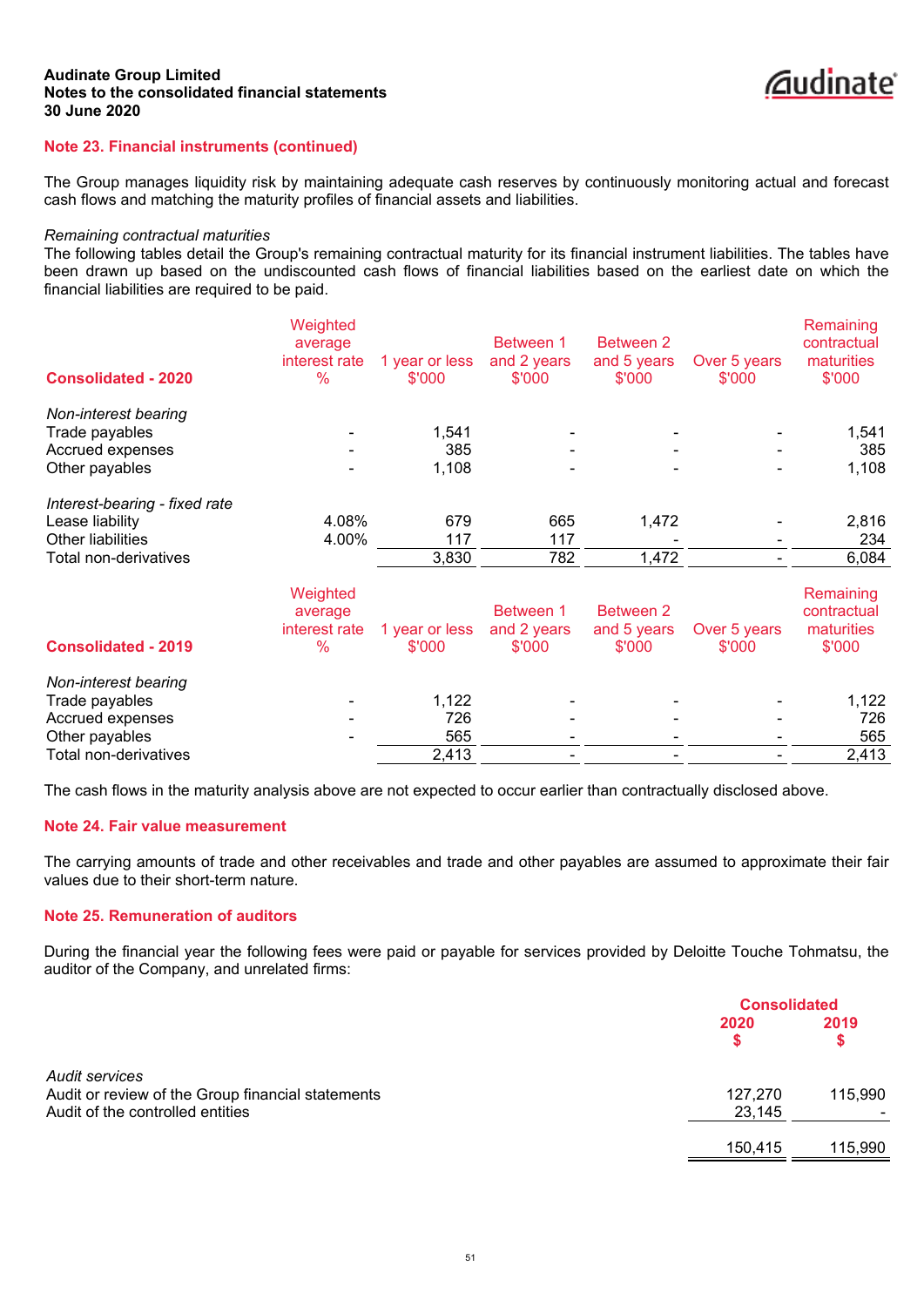*<u>Coudinate</u>* 

# **Note 26. Contingent liabilities**

The Group had no contingent liabilities at 30 June 2020 or 30 June 2019.

#### **Note 27. Commitments**

|                                                                                                                                     | <b>Consolidated</b> |                |
|-------------------------------------------------------------------------------------------------------------------------------------|---------------------|----------------|
|                                                                                                                                     | 2020<br>\$'000      | 2019<br>\$'000 |
| Capital commitments<br>Committed at the reporting date but not recognised as liabilities, payable:<br>Property, plant and equipment |                     | 492            |
| Intangible assets                                                                                                                   |                     | 450            |
| Lease commitments - operating<br>Committed at the reporting date but not recognised as liabilities, payable:                        |                     |                |
| Within one year                                                                                                                     |                     | 719            |
| One to five years                                                                                                                   |                     | 2,984          |
| More than five years                                                                                                                |                     | 64             |
|                                                                                                                                     |                     | 3,767          |
|                                                                                                                                     |                     |                |

Refer to note 2 for details on the impact of AASB 16 'Leases' adopted by the Group from 1 July 2019.

#### **Note 28. Key management personnel disclosures**

*Compensation*

The aggregate compensation made to directors and other members of key management personnel of the Group is set out below:

|                                                                                  |                                | <b>Consolidated</b>            |  |
|----------------------------------------------------------------------------------|--------------------------------|--------------------------------|--|
|                                                                                  | 2020                           | 2019<br>\$                     |  |
| Short-term employee benefits<br>Post-employment benefits<br>Share-based payments | 1,352,880<br>89,502<br>521,518 | 1,724,319<br>84,583<br>289,868 |  |
|                                                                                  | 1,963,900                      | 2,098,770                      |  |

# **Note 29. Related party transactions**

*Parent entity* Audinate Group Limited is the parent entity.

*Subsidiaries* Interests in subsidiaries are set out in note 30.

*Key management personnel*

Disclosures relating to key management personnel are set out in note 28 and the remuneration report included in the directors' report.

*Transactions with related parties*

There were no transactions with related parties during the current and previous financial year.

#### *Receivable from and payable to related parties*

There were no trade receivables from or trade payables to related parties at the current and previous reporting date.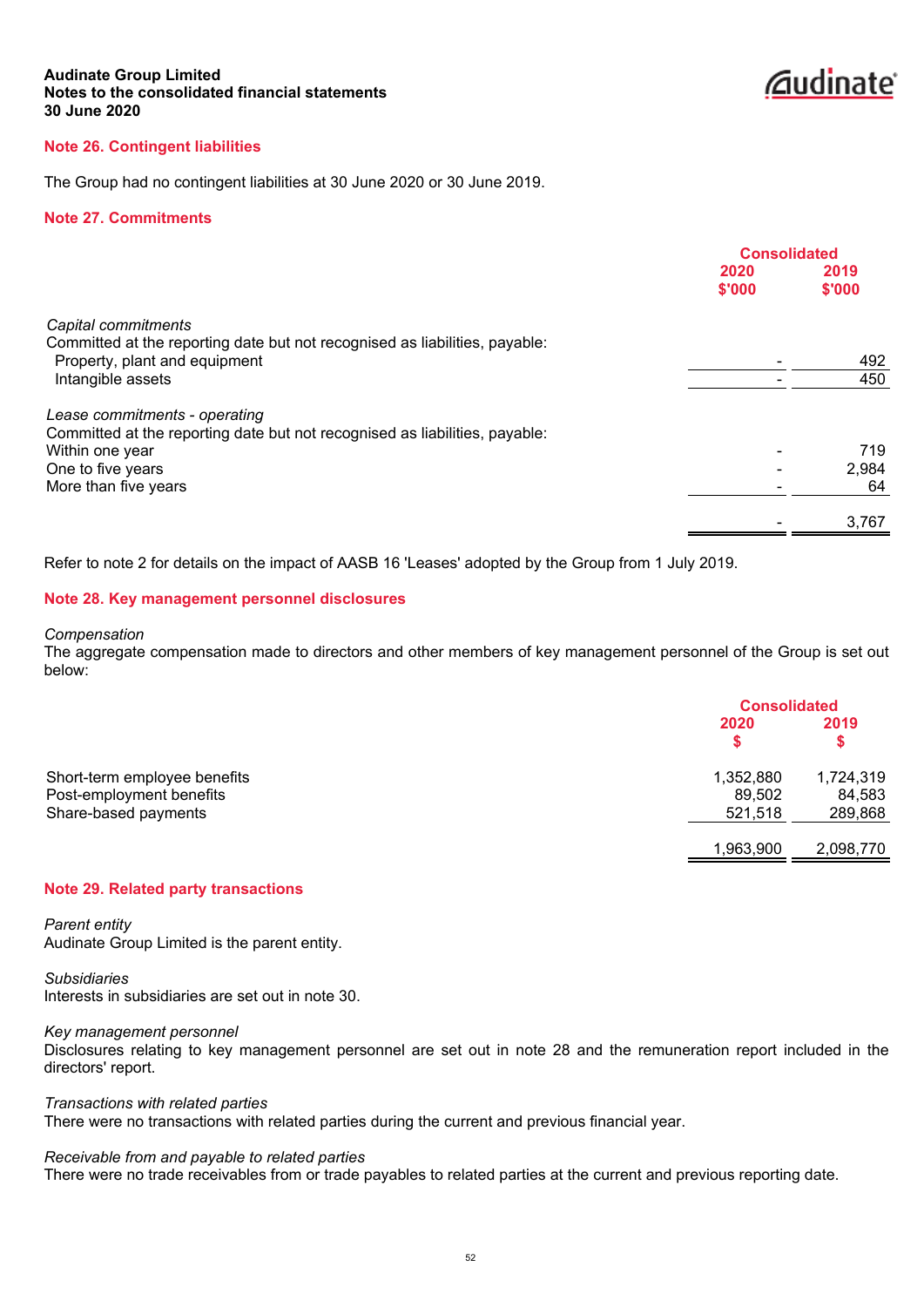

# **Note 29. Related party transactions (continued)**

#### *Loans to/from related parties*

As described in the directors' report, Audinate Pty Limited offered employees interest bearing, non-recourse loans in order to fund the exercise of options prior to the IPO. These loans were fully repaid during the year ended 30 June 2020. The total value of the loans outstanding at 30 June 2019 was \$91,237, inclusive of a loan outstanding from Aidan Williams of \$40,650.

There were no other loans to or from related parties at the current and previous reporting date.

*Terms and conditions* All transactions were made on normal commercial terms and conditions and at market rates.

# **Note 30. Interests in subsidiaries**

The consolidated financial statements incorporate the assets, liabilities and results of the following subsidiaries in accordance with the accounting policy described in note 2:

|                               |                                                                  | <b>Ownership interest</b> |                       |
|-------------------------------|------------------------------------------------------------------|---------------------------|-----------------------|
| <b>Name</b>                   | Principal place of business /<br><b>Country of incorporation</b> | 2020<br>$\frac{9}{6}$     | 2019<br>$\frac{9}{6}$ |
|                               |                                                                  |                           |                       |
| <b>Audinate Pty Limited</b>   | Australia                                                        | $100\%$                   | 100%                  |
| Audinate, Inc.                | United States of America                                         | 100%                      | 100%                  |
| Audinate Limited              | United Kingdom                                                   | 100%                      | 100%                  |
| Audinate Limited              | Hong Kong                                                        | 100%                      | 100%                  |
| Audinate Holdings Pty Limited | Australia                                                        | 100%                      | 100%                  |

#### **Note 31. Parent entity information**

Set out below is the supplementary information about the parent entity.

*Statement of profit or loss and other comprehensive income*

|                                |                | <b>Parent</b> |                |
|--------------------------------|----------------|---------------|----------------|
|                                | 2020<br>\$'000 |               | 2019<br>\$'000 |
| Profit/(loss) after income tax |                | 61            | (1, 303)       |
| Total comprehensive income     |                | 61            | (1,303)        |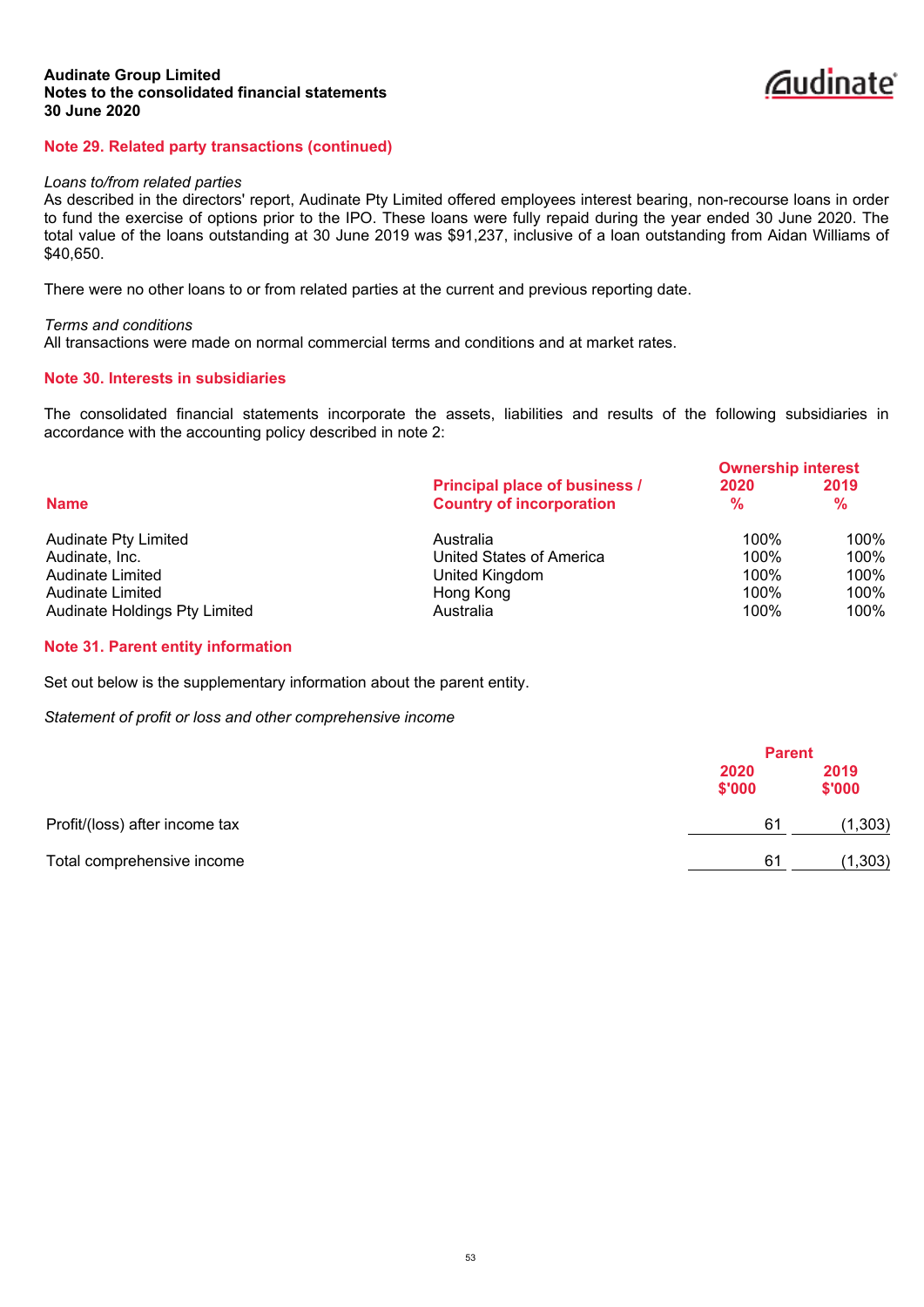**Zaudinate** 

# **Note 31. Parent entity information (continued)**

#### *Statement of financial position*

|                                                                               | <b>Parent</b>              |                          |
|-------------------------------------------------------------------------------|----------------------------|--------------------------|
|                                                                               | 2020<br>\$'000             | 2019<br>\$'000           |
| Total current assets                                                          | 36,569                     | 29,668                   |
| <b>Total assets</b>                                                           | 95,888                     | 91,111                   |
| <b>Total current liabilities</b>                                              | 175                        | 419                      |
| <b>Total liabilities</b>                                                      | 175                        | 419                      |
| Net assets                                                                    | 95,713                     | 90,692                   |
| Equity<br>Contributed capital<br><b>Reserves</b><br><b>Accumulated losses</b> | 95,807<br>1,498<br>(1,592) | 91,424<br>921<br>(1,653) |
| Total equity                                                                  | 95,713                     | 90,692                   |

The contributed capital of the parent entity differs from the contributed capital of the Group, as Audinate Group Limited's acquisition of Audinate Pty Limited was accounted for on the basis that the transaction was a form of capital reconstruction and group reorganisation, rather than a business combination.

#### *Guarantees entered into by the parent entity in relation to the debts of its subsidiaries*

The parent entity had no guarantees in relation to the debts of its subsidiaries as at 30 June 2020 or 30 June 2019.

#### *Contingent liabilities*

The parent entity had no contingent liabilities as at 30 June 2020 or 30 June 2019.

### *Capital commitments - Property, plant and equipment*

The parent entity had no capital commitments for property, plant and equipment as at 30 June 2020 or 30 June 2019.

#### *Significant accounting policies*

The accounting policies of the parent entity are consistent with those of the Group, as disclosed in note 2, except for the following:

- Investments in subsidiaries are accounted for at cost, less any impairment, in the parent entity.
- Dividends received from subsidiaries are recognised as other income by the parent entity and its receipt may be an indicator of an impairment of the investment.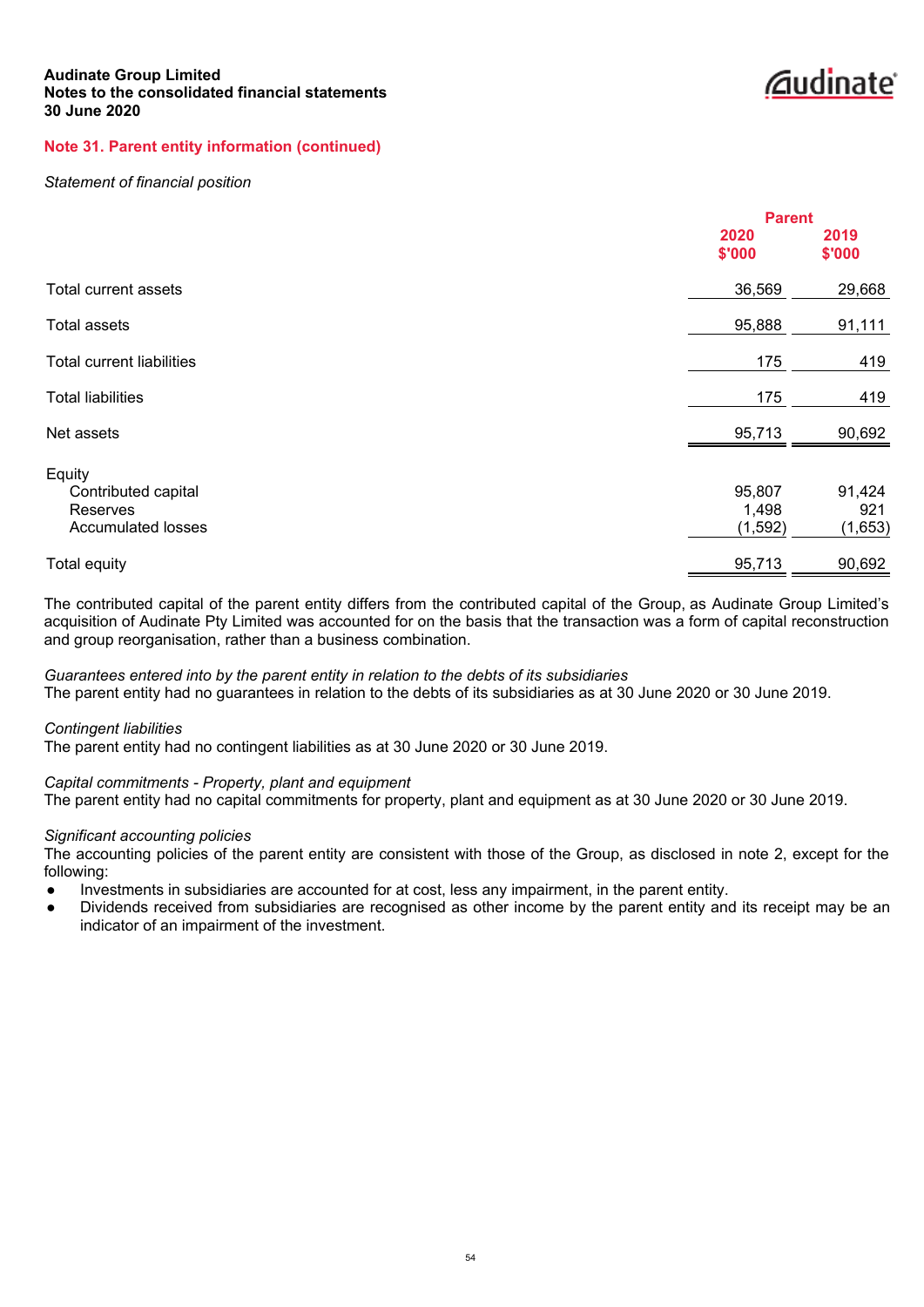*<u>Caudinate</u>* 

# **Note 32. Cash flow information**

# *Reconciliation of (loss)/profit after income tax to net cash from operating activities*

| <b>Consolidated</b> |                |
|---------------------|----------------|
| 2020<br>\$'000      | 2019<br>\$'000 |
| (4, 138)            | 662            |
|                     |                |
| 4,422               | 2,419          |
| 1,103               | 686            |
| 10                  | (29)           |
|                     |                |
| 1,061               | (1,063)        |
| 158                 | (578)          |
| 2,269               | (187)          |
|                     | 1,344          |
| (162)               | (722)          |
| 641                 | 117            |
| 235                 | (4)            |
| (764)               | 971            |
| 4,835               | 3,616          |
|                     |                |

*Non-cash investing and financing activities*

|                                                                | <b>Consolidated</b> |                |
|----------------------------------------------------------------|---------------------|----------------|
|                                                                | 2020<br>\$'000      | 2019<br>\$'000 |
| Additions to the right-of-use assets                           | 3,085               |                |
| Depreciation and amortisation capitalised to development costs | 432                 | -              |
|                                                                | 3,517               | -              |

*Changes in liabilities arising from financing activities*

| <b>Consolidated</b>                          | Lease<br>liability<br>\$'000 |
|----------------------------------------------|------------------------------|
| Balance at 1 July 2018                       |                              |
| Balance at 30 June 2019                      |                              |
| Net cash used in financing activities        | (642)                        |
| Leases recognised on the adoption of AASB 16 | 318                          |
| Acquisition of leases                        | 3,085                        |
| Modification of leases                       | (88)                         |
| Transfer from onerous lease accrual          | 269                          |
| Exit of lease                                | (361)                        |
| Foreign currency translation                 |                              |
| Balance at 30 June 2020                      | 2,588                        |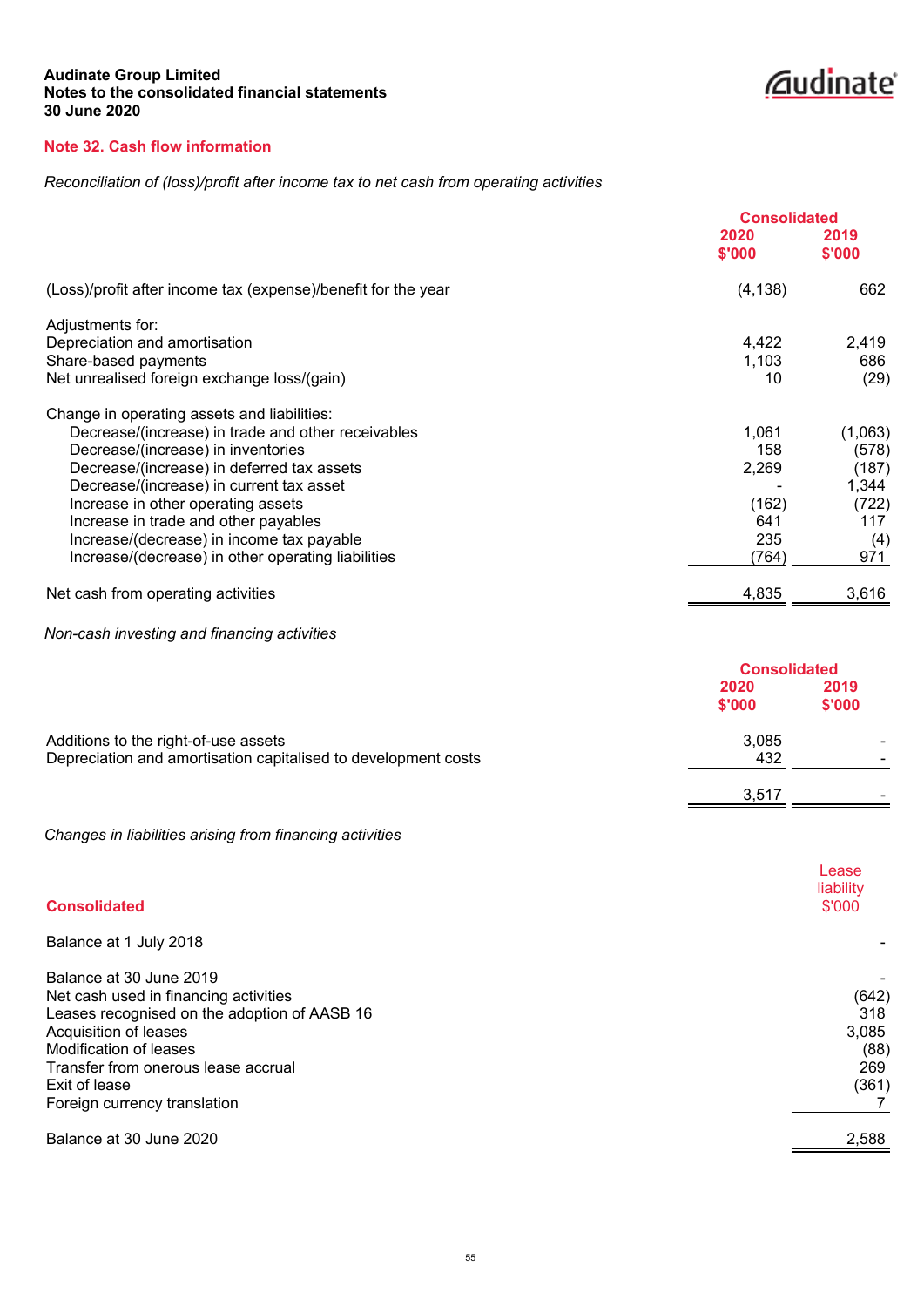# **Note 33. Share-based payments**

#### *Options*

2020

Under the legacy Employee Share Option Plan ('ESOP'), the Company's Board of Directors ('Board'), or a committee of the Board, granted incentive and non-qualified stock options to employees, officers, directors, consultants, independent contractors, and advisors to the Company, or to any parent, subsidiary, or affiliate of the Company. The purpose of the legacy ESOP was to attract, retain, and motivate eligible persons whose present and potential contributions are important to the Group's success by offering them an opportunity to participate in the Company's future performance through equity awards of stock options and stock bonuses. The legacy ESOP has been superseded by the LTI plan which is explained in the remuneration report.

Set out below are summaries of options granted under the plan:

| ZUZU       |            | <b>Exercise</b> | <b>Balance at</b><br>the start of |         |                  | Expired/<br>forfeited/ | <b>Balance at</b><br>the end of |
|------------|------------|-----------------|-----------------------------------|---------|------------------|------------------------|---------------------------------|
| Start date | End date   | price           | the year                          | Granted | <b>Exercised</b> | other*                 | the year                        |
| 30/06/2017 | 17/10/2019 | \$0.0620        | 370,042                           |         | (369, 958)       | (84)                   |                                 |
| 30/06/2017 | 09/12/2019 | \$0.0620        | 10.000                            |         | (10,000)         |                        |                                 |
| 30/06/2017 | 09/01/2020 | \$0.0620        | 10.000                            |         | (9,923)          | (77)                   |                                 |
| 30/06/2017 | 21/08/2020 | \$0.0620        | 10.000                            |         | (10,000)         |                        |                                 |
| 30/06/2017 | 09/12/2020 | \$0.0620        | 260,000                           |         | (130,000)        |                        | 130,000                         |
| 30/06/2017 | 11/06/2022 | \$0.2600        | 135,000                           | ٠       | (29,901)         | (99)                   | 105,000                         |
| 30/06/2017 | 23/08/2022 | \$0.2600        | 372,800                           |         | (123, 871)       | (129)                  | 248,800                         |
| 30/06/2017 | 31/01/2023 | \$0.2600        | 40.000                            |         | (16,000)         |                        | 24,000                          |
|            |            |                 | 1,207,842                         |         | (699,653)        | (389)                  | 507,800                         |

Other includes the impact of cashless exercise of options

| ٧ | ٩      | ×      |  |
|---|--------|--------|--|
|   | $\sim$ | $\sim$ |  |

| Start date | End date   | <b>Exercise</b><br>price | <b>Balance at</b><br>the start of<br>the year | Granted                  | Exercised  | Expired/<br>forfeited/<br>other <sup>*</sup> | <b>Balance</b> at<br>the end of<br>the year |
|------------|------------|--------------------------|-----------------------------------------------|--------------------------|------------|----------------------------------------------|---------------------------------------------|
| 30/06/2017 | 23/11/2018 | \$0.0360                 | 30,000                                        |                          | (30,000)   |                                              |                                             |
| 30/06/2017 | 17/10/2019 | \$0.0620                 | 448.042                                       | $\overline{\phantom{0}}$ | (78,000)   |                                              | 370,042                                     |
| 30/06/2017 | 09/12/2019 | \$0.0620                 | 10.000                                        |                          |            |                                              | 10.000                                      |
| 30/06/2017 | 09/01/2020 | \$0.0620                 | 10,000                                        |                          |            |                                              | 10,000                                      |
| 30/06/2017 | 21/08/2020 | \$0.0620                 | 42,000                                        |                          | (32,000)   |                                              | 10.000                                      |
| 30/06/2017 | 09/12/2020 | \$0.0620                 | 460,000                                       | $\overline{\phantom{0}}$ | (200,000)  |                                              | 260,000                                     |
| 30/06/2017 | 11/06/2022 | \$0.2600                 | 158,000                                       | $\overline{\phantom{a}}$ | (23,000)   |                                              | 135,000                                     |
| 30/06/2017 | 23/08/2022 | \$0.2600                 | 508,800                                       | $\blacksquare$           | (131,502)  | (4, 498)                                     | 372,800                                     |
| 30/06/2017 | 31/01/2023 | \$0.2600                 | 48.000                                        |                          | (8,000)    |                                              | 40,000                                      |
|            |            |                          | 1,714,842                                     |                          | (502, 502) | (4, 498)                                     | 1,207,842                                   |
|            |            |                          |                                               |                          |            |                                              |                                             |

\* Other includes the impact of cashless exercise of options

507,800 options were exercisable at the end of the financial year (2019: 1,207,842).

The weighted average share price of the Company during the financial year was \$6.46 (2019: \$5.47).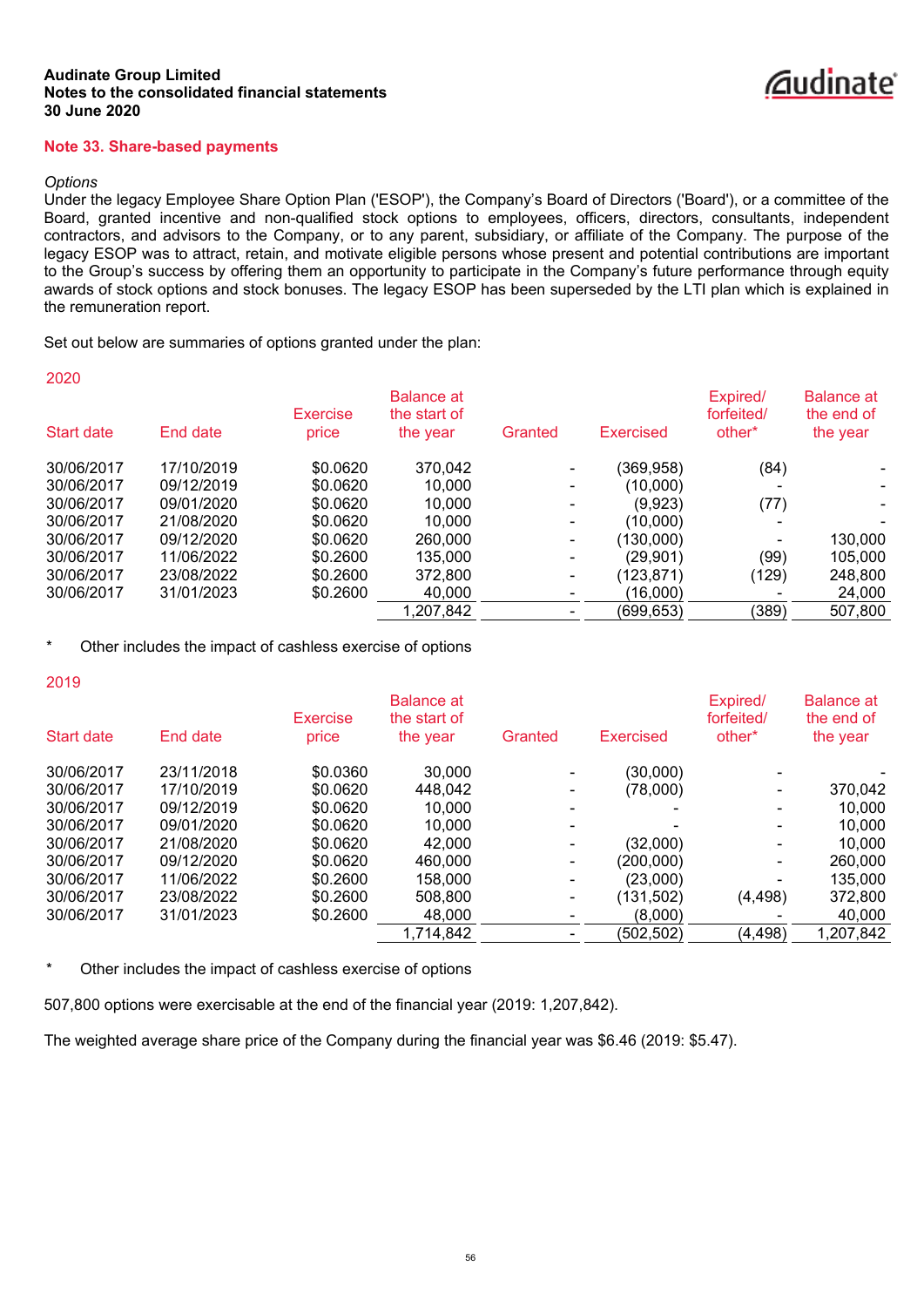# *<u></u><u></u>*dudinate®

# **Note 33. Share-based payments (continued)**

#### *Share rights*

Set out below are summaries of performance rights granted:

#### 2020

|                   |                     | <b>Exercise</b> | <b>Balance at</b><br>the start of |         |                  | Expired/<br>forfeited/ | <b>Balance at</b><br>the end of |
|-------------------|---------------------|-----------------|-----------------------------------|---------|------------------|------------------------|---------------------------------|
| <b>Grant date</b> | <b>Vesting date</b> | price           | the year                          | Granted | <b>Exercised</b> | lapsed/other           | the year                        |
| 30/06/2017        | 15/07/2020          | \$0.0000        | 334,375                           |         | (89, 271)        |                        | 245,104                         |
| 30/06/2017        | 15/07/2021          | \$0.0000        | 334,375                           |         | (89,271)         | (632)                  | 244,472                         |
| 30/06/2017        | 15/07/2022          | \$0.0000        | 334,349                           |         | (89, 269)        | (5,901)                | 239,179                         |
| 02/08/2017        | 15/09/2019          | \$0.0000        | 1,995,000                         |         | (1,995,000)      |                        |                                 |
| 29/06/2018        | 15/07/2020          | \$0.0000        | 17,425                            |         |                  |                        | 17,425                          |
| 29/06/2018        | 15/07/2021          | \$0.0000        | 17.425                            |         |                  |                        | 17,425                          |
| 29/06/2018        | 15/07/2022          | \$0.0000        | 17.421                            |         |                  |                        | 17,421                          |
| 26/03/2019        | 30/06/2022          | \$0.0000        | 487.557                           |         | (105, 599)       |                        | 381,958                         |
| 16/10/2019        | 31/08/2020          | \$0,0000        |                                   | 16,485  |                  | (796)                  | 15,689                          |
| 16/10/2019        | 31/08/2021          | \$0.0000        |                                   | 16.485  |                  | (796)                  | 15,689                          |
| 30/06/2020        | 30/06/2022          | \$0.0000        |                                   | 163,864 |                  |                        | 163,864                         |
| 30/06/2020        | 06/01/2022          | \$0.0000        |                                   | 10,792  |                  |                        | 10,792                          |
| 30/06/2020        | 06/01/2023          | \$0.0000        |                                   | 10,791  |                  |                        | 10,791                          |
|                   |                     |                 | 3,537,927                         | 218,417 | (2,368,410)      | (8, 125)               | 1,379,809                       |
|                   |                     |                 |                                   |         |                  |                        |                                 |

### 2019

| <b>Grant date</b> | Vesting date | <b>Exercise</b><br>price | <b>Balance at</b><br>the start of<br>the year | Granted | <b>Exercised</b> | Expired/<br>forfeited/<br>lapsed/other | <b>Balance at</b><br>the end of<br>the year |
|-------------------|--------------|--------------------------|-----------------------------------------------|---------|------------------|----------------------------------------|---------------------------------------------|
| 30/06/2017        | 15/07/2020   | \$0.0000                 | 340,277                                       |         |                  | (5,902)                                | 334,375                                     |
| 30/06/2017        | 15/07/2021   | \$0,0000                 | 340.277                                       |         |                  | (5,902)                                | 334,375                                     |
| 30/06/2017        | 15/07/2022   | \$0,0000                 | 340.250                                       |         |                  | (5,901)                                | 334.349                                     |
| 02/08/2017        | 15/09/2019   | \$0.0000                 | 1.995.000                                     |         |                  |                                        | 1,995,000                                   |
| 29/06/2018        | 15/07/2020   | \$0.0000                 | 17.425                                        |         |                  |                                        | 17.425                                      |
| 29/06/2018        | 15/07/2021   | \$0.0000                 | 17.425                                        |         |                  | ۰                                      | 17.425                                      |
| 29/06/2018        | 15/07/2022   | \$0.0000                 | 17.421                                        |         |                  |                                        | 17.421                                      |
| 26/03/2019        | 30/06/2022   | \$0.0000                 |                                               | 487,557 |                  |                                        | 487,557                                     |
|                   |              |                          | 3,068,075                                     | 487,557 |                  | (17, 705)                              | 3,537,927                                   |
|                   |              |                          |                                               |         |                  |                                        |                                             |

The weighted average remaining contractual life of performance rights outstanding at the end of the financial year was 1.1 years (2019: 1 year).

The 163,864 performance rights issued with a grant date of 30 June 2020 were externally valued based on a share price of \$7.32, an exercise price of zero, volatility of 35% - 45%, a risk-free interest rate of 0.71% and probability weighting reflecting the probability of meeting the vesting conditions. The fair value of the share rights based on these inputs is \$4.37 per share. These performance rights vesting upon:

- achieving total shareholder return equal to the 50th percentile of the relevant Index and vest fully at the 75th percentile; and
- the employee remaining an employee up to an including the vesting date.

The remaining performance rights issued in the current year with a grant date of 16 October 2019 and 30 June 2020 were valued using the 30-day Volume Weighted Average Price ('VWAP') at \$7.21 and \$8.24 respectively. These performance rights vest upon the employee remaining an employee up to and including the vesting date.

At the Annual General Meeting on 24 October 2019, the shareholders approved the removal of the vesting conditions and performance hurdles from the 373,410 performance rights held by the former CEO, Lee Ellison as outlined below.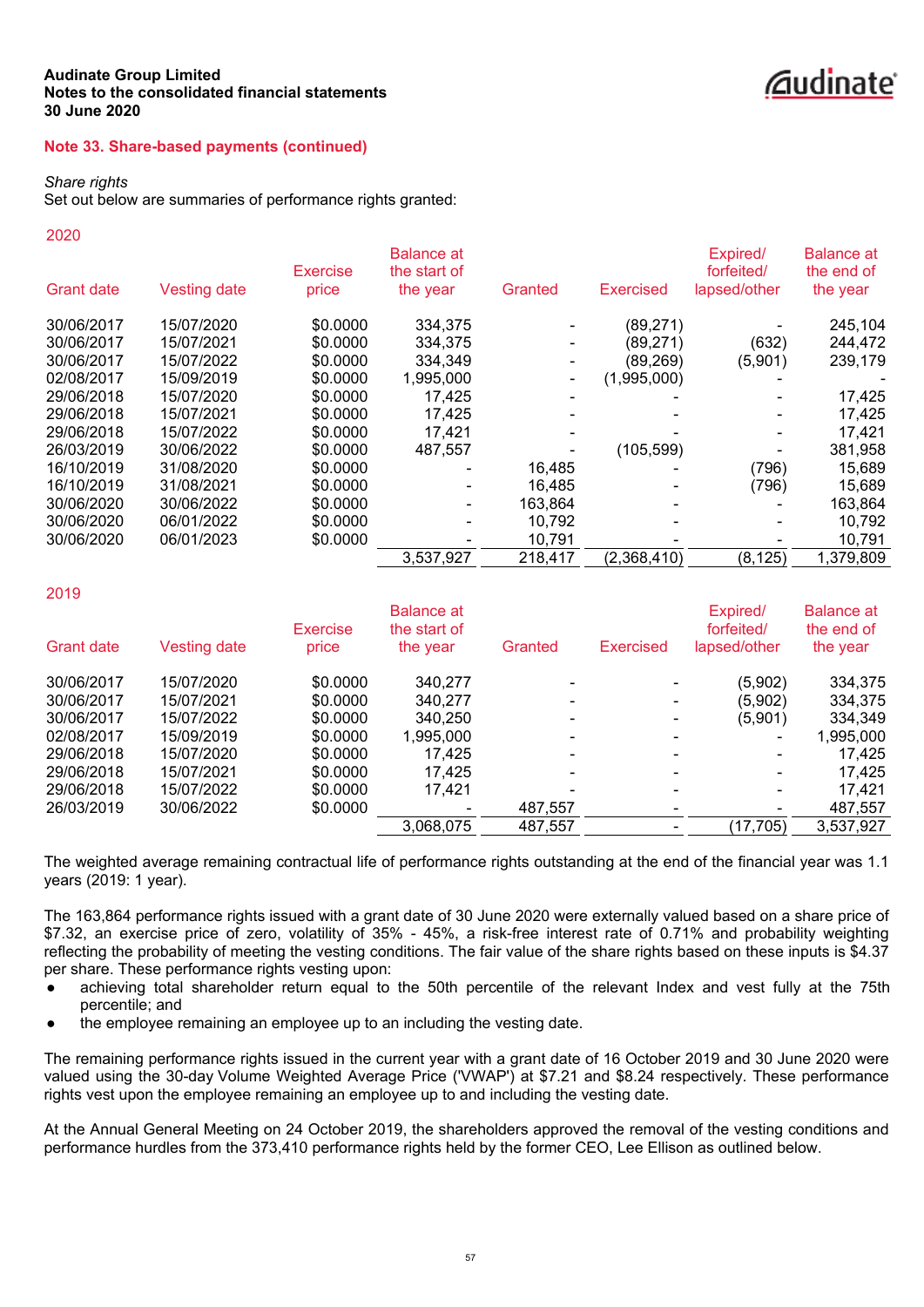

# **Note 33. Share-based payments (continued)**

267,811 performance rights issued on 30 June 2017 under the Employee Incentive Offer as part of the IPO which were subject to the following vesting conditions and performance hurdles:

- a vesting condition that Lee remains an employee of the Group up to and including the vesting dates for the relevant tranches of performance rights; and
- performance hurdles which are based on the Company's total shareholder return as compared to the S&P/Emerging Companies Index with such performance to be tested in three tranches over three years on 15 July 2020, 15 July 2021 and 15 July 2022; and

105,599 performance rights issued on 26 March 2019 following shareholder approval at the 2018 Annual General Meeting, which were subject to the following vesting conditions and performance hurdles:

- a vesting condition that Lee remains an employee of the Group up to and including the vesting date for the performance rights; and
- performance hurdle which is based on the Company's total shareholder return as compared to the S&P/Emerging Companies Index with such performance to be tested on 15 July 2021.

The removal of the vesting condition that Lee remains an employee of the Group up to and including the vesting date for the performance rights resulted in an acceleration of the share based payments expense of \$198,651 in the year ended 30 June 2020.

The removal of the performance condition was externally valued based on a share price of \$7.32, an exercise price of zero, volatility of 35% - 45%, a risk-free interest rate of 0.56% to 0.71% and probability weighting reflecting the probability of meeting the vesting conditions. The fair value of the removal of the performance conditions for the 267,811 share rights resulted in a value of \$0.02 per performance right. The fair value of the removal of the performance conditions for the 105,599 performance rights resulted in a value of \$0.43 per performance right. This resulted in an additional share-based payments expense of \$50,764 in the year ended 30 June 2020.

### *Shares issued*

On 16 October 2019, the Company issued 5,004 shares (issue price \$7.21460) to staff under Company's the long-term incentive plan following the release of the Company's 2019 results.

### **Note 34. Events after the reporting period**

The Group completed an institutional placement on 22 July 2020 which raised \$28 million of cash and resulted in the issue of 5,436,894 ordinary shares on this date. In addition, a Share Purchase Plan was completed on 17 August 2020 which raised \$12 million of cash and resulted in the issue of 2,343,750 ordinary shares on this date.

No other matter or circumstance has arisen since 30 June 2020 that has significantly affected, or may significantly affect the Group's operations, the results of those operations, or the Group's state of affairs in future financial years.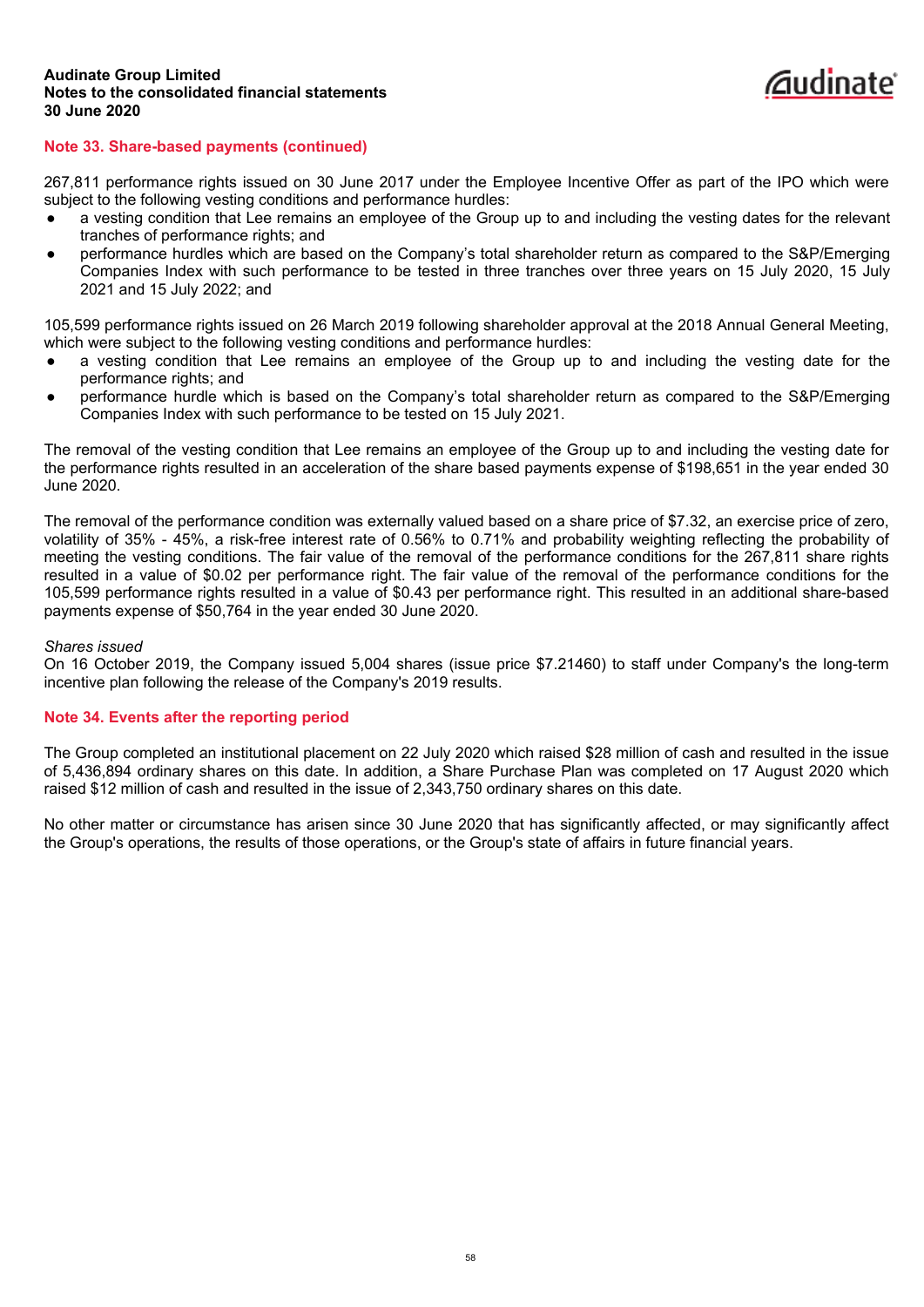# **Audinate Group Limited Directors' declaration 30 June 2020**



<span id="page-62-0"></span>In the directors' opinion:

- the attached financial statements and notes comply with the Accounting Standards and other mandatory professional reporting requirements;
- the attached financial statements and notes comply with International Financial Reporting Standards as issued by the International Accounting Standards Board as described in note 2 to the financial statements;
- the attached financial statements and notes give a true and fair view of the Group's financial position as at 30 June 2020 and of its performance for the financial year ended on that date; and
- there are reasonable grounds to believe that the Company will be able to pay its debts as and when they become due and payable.

The directors have been given the declarations required by section 295A of the Corporations Act 2001.

On behalf of the directors

\_\_\_\_\_\_\_\_\_\_\_\_\_\_\_\_\_\_\_\_\_\_\_\_\_\_\_ David Kra

Chairman

20 August 2020 **Sydney**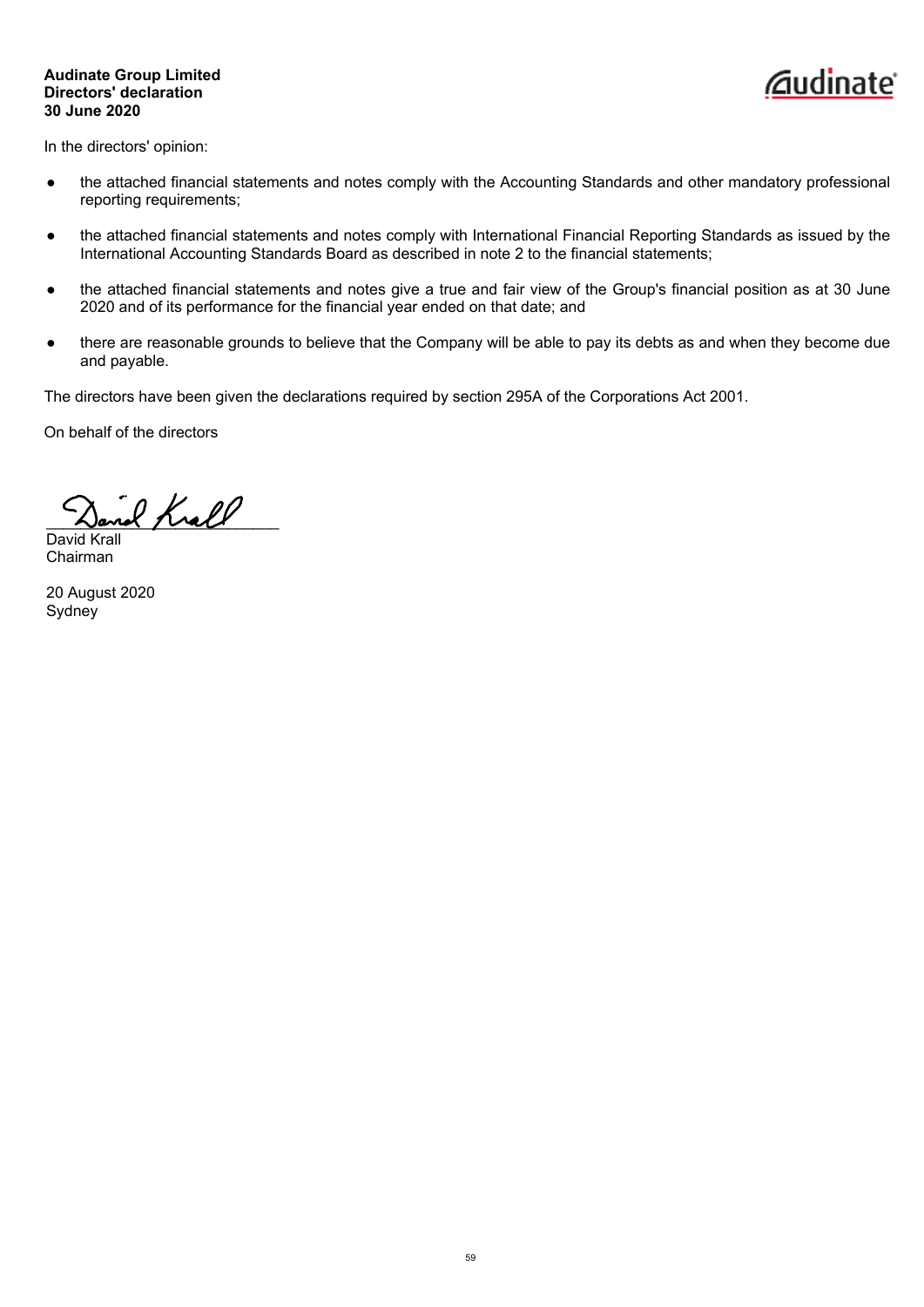Deloitte Touche Tohmatsu ABN 74 490 121 060

Grosvenor Place 225 George Street Sydney, NSW, 2000 Australia

<span id="page-63-0"></span>Phone: +61 2 9322 7000 www.deloitte.com.au

# **Independent Auditor's Report to the members of Audinate Group Limited**

# **Report on the Audit of the Financial Report**

### **Opinion**

We have audited the financial report of Audinate Group Limited (the "Company") and its subsidiaries (the "Group") which comprises the consolidated statement of financial position as at 30 June 2020, the consolidated statement of profit or loss and other comprehensive income, the consolidated statement of changes in equity and the consolidated statement of cash flows for the year then ended, and notes to the financial statements, including a summary of significant accounting policies and other explanatory information, and the directors' declaration.

In our opinion, the accompanying financial report of the Group is in accordance with the *Corporations Act 2001*, including:

- (i) giving a true and fair view of the Group's financial position as at 30 June 2020 and of its financial performance for the year then ended; and
- (ii) complying with Australian Accounting Standards and the *Corporations Regulations 2001*.

### **Basis for Opinion**

We conducted our audit in accordance with Australian Auditing Standards. Our responsibilities under those standards are further described in the *Auditor's Responsibilities for the Audit of the Financial Report* section of our report. We are independent of the Group in accordance with the auditor independence requirements of the *Corporations Act 2001* and the ethical requirements of the Accounting Professional and Ethical Standards Board's APES 110 *Code of Ethics for Professional* Accountants *(including Independence Standards)* (the Code) that are relevant to our audit of the financial report in Australia. We have also fulfilled our other ethical responsibilities in accordance with the Code.

We confirm that the independence declaration required by the *Corporations Act 2001*, which has been given to the directors of the Company, would be in the same terms if given to the directors as at the time of this auditor's report.

We believe that the audit evidence we have obtained is sufficient and appropriate to provide a basis for our opinion.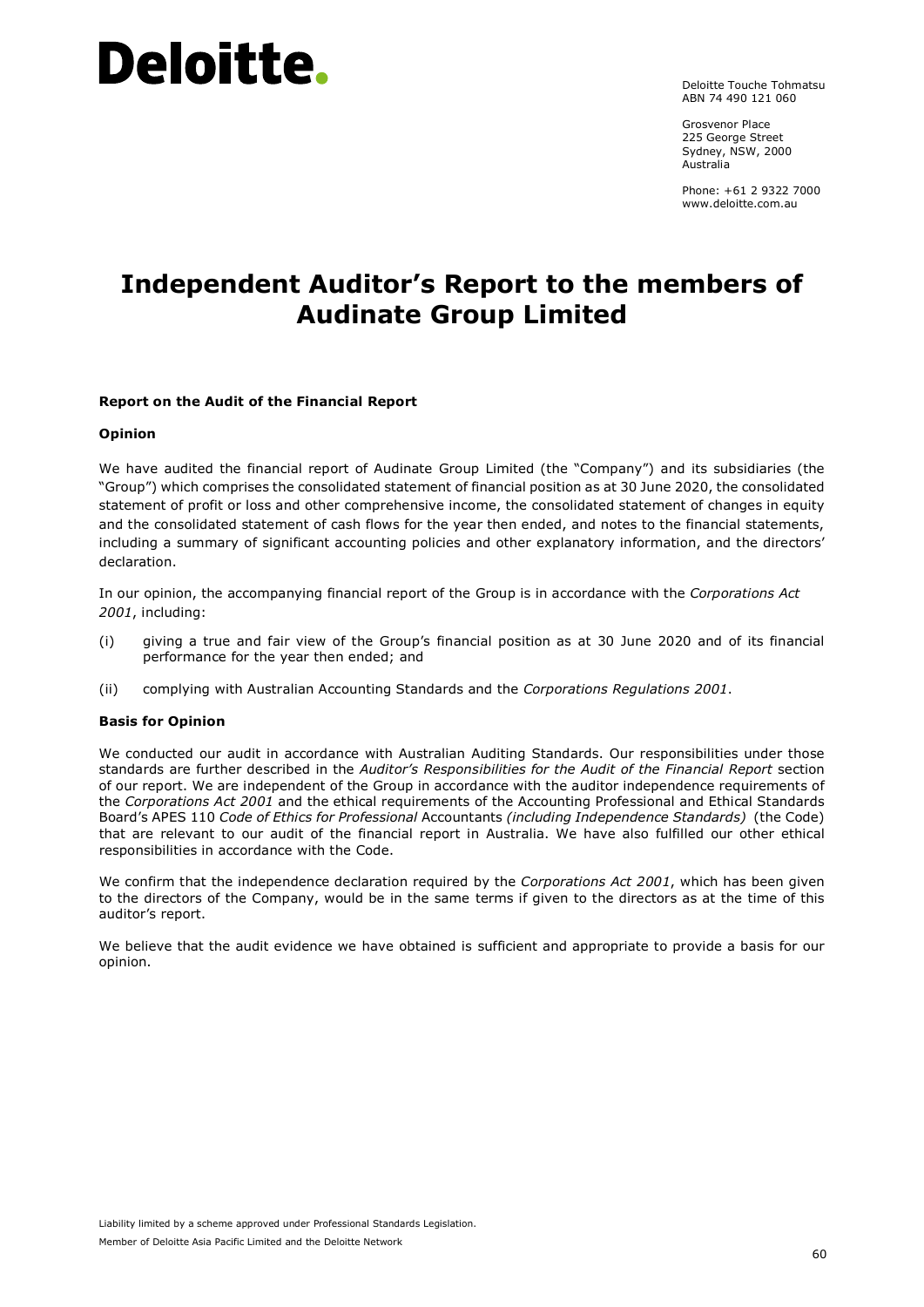# **Key Audit Matters**

Key audit matters are those matters that, in our professional judgement, were of most significance in our audit of the financial report for the current period. These matters were addressed in the context of our audit of the financial report as a whole, and in forming our opinion thereon, and we do not provide a separate opinion on these matters.

| <b>Key Audit Matter</b>                                                                                                                                                                                                                                                                                                                                                                                                                                                                                                                                                                                                                                                                                                                                                                                                           | How the scope of our audit responded to the<br><b>Key Audit Matter</b>                                                                                                                                                                                                                                                                                                                                                                                                                                                                                                                                                                                                                                                                                                                                                                                                                                                                                                                                                                               |
|-----------------------------------------------------------------------------------------------------------------------------------------------------------------------------------------------------------------------------------------------------------------------------------------------------------------------------------------------------------------------------------------------------------------------------------------------------------------------------------------------------------------------------------------------------------------------------------------------------------------------------------------------------------------------------------------------------------------------------------------------------------------------------------------------------------------------------------|------------------------------------------------------------------------------------------------------------------------------------------------------------------------------------------------------------------------------------------------------------------------------------------------------------------------------------------------------------------------------------------------------------------------------------------------------------------------------------------------------------------------------------------------------------------------------------------------------------------------------------------------------------------------------------------------------------------------------------------------------------------------------------------------------------------------------------------------------------------------------------------------------------------------------------------------------------------------------------------------------------------------------------------------------|
| Capitalisation and carrying value of development costs                                                                                                                                                                                                                                                                                                                                                                                                                                                                                                                                                                                                                                                                                                                                                                            |                                                                                                                                                                                                                                                                                                                                                                                                                                                                                                                                                                                                                                                                                                                                                                                                                                                                                                                                                                                                                                                      |
| As at 30 June 2020, the group has capitalised<br>development costs totalling \$10.476 million as<br>disclosed in Note 16.<br>The group capitalises internal and external costs<br>that are directly attributable to the development of<br>intangible assets.<br>As disclosed in Note 3, significant judgement is<br>involved in assessing whether the criteria for<br>capitalisation of such costs has been met per the<br>relevant accounting standard, particularly<br>in<br>determining:<br>The appropriateness of the costs that can<br>$\bullet$<br>be capitalised and whether these costs<br>were directly attributable to relevant<br>products developed; and<br>The extent to which these capitalised<br>$\bullet$<br>development costs will generate sufficient<br>economic benefit to support their carrying<br>values. | Our procedures included, but were not limited to:<br>Discussed<br>the<br>products<br>for<br>which<br>$\bullet$<br>development costs have been capitalised<br>with management to understand the nature<br>and feasibility of the products at 30 June<br>2020,<br>Obtained an understanding of the key<br>$\bullet$<br>controls in place over the process for<br>recording and identifying qualifying costs to<br>be capitalised,<br>Assessed<br>basis,<br>sample<br>the<br>on<br>a<br>$\bullet$<br>appropriateness of costs capitalised<br>by<br>agreeing the material costs, overheads and<br>incurred<br>engineers' hours<br>to<br>external<br>invoices, internal timesheets and payroll<br>records, and<br>Evaluated the appropriateness of the<br>$\bullet$<br>carrying value of the capitalised development<br>costs by major product, with reference to<br>historical and forecast cashflow and analysis<br>of sale trends.<br>We also assessed the appropriateness of the<br>disclosures included in the Notes to the financial<br>statements. |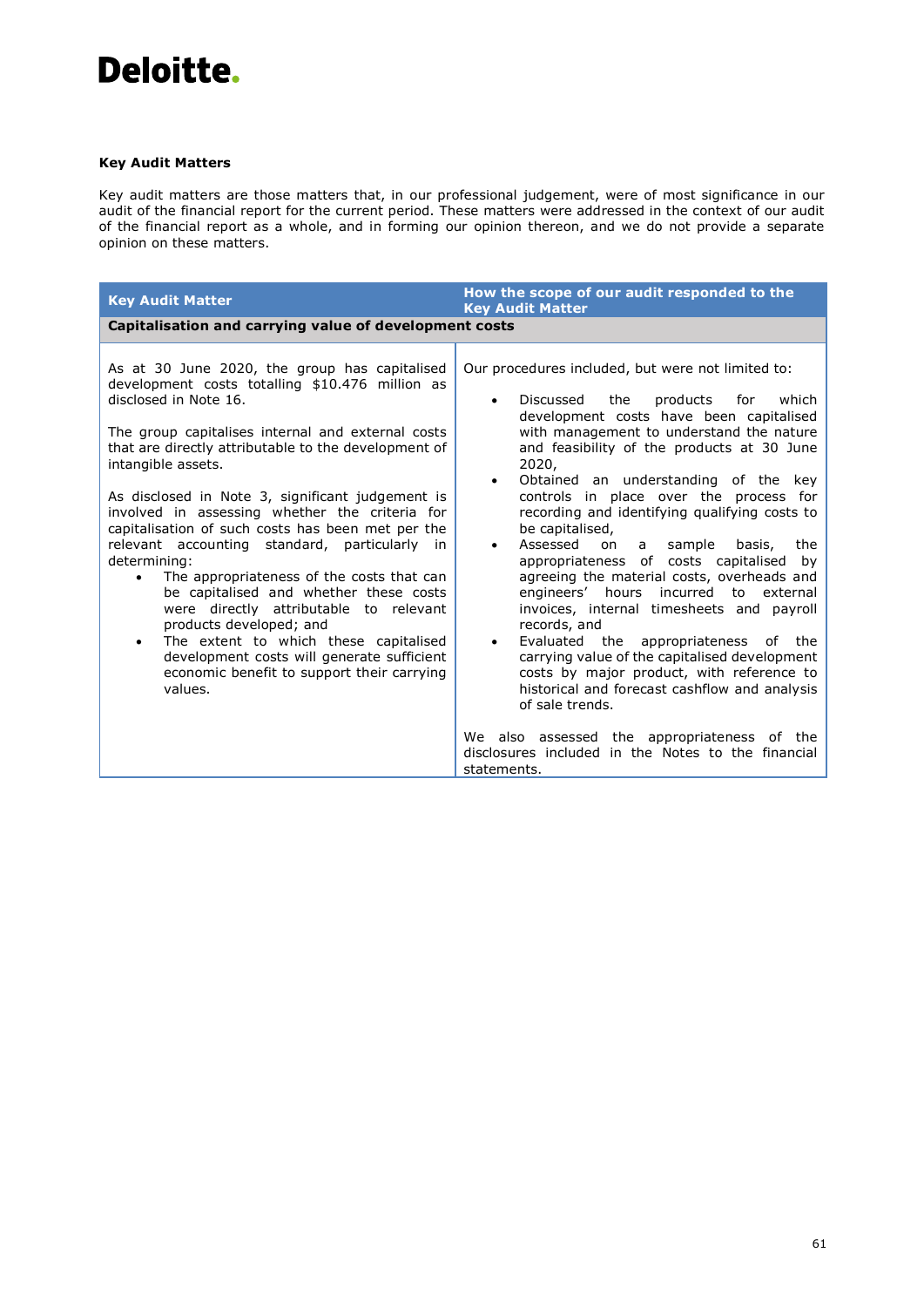#### **Other Information**

The directors are responsible for the other information. The other information comprises the information included in the Directors' Report and ASX Additional Information, which we obtained prior to the date of this auditor's report, the other information also includes the annual report (but does not include the financial report and our auditor's report thereon) which is expected to be made available to us after that date.

Our opinion on the financial report does not cover the other information and we do not express any form of assurance conclusion thereon.

In connection with our audit of the financial report, our responsibility is to read the other information and, in doing so, consider whether the other information is materially inconsistent with the financial report or our knowledge obtained in the audit, or otherwise appears to be materially misstated. If, based on the work we have performed on the other information that we obtained prior to the date of this auditor's report, we conclude that there is a material misstatement of this other information, we are required to report that fact. We have nothing to report in this regard.

When we read the annual report, if we conclude that there is a material misstatement therein, we are required to communicate the matter to the directors and use our professional judgement to determine the appropriate action.

#### **Responsibilities of the Directors for the Financial Report**

The directors of the Company are responsible for the preparation of the financial report that gives a true and fair view in accordance with Australian Accounting Standards and the *Corporations Act 2001* and for such internal control as the directors determine is necessary to enable the preparation of the financial report that gives a true and fair view and is free from material misstatement, whether due to fraud or error.

In preparing the financial report, the directors are responsible for assessing the ability of the Group to continue as a going concern, disclosing, as applicable, matters related to going concern and using the going concern basis of accounting unless the directors either intend to liquidate the Group or to cease operations, or has no realistic alternative but to do so.

#### **Auditor's Responsibilities for the Audit of the Financial Report**

Our objectives are to obtain reasonable assurance about whether the financial report as a whole is free from material misstatement, whether due to fraud or error, and to issue an auditor's report that includes our opinion. Reasonable assurance is a high level of assurance, but is not a guarantee that an audit conducted in accordance with the Australian Auditing Standards will always detect a material misstatement when it exists. Misstatements can arise from fraud or error and are considered material if, individually or in the aggregate, they could reasonably be expected to influence the economic decisions of users taken on the basis of this financial report.

As part of an audit in accordance with the Australian Auditing Standards, we exercise professional judgement and maintain professional scepticism throughout the audit. We also:

- Identify and assess the risks of material misstatement of the financial report, whether due to fraud or error, design and perform audit procedures responsive to those risks, and obtain audit evidence that is sufficient and appropriate to provide a basis for our opinion. The risk of not detecting a material misstatement resulting from fraud is higher than for one resulting from error, as fraud may involve collusion, forgery, intentional omissions, misrepresentations, or the override of internal control.
- Obtain an understanding of internal control relevant to the audit in order to design audit procedures that are appropriate in the circumstances, but not for the purpose of expressing an opinion on the effectiveness of the Group internal control.
- Evaluate the appropriateness of accounting policies used and the reasonableness of accounting estimates and related disclosures made by the directors.
- Conclude on the appropriateness of the directors' use of the going concern basis of accounting and, based on the audit evidence obtained, whether a material uncertainty exists related to events or conditions that may cast significant doubt on the Group ability to continue as a going concern. If we conclude that a material uncertainty exists, we are required to draw attention in our auditor's report to the related disclosures in the financial report or, if such disclosures are inadequate, to modify our opinion. Our conclusions are based on the audit evidence obtained up to the date of our auditor's report. However, future events or conditions may cause the Group to cease to continue as a going concern.